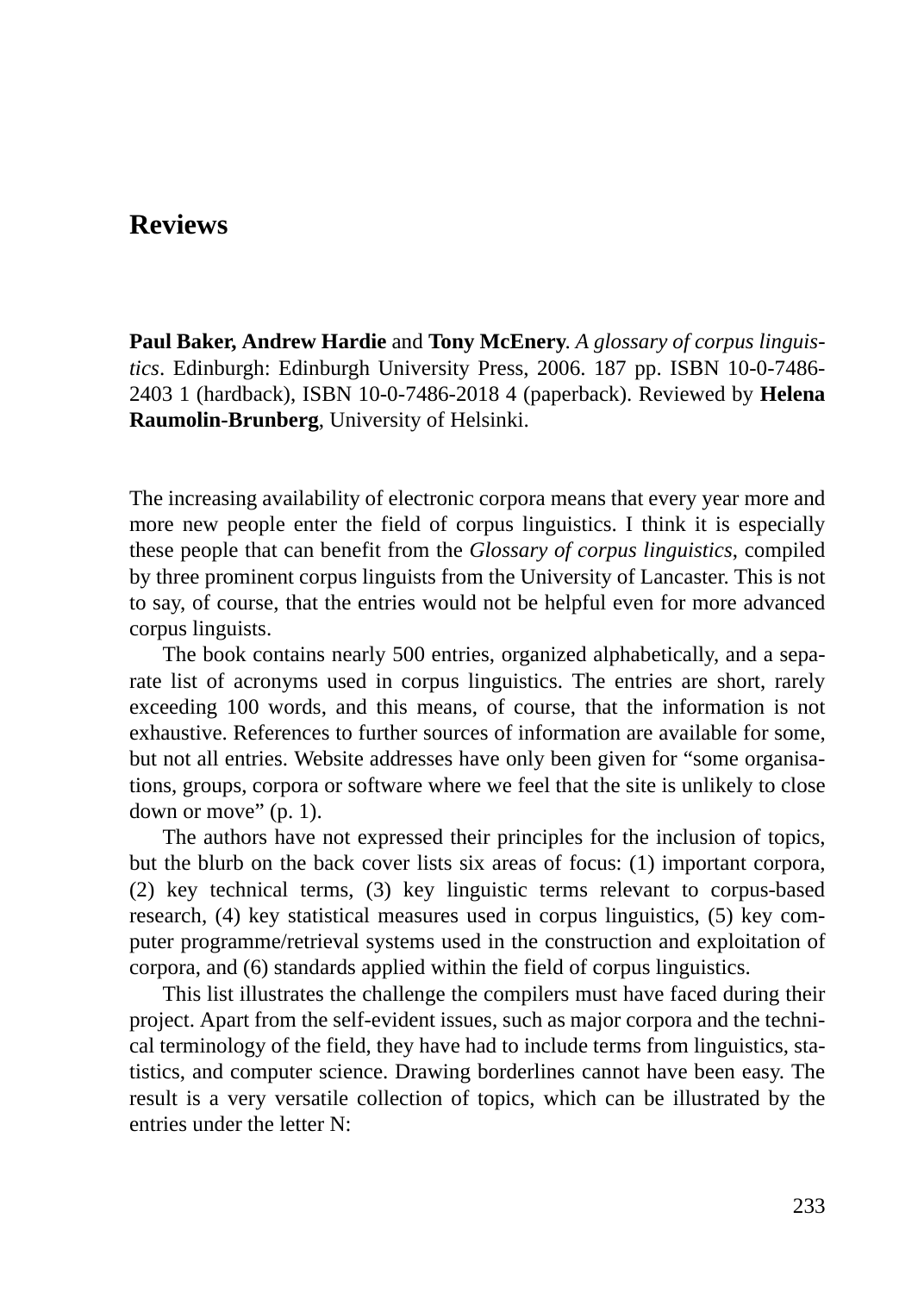named entity recognition national corpus natural language processing (NLP) neologisms Network of Early Eighteenth-Century English Texts (NEET) Newcastle Electronic Corpus of Tyneside English (NECTE) Newdigate Letters n-gram N-gram statistics package Nijmegen Corpus Nijmegen Linguistic Database non-parametric test non-standard corpus normal distribution Northern Ireland Transcribed Corpus of Speech (NITCS) Nota Bene Discourse Annotation Tool Notetab Light Nptool

On the whole, there seems to be a good balance between the different components. My general impression is that the explanations are more thorough in the areas of technical terminology, annotation, statistics and computer science than linguistics. At times, one wonders if some of the terms could have been left out on the assumption that the readers will have become familiar with them in their specific fields of study, for example *conversation analysis*, *introspection*, *lexeme*, and *postmodification*. This would have given more room for a deeper discussion of the central topics and especially for references for further reading.

Although the entries include corpora of several of the world's languages, such as Chinese, Japanese, Korean, French, Greek, German, and Spanish, the focus is clearly on English, with corpora from various continents and time periods. This bias on English may diminish the usefulness of the book for those who investigate other languages, although the methodological entries are, of course, valid irrespective of the language to be studied.

As regards the methodological tools and search programs, the contact information is sufficient for most of the entries, but in some cases it is missing. It is, for instance, good for the reader to know what *Varbrul programs* are for, but giving the names of the creators of these tools or, better still, a website to contact would have been helpful.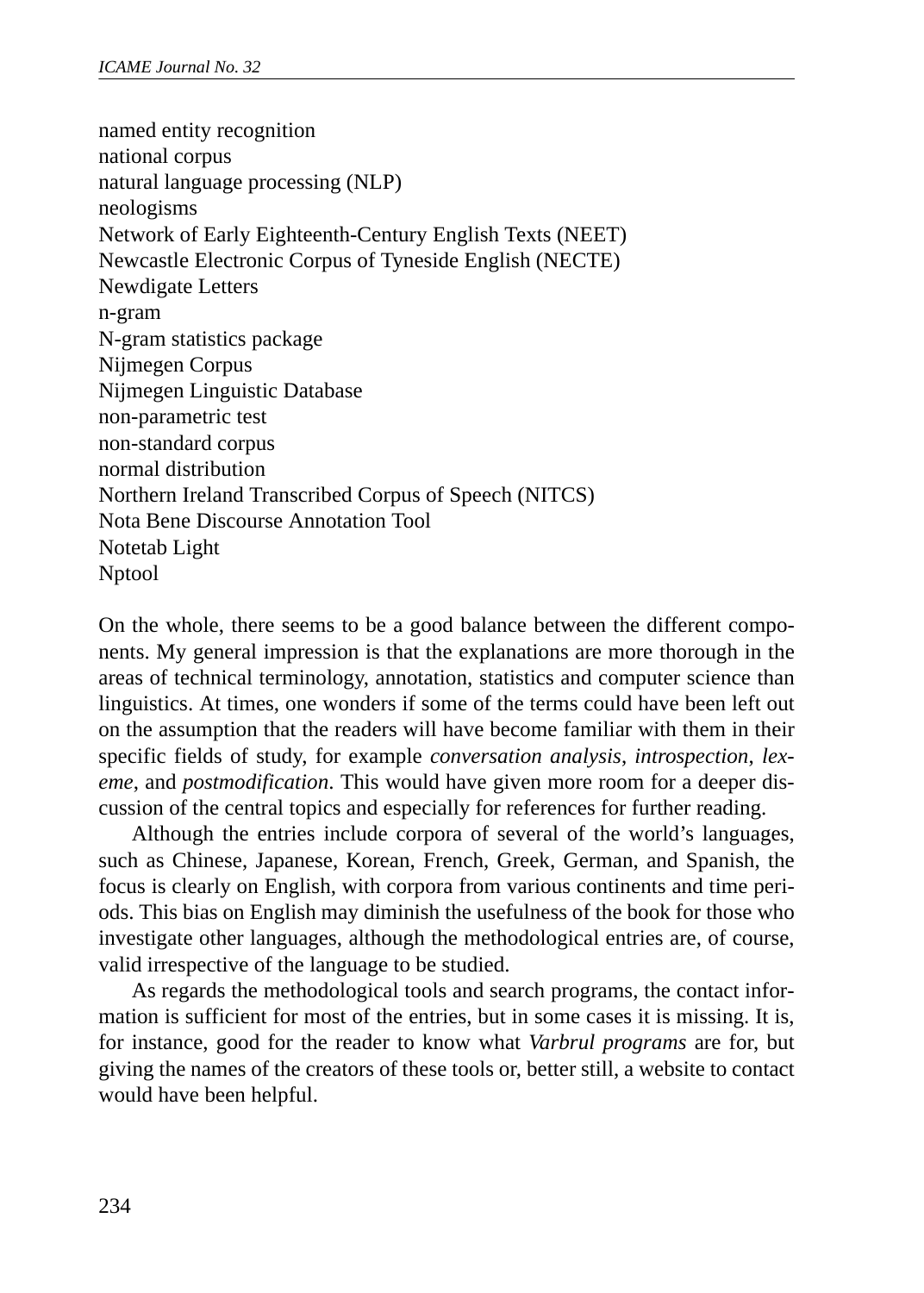The biggest problem for this kind of book is the rapid expansion and change in the field of study. Change is evident in all of the six areas the volume covers, but it hits hardest in the presentation of important corpora. Although the book introduces about one hundred corpora, it seems that some new ones are missing. For example, I would have liked to see entries for the *Corpus of English Dialogues* and the *Penn-Helsinki Parsed Corpus of Early Modern English*. As far as tools are concerned, I think the *Corpus Presenter* would also have been worth an introduction.

In addition, I would have welcomed information on the more recent development of several of the corpora included. As an illustration I will consider the corpus project that I have been involved in since 1993, the *Corpus of Early English Correpondence* (CEEC). The *Glossary* gives accurate information about the corpus on the basis of an article from 1998 (Keränen; not in the bibliography), but nothing is mentioned concerning its development in the 2000s. In other words, the extension to cover the period 1680-1800 and the parsing of the original corpus in a joint project between the University of Helsinki and the University of York are not discussed. These processes have been reported in several publications and on the corpus website.

It is not only in the presentation of some of the corpora that the information seems somewhat outdated. For instance, the entry on *variation* contains three studies as illustrations; two are from 1992 and the third from 1998. This is a field where a great deal of research has been carried out in recent years, and I would have liked to see examples from the current decade.

It may be that the interval between the compilation of the *Glossary* and its publication has simply been too long for the newest reports to be taken into account. This possibility leads me to the question of the mode of publication of this type of material in a rapidly changing field like corpus linguistics. I think glossaries and dictionaries dealing with science-specific data are the type of material for which electronic publication on the internet would be more suitable than the printed word. Electronic publication would allow regular updating of the material, and the newest developments could reach users with less delay. This, of course, assumes that the necessary resources would be made available.

The above comments are not to say that the book is not a very valuable source of information about corpus linguistics, a branch of study that combines many different disciplines and is therefore short on comprehensive sources of information. I think the book also provides good material for teaching, and the list of acronyms is certainly welcome to every corpus linguist. In future, however, I hope to be able to find updated versions in an electronic format.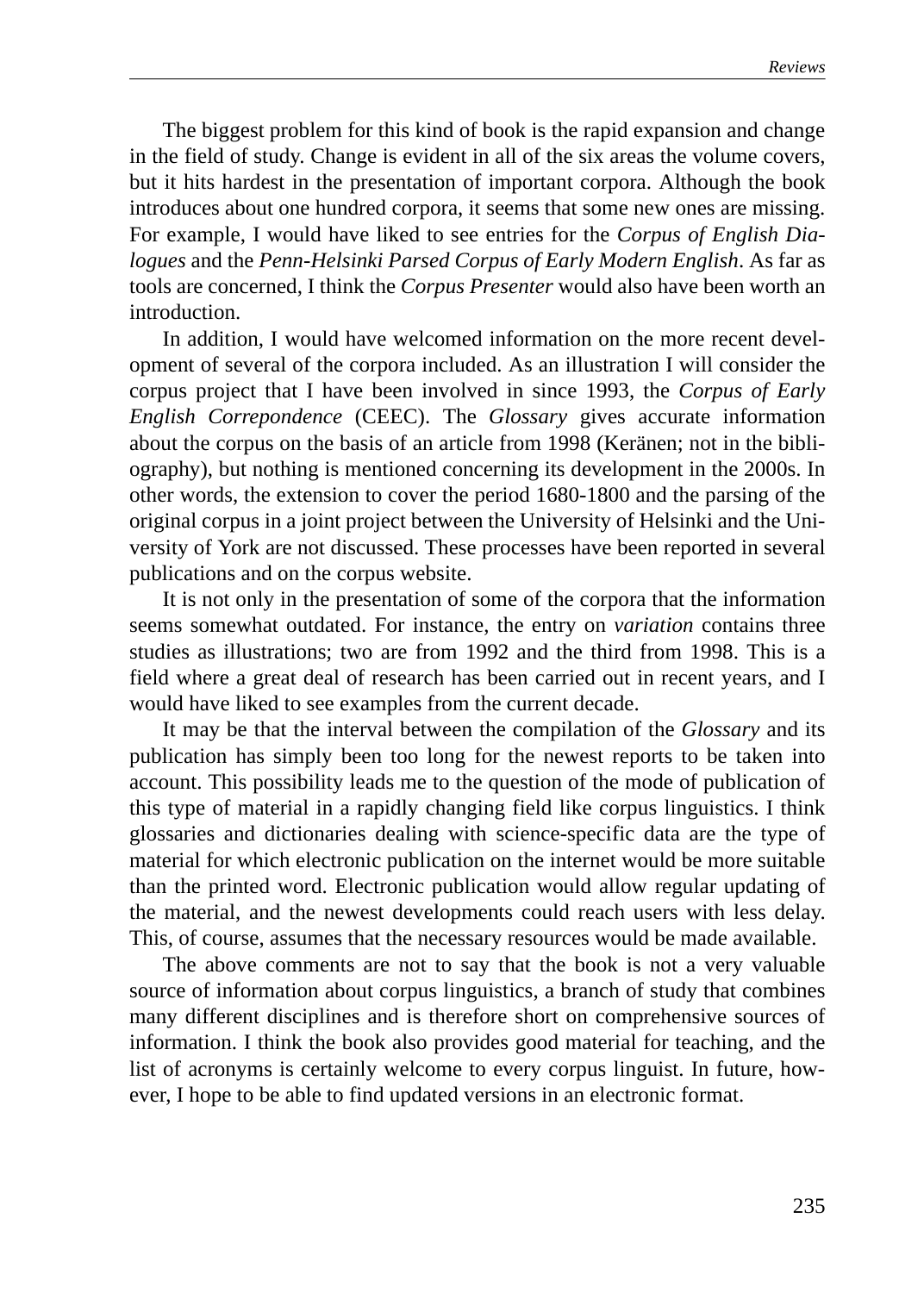**Roberta Facchinetti** (ed.). *Corpus linguistics 25 years on* (Language and Computers 62). Amsterdam and New York: Rodopi, 2007. 385 pp. ISBN-13: 978-90- 420-2195-2. Reviewed by **Ilka Mindt**, University of Würzburg.

The book reviewed here is one of two publications that depict the wealth of research presented at the 25<sup>th</sup> ICAME conference, which was held at the University of Verona on 19–23 May 2004. The present book reports on synchronic research into the English language, whereas the other publication (Facchinetti and Rissanen 2006) focuses on diachronic studies.

This volume, edited by Roberta Facchinetti, gives an excellent outline of the state of the art in English corpus linguistics. It is now twenty-five years since the first ICAME conference took place in 1979 in Bergen, two years after the birth of ICAME in 1977 (Svartvik, this volume, p. 22). After more than twenty-five years of research in corpus linguistics, the present book serves as a well-balanced point of reference which documents what has been achieved within this field so far.

The nineteen different papers in this volume are given under three main headings. The first section, headed "Overviewing twenty-five years of corpus linguistic studies", consists of four papers presenting outlines of general aspects of corpus linguistics. The second, headed "Descriptive studies in English syntax and semantics", focuses on a narrower perspective of corpus linguistics in that it comprises research articles dealing with various descriptions in English corpus linguistics. The third section with the heading "Second Language Acquisition, parallel corpora and specialist corpora" offers a wider perspective in that it demonstrates different fields of research where corpus linguistics provides new insights and serves as a powerful resource in other areas of language studies.

The four papers under the heading "Overviewing 25 years of corpus linguistic studies" give a brief outline of different developments within corpus linguistics. Jan Svartvik's biographical article "Corpus linguistics 25+ years on" sketches the history of corpus linguistics in general and of ICAME in particular. In the next paper, Antoinette Renouf examines the development and the creation of corpora from the 1960s up to now. In "Seeing through multilingual corpora" Stig Johansson presents a model of multilingual corpora. He discusses the possibilities multilingual corpora offer and points out some of the problems involved in the study of multilingual corpora. In the paper on "Corpora and spoken discourse", Anne Wichmann stresses the importance of spoken corpora and the wealth of linguistic information they provide. Her primary concern is the availability of spoken recordings. She discusses different annotations of spoken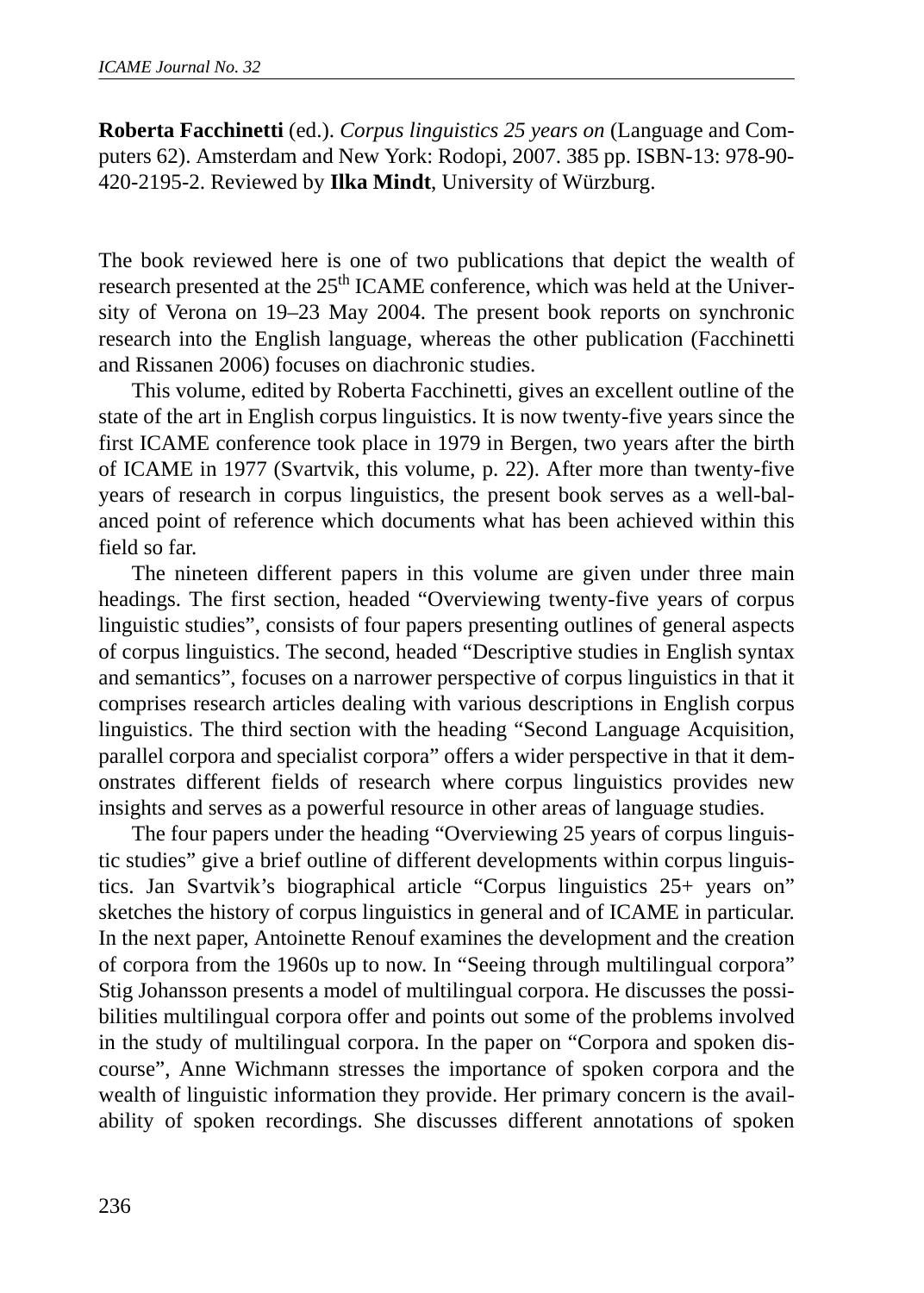recordings but convincingly demonstrates that the original sound files are the best resource for studying spoken language.

The eight papers in the section called "Descriptive studies in English syntax and semantics" deal with various aspects of English corpus linguistics and can be grouped into three areas:

- a) Corpus architecture;
- b) Corpus exploration and development of theoretical linguistic models;
- c) Corpus-based studies.

The paper by Mark Davies entitled "Semantically-based queries with a joint *BNC/WordNet* database" is the only one which deals with corpus architecture as its main topic. Davies combines frequency information from the BNC with semantic information from *WordNet* in an interface which allows users to search for different aspects. He explains the architecture of the relational database which contains all relevant data, the properties of the query system as well as the design of the user-friendly interface. Michael Stubbs' contribution, "An example of frequent English phraseology: Distributions, structures and functions" demonstrates how a corpus can be explored in order to offer new insights for theoretical linguistic models. Stubbs analyses multi-word sequences and shows that descriptions based on empirical evidence from corpus analysis can help to formulate theories of language. The other six papers are examples of corpusbased studies focusing on different linguistic aspects. What all the investigations have in common is that the descriptions are based on a combination of frequency information with a detailed qualitative linguistic analysis of the data. Ylva Berglund and Christopher Williams use BNC Baby to describe "The semantic properties of *going to*", showing that *going to* is used in various genres with different meanings. Claudia Claridge focuses on "The superlative in spoken English" and demonstrates that the superlative is not only found in factual comparisons but is also employed as an evaluative expression in involved and emotive language styles. Her data are taken from the spoken part of the BNC. Solveig Granath uses data from the Brown/LOB family and from selected newspaper collections to investigate the different functions of the word *thus*. Granath also demonstrates that for the investigation of certain linguistic aspects, such as the meaning of *thus,* with reference to word order it is important to analyse corpora or text collections which exceed one million words. Rolf Kreyer's research on "Inversion in modern written English: Syntactic complexity, information status and the creative writer" is based on two genres from the BNC. He argues that it is the text producer – the *creative writer* as he calls them – who decides how a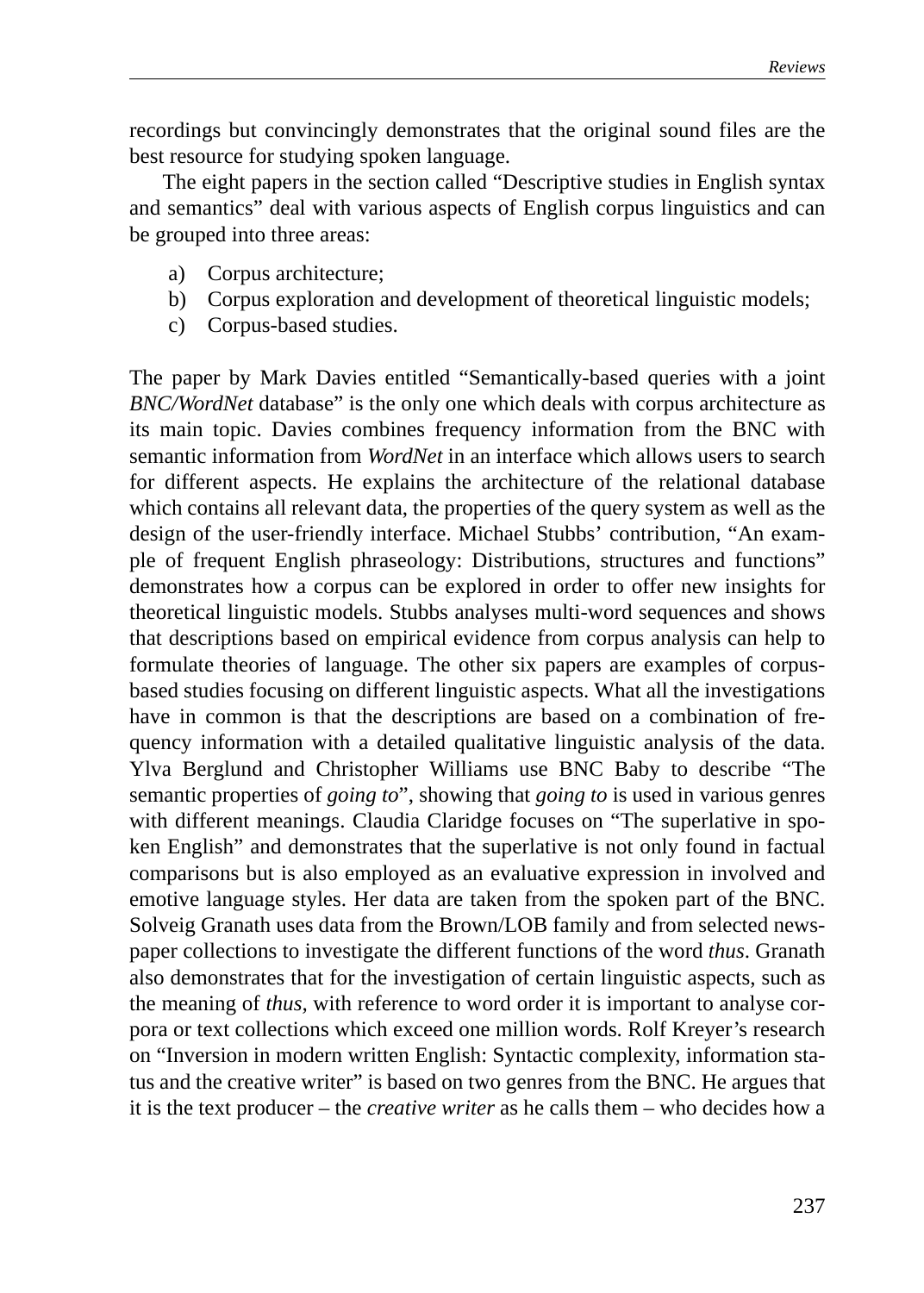sentence is to be structured and as a consequence chooses to use an inverted construction or not. All other surrounding linguistic factors such as information status and syntactic complexity are in fact a result of that choice. The paper entitled "The filling in the sandwich: Internal modification of idioms", by David Minugh is based on data from the BNC, on a collection of newspapers as well as on *WebCorp*. Minugh shows that corpus data helps in investigating the (though fairly rare and restrained) internal modification of idioms. Liesbeth De Smedt, Lieselotte Brems, and Kristin Davidse analyse 'type' nouns such as *sort of* or *kind of*. Based on a qualitative analysis of corpus examples from parts of the COBUILD corpus and from COLT, they demonstrate how a classification of 'type' nouns can be developed in terms of a functional framework.

Of the seven papers in the third section, "Second Language Acquisition, parallel corpora and specialist corpora", each addresses another aspect within the study and analysis of languages, using corpus linguistic methods. Nadja Nesselhauf considers some results from her analysis of collocations based on the German subcorpus of ICLE. She retraces "the path from learner corpus analysis to language pedagogy" and gives suggestions how research results from learner corpora should be evaluated. Her discussion focuses on the criterion of 'difficulty' and she stresses that this criterion needs to be refined in order to improve teaching. Ron Cowan and Michael Leeser deal with the structure of corpora in SLA research in order to facilitate research on interlanguages. The authors present several error types based on data taken from a corpus consisting of drafts of written English from L2 learners and use them to discuss theoretical considerations in the acquisition of an L2. Francesca Bianchi and Roberto Pazzaglia investigate student writing of research articles in a foreign language. They adopt "a metacognitive/metalinguistic approach to reading comprehension and genre analysis as a prerequisite to the writing tasks." (p. 264). They compile a corpus consisting of psychological studies taken from international journals, which is then used by students as a reference tool for writing in English. Bianchi and Pazzaglia show that the structure of journal articles as well as extracted collocations and phraseological units are important factors in helping students to write more native-like and idiomatic essays. Makoto Shimizu and Masaki Murata concentrate on "Transitive verb plus reflexive pronoun/personal pronoun patterns in English and Japanese" by using a Japanese-English parallel corpus, which consists of newspaper articles and editorials in both languages with the respective translations. The main finding of their study is that co-occurrence patterns of words play an important role in the investigation of language structure. "The retrieval of false anglicisms in newspaper texts" is a research project conducted by Cristiano Furiassi and Knut Hofland, who describe different retrieval tech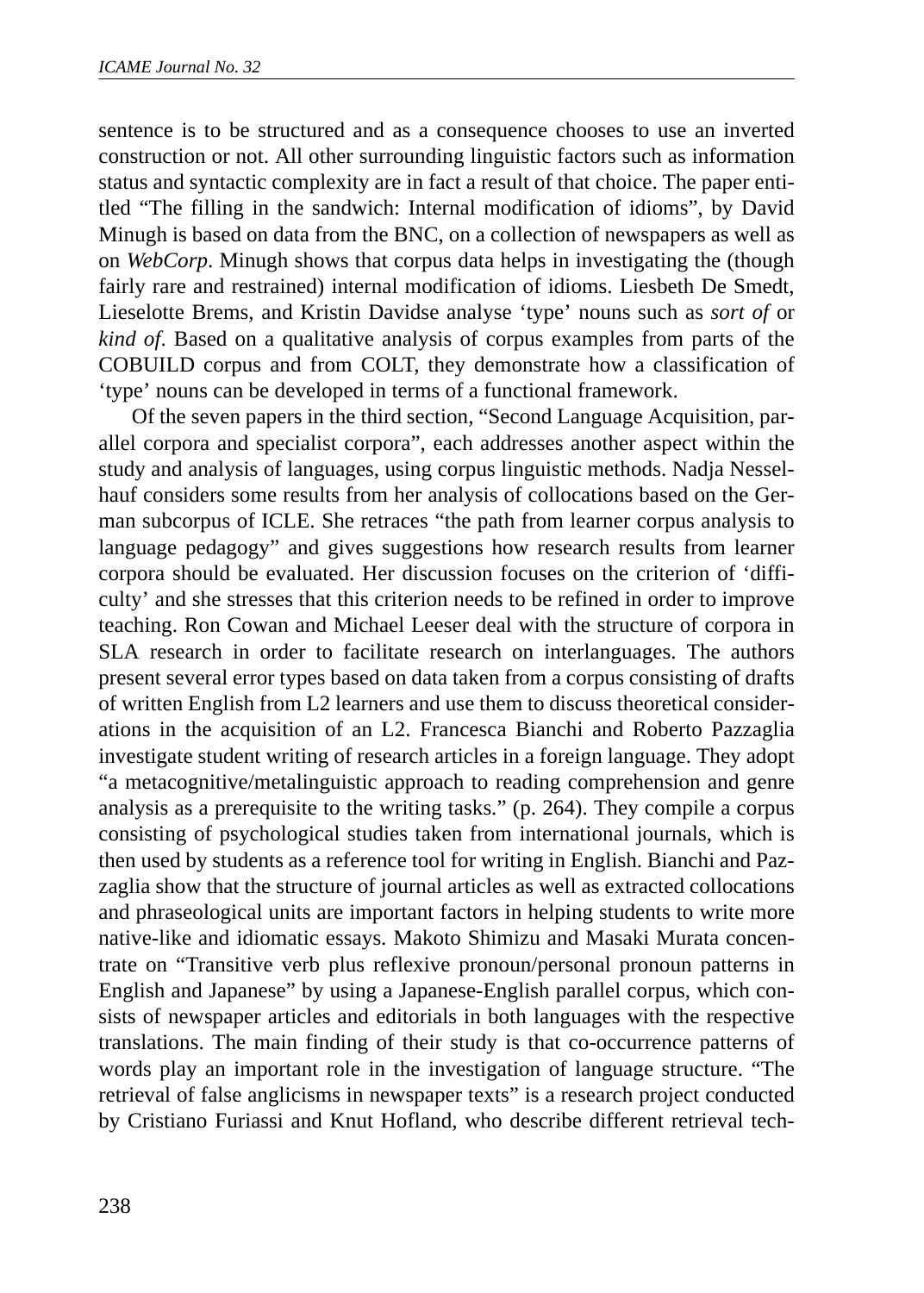niques for false anglicisms in Italian. The authors show how computational methods employed in corpus linguistics help find language-specific patterns: among them are the comparison of word lists, or the search for phonotactic information. They conclude that false anglicisms are best retrieved by combining automatic and manual procedures. The paper by Josef Schmied on "Exploiting the *Corpus of East-African English*" demonstrates possible uses and limitations of this corpus by applying different software tools. Kerstin Lindmark, Johan Natt och Dag and Caroline Willners adopt corpus linguistic methods in predicting the content of queries on software requirements which have been sent to companies developing software. These queries on software design are written in English and contain information about or requests for improving a particular piece of software. Their data collection consists of the BNC Sampler, a software documentation manual and a database of almost 2,000 queries. The authors present first results that focus on the extraction of a specific terminology for software requirements and try to structure this vocabulary in accordance with the principles found in *WordNet*.

*Corpus linguistics 25 years on* presents readers with a wealth of possible applications and uses of English computer corpora in the field of synchronic corpus linguistics. It clearly shows what kinds of research results can be achieved by making use of corpus linguistic methods and it also outlines what insights can be gained from the study of the English language through the help of corpora. This volume also opens up many issues and research questions for the coming years. One issue is the difference between a collection of texts and a corpus. Another issue is that the implications of research results for the theory of the English language should be described in a systematic way. A third issue at stake addresses future developments in the use of computational techniques: for example, a wider application of statistical methods, such as the chi-square test, log-likelihood tests, cluster analysis or factor analysis.

All in all, this volume documents in an excellent way what has been achieved within twenty-five years of corpus linguistic research.

# *References*

Facchinetti, Roberta and Matti Rissanen (eds.). 2006. *Corpus-based studies of diachronic English.* Bern: Peter Lang.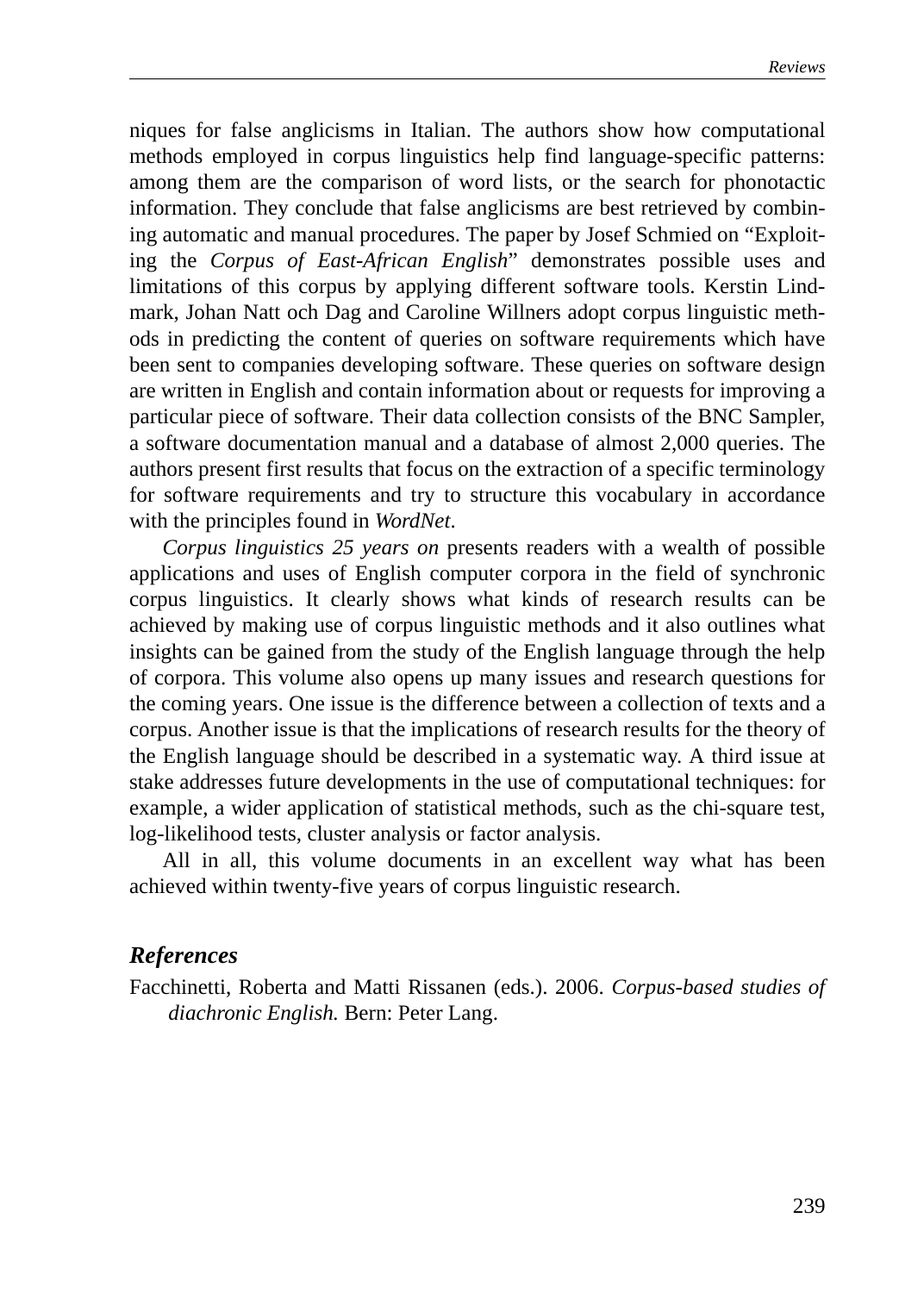**Christiane Fellbaum** (ed.). *Idioms and collocations*. London: Continuum, 2007. 219 pp. ISBN: 978-0-8264-8994-4. Reviewed by **David Oakey**, University of Birmingham.

The terminology associated with different theoretical approaches to word combinations is itself becoming an area of linguistic enquiry. From the perspective of lexicography, which seeks to order meaning in dictionaries, meaning becomes static in particular combinations referred to as *frozen metaphors*, *frozen phrases* or *fossilized forms*. Cognitive approaches, which are concerned with language processing, production and reception, instead can employ a building metaphor to hint at how such combinations might be stored and retrieved, as in *preassembled speech*, *pre-formulated units* or *ready-made expressions*, although here terms like *syntactic freezes* can also be found. Sociolinguistic perspectives, which highlight the role of word combinations in language use, duly focus on the repetitive, routine nature of the social situations in which they occur, as in *formulaic speech* and *conventionalized forms* (Wray 2002: 9). Computational linguists prefer to work with more literal terms, such as *multiword expressions*, to refer to those combinations whose semantic idiosyncrasies flummox their algorithms.

The extent to which the above perspectives overlap is unclear, and it is debatable whether a common, shared nomenclature is possible, or indeed desirable. At the outset it is therefore worth pointing out that the approach to idioms and collocations in the papers in this book, as made clear by Christiane Fellbaum in her introduction, is closest to that of phraseology and lexicography. The methodological approach does not seek to determine, by applying structural and syntactic criteria, what makes a particular combination an idiom. Instead it describes the syntactic and semantic variation of combinations which have already been identified as idioms. The terminology used by the various contributors reflects their different priorities, and so alongside *idioms* and *collocations*, there are also chapters on *idiomatic multiword units* and *frozen expressions.*

The common source of data used in the work reported in the different chapters in this book is the *Digitales Wörterbuch des deutschen Sprache des 20./21. Jahrhunderts* (DWDS)*,* a reference corpus of the German language constructed at the Berlin Brandenburg Academy of Sciences. These papers deal both with the technical aspects of the corpus, such as its design principles and the methodology by which it was exploited, and the findings of linguistic research into idioms and collocations which it made possible.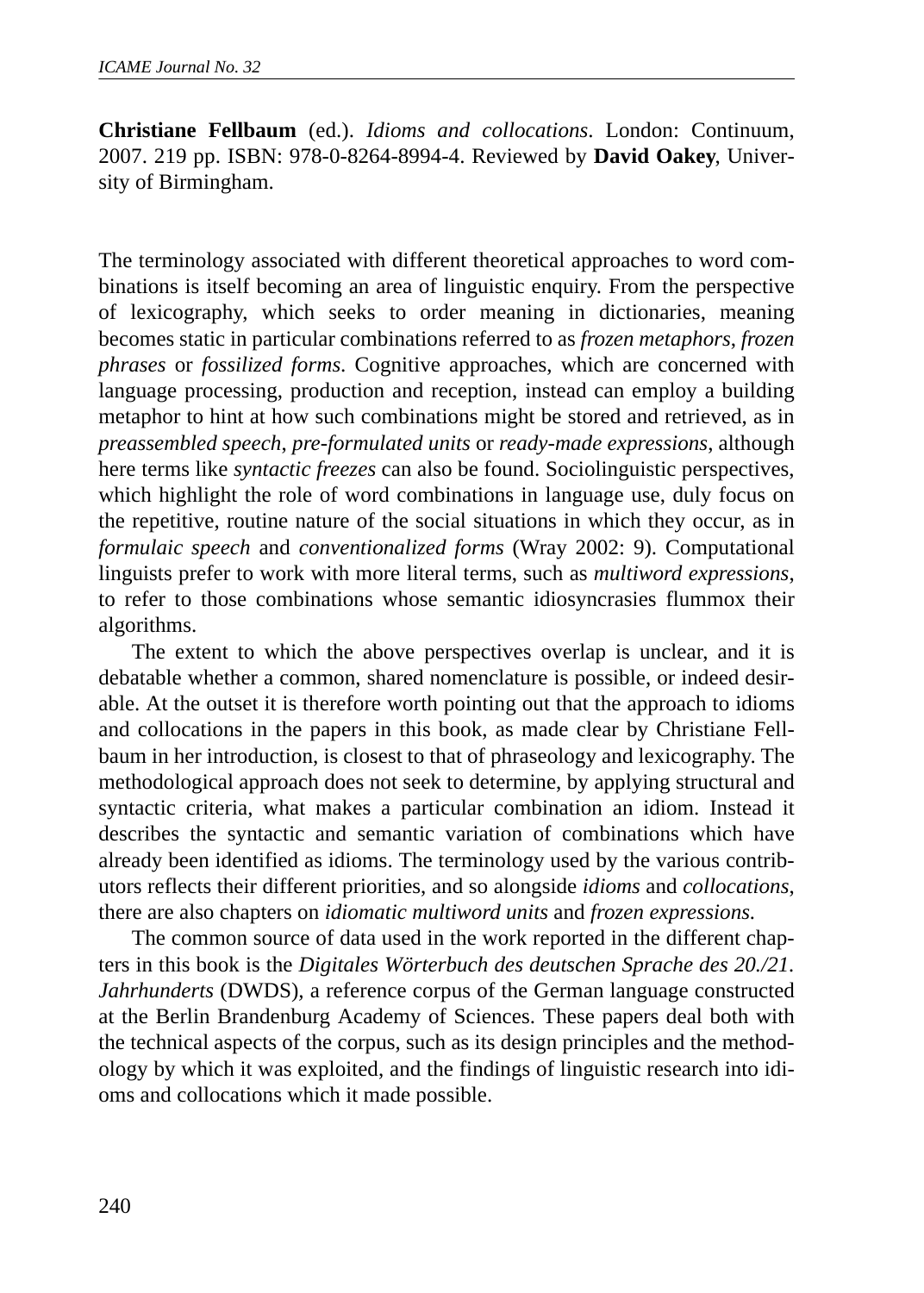The chapter by Geyken begins the collection by outlining the rationale for the DWDS corpus, its design and text selection criteria, its structural and linguistic annotation, and the search engine through which the greater part of the corpus can be publicly accessed.<sup>1</sup> While this chapter is necessarily brief, it still conveys an idea of the impressive amount of work involved in constructing a corpus of this size. The core version of the corpus contains 100 million tokens, and there is a supplementary corpus of around 900 million tokens. Texts in the core corpus are grouped into five genres (27% newspapers; 26% prose, verse and drama; 22% scientific writing, 20% other non-fiction, and 5% speaking) published between 1900 and 2000, containing between two and three million tokens per genre per decade, while the supplementary corpus is primarily made up of recent newspaper data. Although the principal reason Geyken gives for the choice of five genre categories is that "fewer genre distinctions make the daily corpus work easier" (p. 27), he does not rule out increasing the number of categories in the future. A significant number of the texts in the corpus were chosen for the prestige and importance of their authors in relation to other users of German, a restriction which reflects Dr Johnson's insistence on illustrative examples being collected from "masters of elegance or models of style" (Hanks 2005: 264). It could, however, also be argued that a rigorous application of this criterion risks producing a prescriptive corpus which represents the language as the researcher might like it to be used, rather than as it actually is used by its speakers.

The next two chapters report on attempts to avoid the circularity inherent in a corpus-based study such as this one (Tognini-Bonelli 2001), in which the corpus is searched for examples of idioms and collocations taken from the existing literature in order to learn more about why these items are regarded as idioms and collocations. If one is looking in a corpus for examples of a particular idiom, then one needs to have a search item, although it is difficult to formulate a useful search item without already knowing the form of the idiom. It is well known, moreover, that idioms are notoriously variable in form. The English idiom with the canonical form *wash your dirty linen in public*, as Moon (1996: vi) points out, has no stable components at all, and, when searching in a corpus using purely lexical search terms, it would be difficult not to miss some occurrences of this idiom. Corpus queries therefore need to be both flexible enough to catch all relevant occurrences, and also specific enough not to return too many false positives, i.e. pick up forms which are not examples of the intended idioms or collocations. These two chapters accordingly address these issues, and conclude that intuition must still have a role in the construction of corpus queries.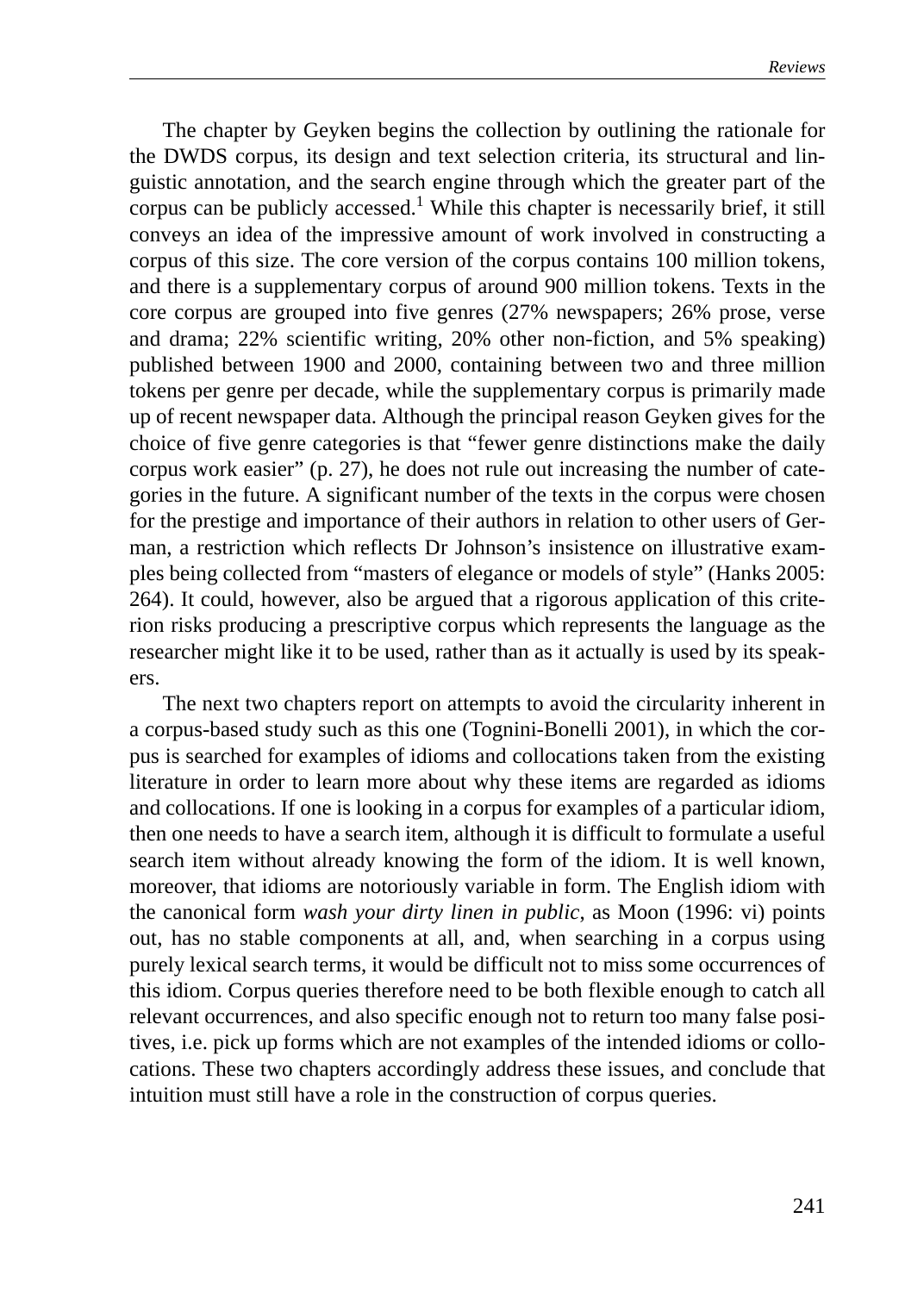The chapter by Herold discusses the formation of complex regular expressions based on citation forms from idiom dictionaries. Starting with the canonical form of the idiom *jmd. hat Recht*, i.e. *someone is right,* the following query:

(NEAR(Recht with [SUB sin]; &hätte; 10) || "@Hätte #10 Recht with [SUB sin]") && !"[ART] #0 Recht"

returns all sentences containing a singular form of the noun lemma *Recht* and the exact forms *hätte* or *Hätte* with no more than ten intervening tokens. At the same time it ignores sentences containing an occurrence of *Recht* which follows an article, and which would not therefore be part of the target idiom. Different queries are needed to yield sentences containing other inflected forms of *haben* in order to reveal the variation of this idiom from its base form. The resulting example sentences then undergo manual sorting to distinguish literal from idiomatic readings, where possible. The chapter by Geyken and Sokirko tests a semi-automatic shallow parsing methodology for classifying noun-verb collocations as verb-nominalization constructions or function verb constructions. They find that it accurately classifies more than 97 per cent of the occurrences of a given verb providing the noun group functioning as its subject is not too complex.

The chapter by Neumann, Körner and Fellbaum describes the online interface, here termed a 'lexical workbench', through which the results of this work on idioms will be made available to future researchers. The user is able to consult a database item, termed a 'template', for a particular idiom which is linked to the examples of that idiom retrieved from the DWDS corpus. The template, based on a MySQL database entry, can be accessed through any standard web browser, and functions like an online dictionary which is linked to an example corpus of sentences containing particular idioms. Each entry provides the user with information about the morphological and lexical variability of the idiom, the text in which it occurs together with its co-text, the genre to which the text belongs, and so on. In addition to this, each entry has several interconnected data sheets containing information on the observed behaviour of the idiom, its dependency structure, morphosyntactic properties, number or tense restrictions, possible lexical substitutions, and possible syntactic transformations, such as whether it can be used in the passive. This is a powerful tool which is likely to be very useful to researchers and learners of German.

The remaining five chapters present the results of studies performed using the above tools and which address different research questions supported by evidence from the corpus. Each chapter focuses on the variation of a different feature of idioms. Stathi's paper focuses on the variations due to adjectival modification: some adjectives modify the main noun in the idiom, while others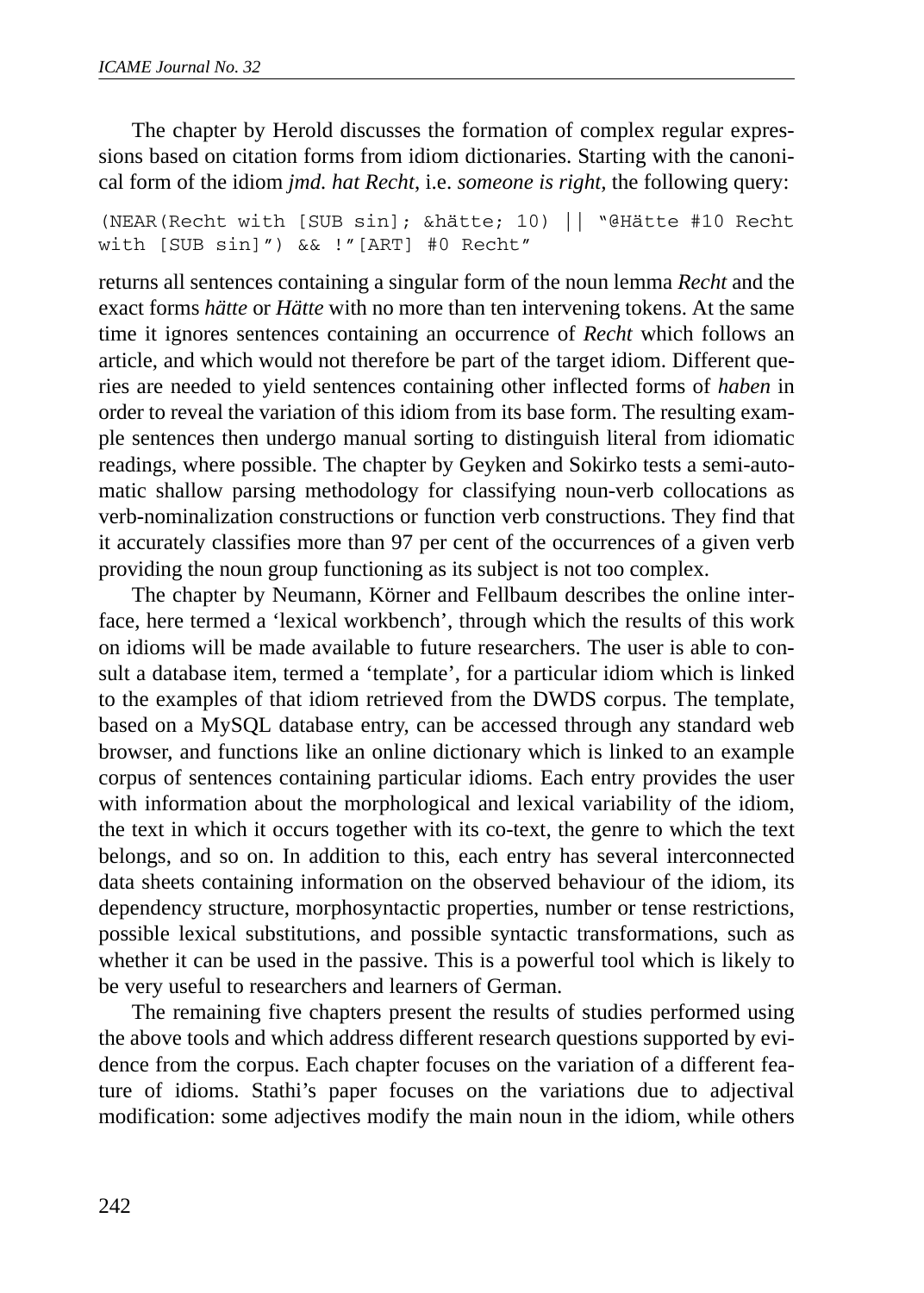modify the whole verb phrase, and still others modify a mixture of the two. Stathi goes on to describe the interplay between the meaning of the adjective and the meaning of the noun or the idiom as a whole. The chapter by Gehweiler, Höser and Kramer focuses on diachronic variation, taking advantage of the century of data in the corpus to investigate how verb-noun idioms have changed in meaning over the years. Their study suggests several reasons why meaning changes: creative uses become current, original meanings are forgotten, or idioms originating in a specialised area of use become used in other contexts. Hümmer's chapter investigates variation in the contextual behaviour of idioms, revealing how this behaviour is influenced not only by semantic factors, such as the literal, metaphorical, and idiomatic meaning of an idiom's component words, but also by formal properties such as the idiom's phrase structure. The chapter by Firenze studies variation in determiners in idioms, and finds them to be less "frozen" than commonly supposed. A determiner can be disagglutinated from its contracted preposition (i.e. *in das* rather than *ins*), deleted altogether, or replaced with an indefinite article or possessive adjective.

Storrer's paper uses the DWDS to test assumptions about a type of verbnoun collocation termed a 'support verb construction', such as *Hilfe leisten* ('to provide help'), in which the support verb is to some extent delexicalised. These forms are traditionally assumed to be interchangeable with base verbs, in this case by *helfen* ('to help'), but Storrer finds that there are in fact restrictions on such interchangeability. Of all these five papers, Storrer's provides the most detailed empirical evidence, in the form of frequency tables as well as examples, to support her case. Finally, Fellbaum gives an account of how the syntactic behaviour of verbs in idioms differs from the behaviour of these verbs when they are used literally. Fellbaum draws an interesting parallel with the formmeaning relationships of verb-noun idioms and those of the grammatical constructions discussed by Fillmore *et al.* (1988) and Goldberg (1995).

The DWDS will be an important resource for corpus linguists, and the idioms 'workbench' tool is likely to appeal to researchers from many different perspectives on word combinations. The papers in this book will be of interest to researchers of German and, since all examples are glossed in English, other languages as well.

#### *Note*

1. www.dwds.de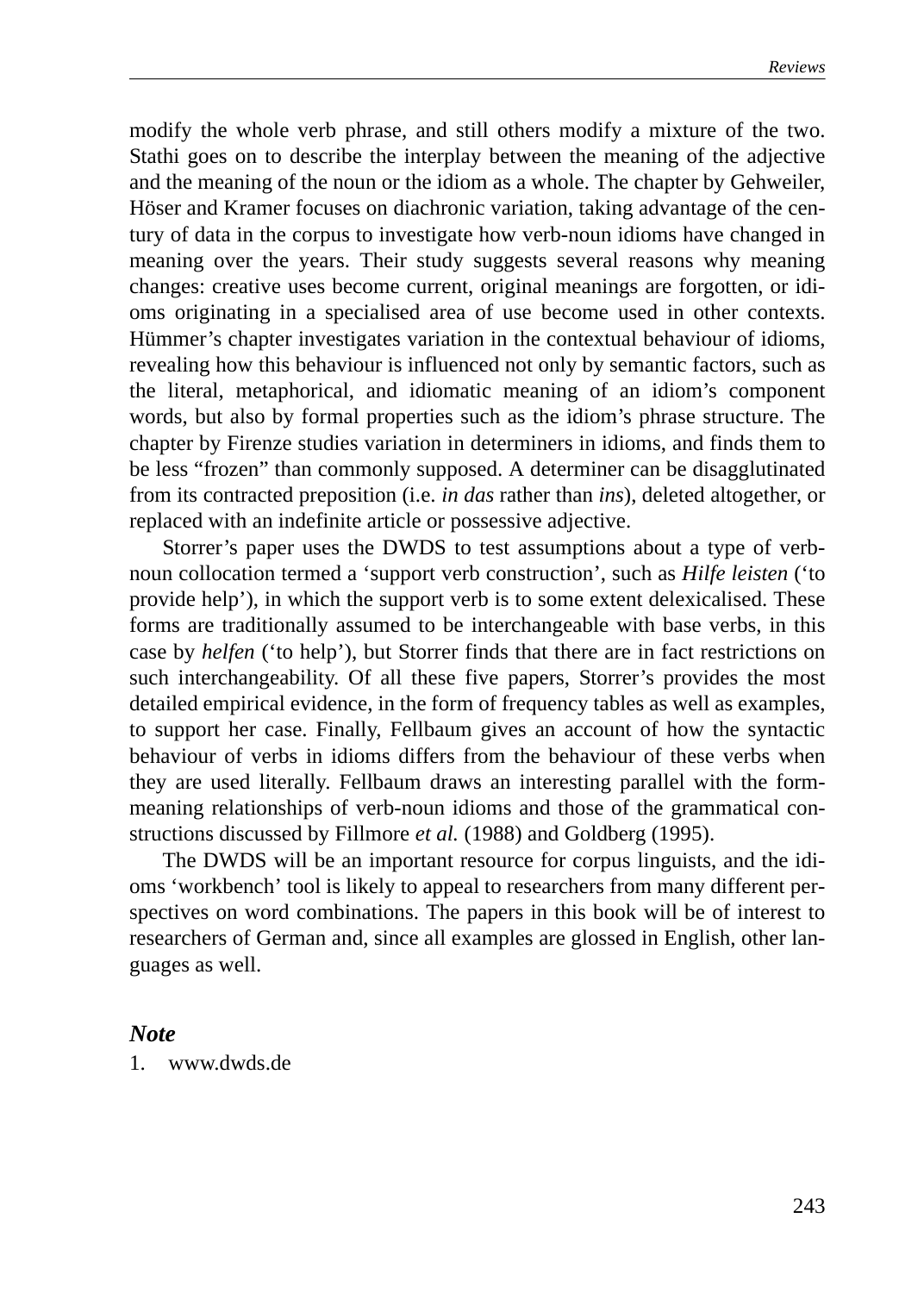# *References*

- Fillmore, Charles J., Paul Kay and Mary C. O'Connor. 1988. Regularity and idiomaticity in grammatical constructions. *Language* 64 (3): 501–538.
- Goldberg, Adele. 1995. *Constructions: A construction grammar approach to argument structure.* Chicago: University of Chicago Press.
- Hanks, Patrick. 2005. Johnson and modern lexicography. *International Journal of Lexicography* 18 (2): 243–267.
- Moon, Rosamund. 1996. Introduction. In R. Moon (ed.). *Collins COBUILD dictionary of idioms.* London: HarperCollins.
- Tognini-Bonelli, Elena. 2001. *Corpus linguistics at work*. Amsterdam: John Benjamins.
- Wray, Alison. 2002. *Formulaic language and the lexicon*. Cambridge: Cambridge University Press.

**Eileen Fitzpatrick** (ed.). *Corpus linguistics beyond the word*. *Corpus research from phrase to discourse* (Language and Computers 60)*.* Amsterdam and New York: Rodopi, 2007. 277 pp. ISBN: 978-90-420-2135-8. Reviewed by **Paul Baker**, University of Lancaster.

*Corpus linguistics beyond the word* contains a selection of papers from the Fifth North American Symposium at Montclair New Jersey in 2004. Due to space limitations it is not possible to give a detailed description of each paper, but this review instead attempts to summarize some of the main themes that occur across the book. The fifteen chapters are divided into two main sections. Section 1 focuses on analysis tools and corpus annotation, while section 2 is concerned with applications of corpus linguistics – specifically in language teaching and linguistic analysis. The book is generally well-edited and written in an accessible style with simple graphs and tables that are easy to interpret.

Edited collections of papers are often useful indicators of the "state" or progress of a particular academic discipline at a given point in time, and this collection is no exception, demonstrating a maturity in corpus linguistics which is welcome to note. It is heartening to see such a varied collection of papers that use a range of corpus techniques to examine linguistic phenomena above the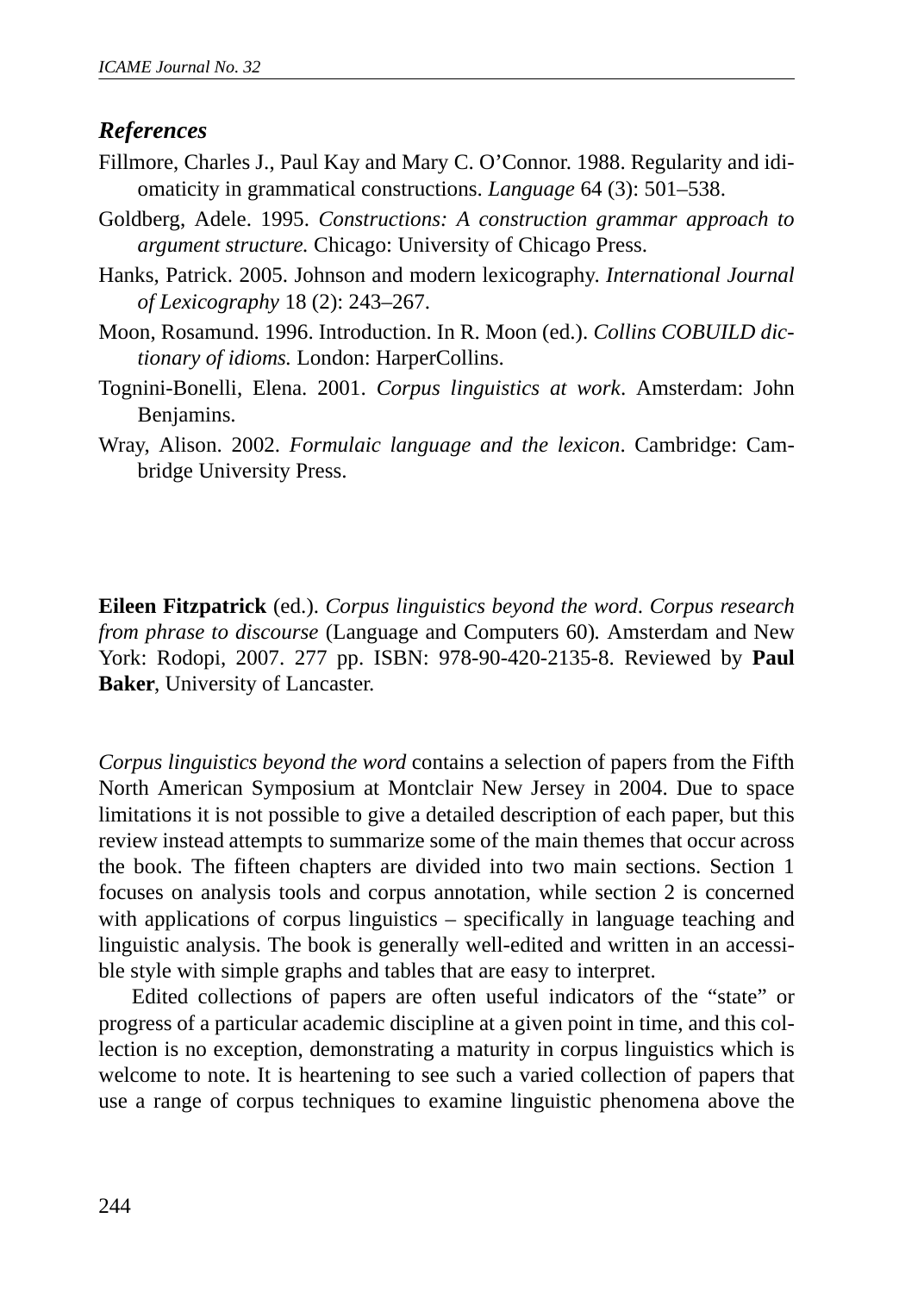lexical level. In the first chapter, as Barrett *et al.* (p. 3) point out, methods that rely on defining text domains based solely on lexical inventory can result in fuzzy boundaries and overlaps. Therefore they hypothesize that certain topics will contain distinct language structures due to stylistic conventions of particular domains, and that a method based on discerning grammatical features (either independently or combined with lexically-based methods) should be considered for domain detection.

It is this theme of going beyond simply lexical analysis which ties together all the papers in the book. So Van Delden discusses the improvement of error rates when using a partial parser and part of speech tagger, Davies details the syntactic annotation of the 1900s portion of the Corpus del Español, and Maynard and Leicher concentrate on pragmatic annotation. Similarly, Vizcaíno also uses pragmatically tagged corpora in a contrastive study of Spanish and English politeness strategies.

It is also good to observe the wide range of statistical processes being carried out on corpus data in the book – particularly impressive here are Barrett *et al.*, who use hierarchical cluster analysis and multidimensional scale analysis in order to distinguish between a variety of text genres, and Deane and Higgins, who employ a singular value decomposition in order to identify latent semantic variables in a text via a vector space model.

Throughout the book a number of tools are discussed, including the Newfoundland part-of-speech tagger (in Barrett *et al.*), SVDPACKC, a piece of software used in dimensionality reduction (in Deane and Higgins), Corpus Coder (in Garretson and O'Connor), Microconcord (in Vizcaíno), COSMASII (in Zinggeler), WordSmith Tools (in Shehzad, and de Haan and van Esch), Biber's tagger (in de Haan and van Esch). There is also some discussion of other tools, created in order to annotate or manipulate corpus data for specific purposes, such as the Java-based tool used by Murzaku and the partial tagger described by van Delden. It would have been useful to have been given more information about the tools used in the latter two papers.

While most of the chapters cover English-based corpora, there are also chapters on Spanish (Davies, Vizcaíno), German (Zinggeler) and Albanian (Murzaku and Jacobson). It is good to see the inclusion of chapters that cover spoken language, which is often neglected by corpus builders, due to issues concerning ethics and transcription. Maynard and Leicher discuss pragmatic annotation of the Michigan Corpus of Academic Spoken English (MICASE), Vizcaíno uses the spoken section of the British National Corpus and the Peninsular Spanish Spoken Corpus while Davis and Russell-Pinson employ the Charlotte Narrative and Conversation Collection.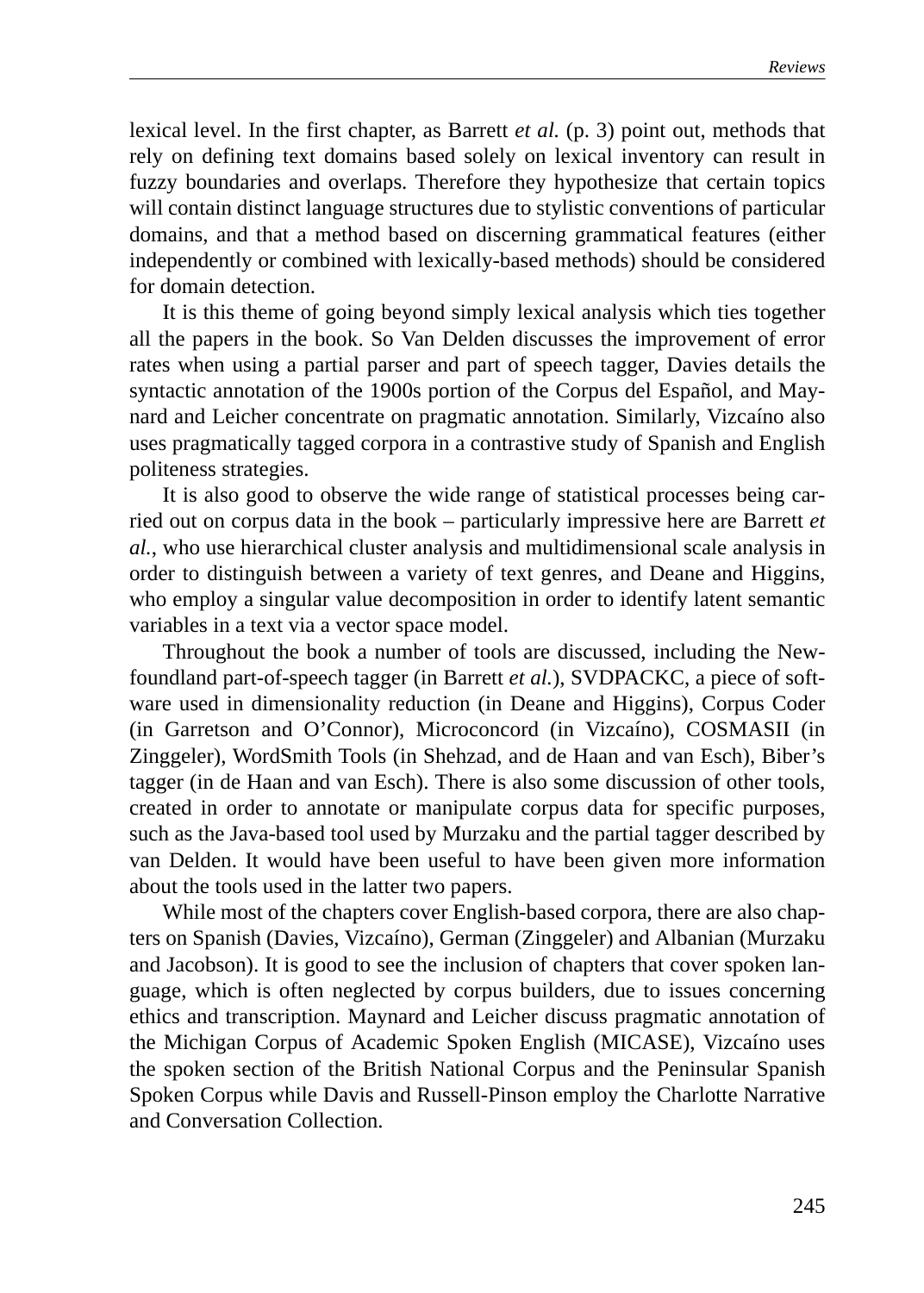Two chapters focus on learner corpora – interlanguage analysis (Granger 1998) has become an increasingly popular application of corpus linguistics over the last decade. De Haan and van Esch use a corpus of essays written in English and Spanish by Dutch learners, while Neff *et al*. examine essays written by Spanish learners of English. A related chapter is by Shezad, who uses an EAP (English for Academic Purposes) corpus of computer science articles in order to examine linguistic patterns that are used to outline the structure of an academic paper. Zinggeler's paper on English learners of German does not use a learner corpus but instead focuses on using corpus linguistics techniques in order to create a tool for teaching grammar to learners. Her approach involves getting learners to carry out searches on a corpus of German fairy tales and legends collected by the brothers Grimm. Zinggeler argues that, compared to drill exercises or learning grammar via tables, engaging with an interesting language corpus will result in a more memorable and enjoyable learning experience for students. Echoing the pioneering work on data-driven learning by Tim Johns, Zinggeler notes that students love carrying out detective work as they become language researchers.

Another interesting paper is by Johansson who analyses the use of relativizers (*wh*-forms and *that*) in trials, drama and letters taken from the one million word Corpus of Nineteenth-Century English (CONCE). Relativizer usage is examined in relationship to speaker role and gender, with Johansson finding that the more formal *wh*-forms tend to be favoured in the nineteenth century, although some female letter writers sometimes used the informal *that*, whereas playwrights used *that* in order to index the speech of waiters, maids and servants. The paper makes a good contribution to work surrounding the ongoing informalisation of English, which has mainly focused on the twentieth century (see for example, Leech's (2002) work on the decline of modal usage in American and British English).

In conclusion, this is a well-chosen collection of papers, demonstrating the potential of corpus linguistics for contributing towards phrasal and discourse analysis. It is hoped that *Corpus linguistics beyond the word* will inspire more corpus-based researchers to think beyond the lexicon.

# *References*

Granger, Sylviane (ed.). 1998. *Learner English on computer*. London: Longman.

Johns, Tim. 1997. Contexts: The background, development and trialling of a concordance-based CALL program. In A. Wichmann, S. Fligelstone, T.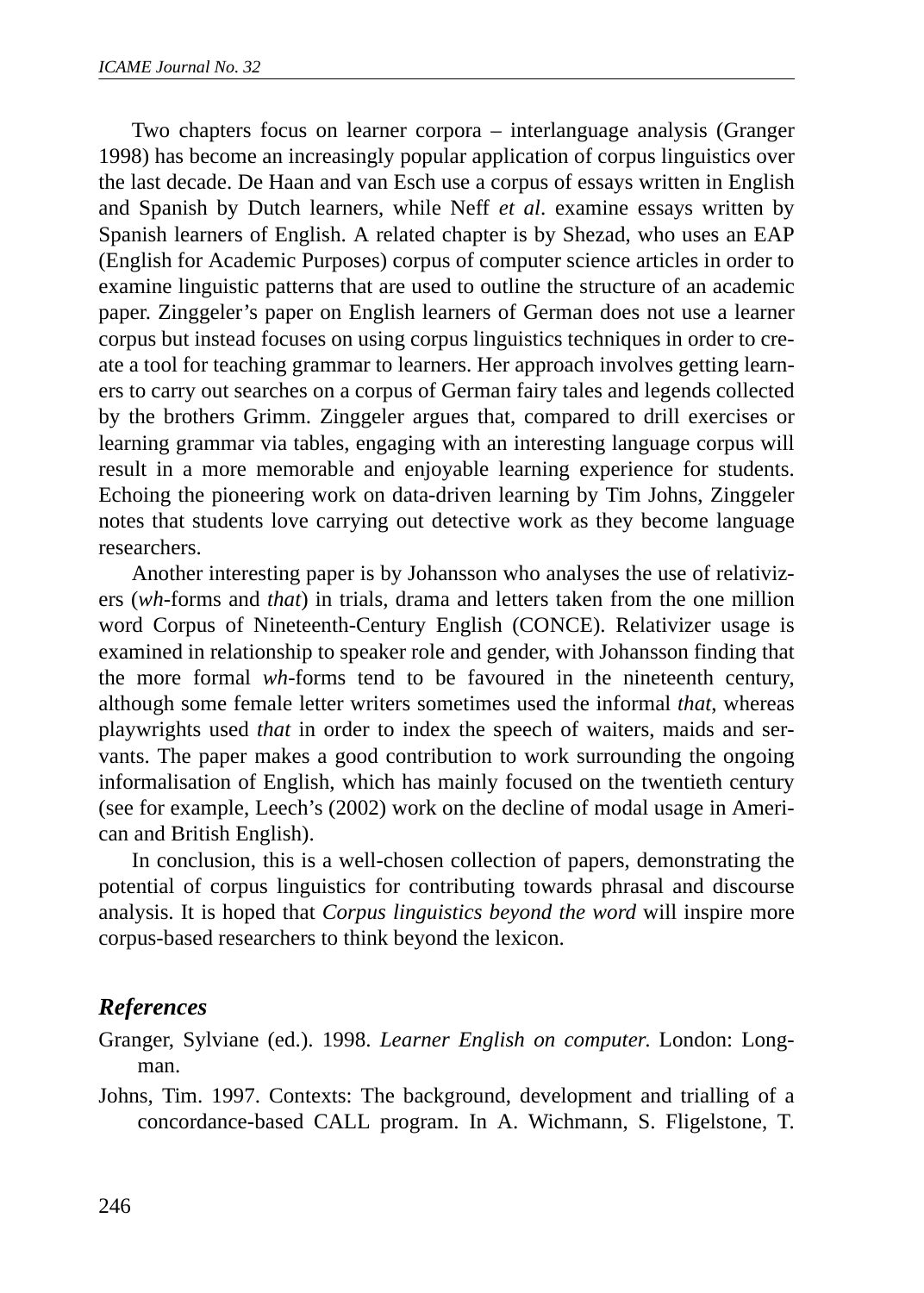McEnery and G. Knowles (eds.). *Teaching and language corpora,* 100–115. London: Longman.

Leech, Geoffrey. 2002. Recent grammatical change in English: Data, description, theory. In K. Aijmer and B. Altenberg (eds.). *Advances in corpus linguistics,* 61–81. Amsterdam and New York: Rodopi.

**Marianne Hundt**. *English mediopassive constructions. A cognitive, corpusbased study of their origin, spread, and current status* (Language and Computers 58). Amsterdam and New York: Rodopi, 2007. xv + 222 pp. ISBN 90-420- 2127-6. Reviewed by **Jürgen Esser**, Bonn University.

The present book is the edited version of a Freiburg habilitation dissertation from 2002. It is a corpus-based study on an intriguing, spreading construction, e.g. *the book sells well*, which is called mediopassive or middle. Within a loose cognitive theoretical framework, the author wants to set her study off from "purely intuition-based" approaches (p. 5). The chapter-structure of the book is as follows: 1 Introduction, 2 Defining the object of study, 3 Previous studies, 4 Theoretical background, 5 The mediopassive in Present-Day English, 6 The history of mediopassives, 7 Conclusions.

It is difficult to introduce the topic of mediopassive constructions since the phenomenon is related to linguistic categories that we traditionally like to separate: clause structure (SVO), semantic roles (agent, patient, animacy), lexical item (polysemy), construction (restrictions of tense, adverbial and general reference), overt and underlying structure. This is how the author introduces her object of study:

> At the core of category, we find intransitive uses of inherently transitive verbs, i.e. verbs where the transitive pattern is the primary one. This does not entail that the verbs themselves are transitive but that they are predominantly used in transitive clauses. Transitivity is taken to be a property of clauses, not of individual verbs. Typically, the object of the transitive pattern occurs in subject position in the mediopassive construction. (p. 7)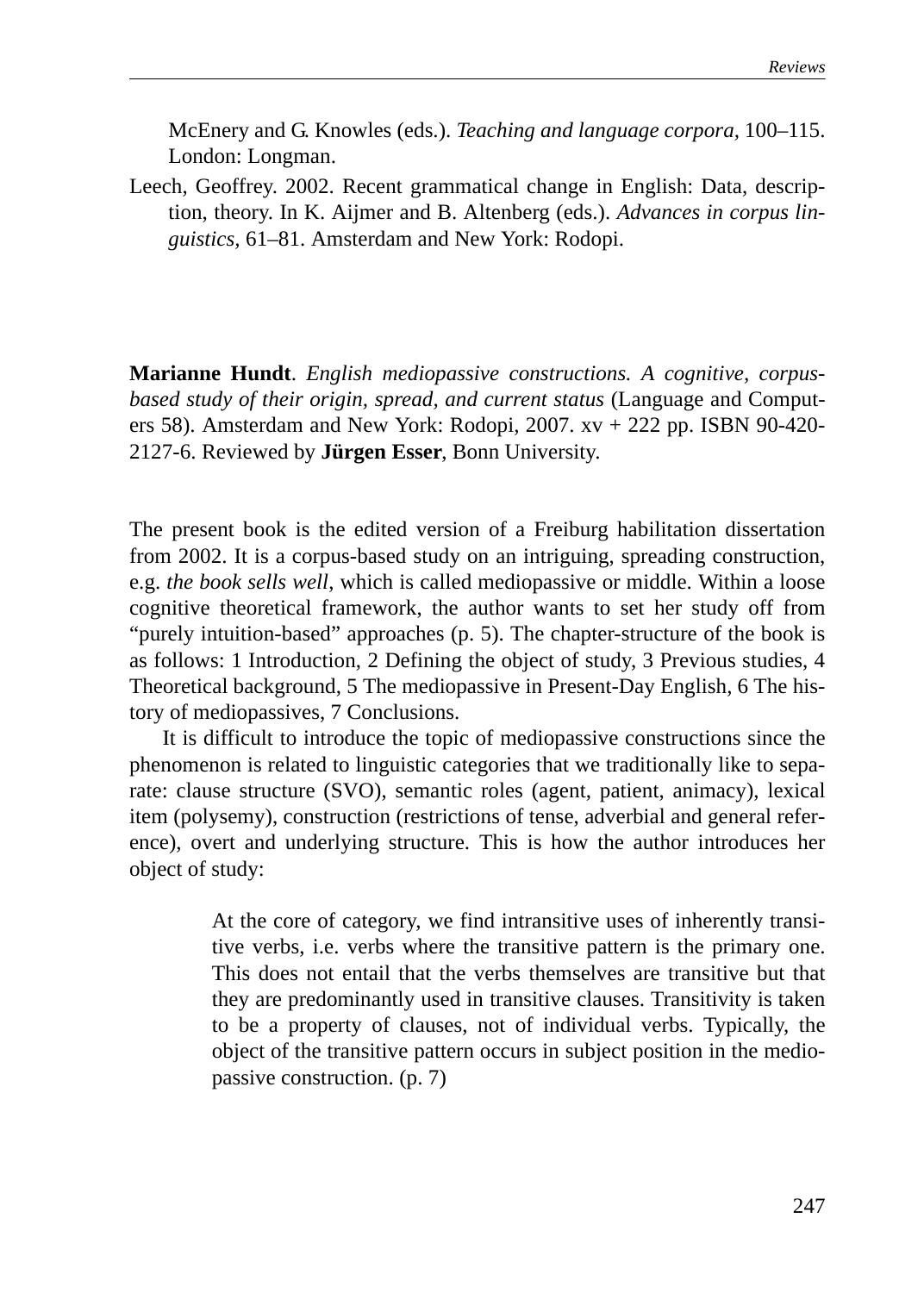Without a sufficient theoretical background Hundt's introductory (not final) definition is not very illuminating. It is confusing to note on the one hand that there are "inherently transitive verbs" (in the footnote called "underlying transitive verbs") and on the other hand that "transitivity is a property of clauses, not of individual verbs" (p. 7). This puzzle and other puzzles are resolved later in Chapter 4.

The comparison of mediopassive and ergative constructions offers many interesting points, e.g.:

> Unlike mediopassives, ergatives can be used intransitively without modification [by manner adverb, JE] and in non-generic contexts. They also usually do not imply an external agent. (p. 11)

This is corroborated by many examples. But again, the theoretical framework is blurred with notions like these "the inherently ergative verb *freeze*". One has to ask: is 'ergative' a property of a construction or of a verb? Therefore, in all, the title of Chapter 2, "Defining the object of study", is rather a misnomer. It presupposes many notions that are explained in the literature or later in the book. A tabular juxtaposition of the features of ergative and mediopassive constructions would have been helpful for the reader.

Also in Chapter 3 Hundt often establishes no common ground between her wide knowledge and that of the reader. The classifications are often implicit and difficult to follow, for example:

> What these [earlier, JE] studies have in common is that they often fail to distinguish between verbs like *open* on the one hand and intransitive constructions of verbs like *sell* and *clean* on the other. (p. 25)

Here, the reader must guess what the properties of *open* are. Quite often, more explanations are wanted, for example when she summarizes Lemmens' (1998) distinction between a transitive and an ergative prototype:

> Instantiations of the transitive prototype include both prototypically transitive processes (e.g. *John hit Mary*) and prototypically intransitive processes (e.g. *Mary is running*). (p. 50)

The author shows that almost all structural, semantic and collocational (frequential) aspects have been described in the traditional structuralist and generative literature. As always, the generative approaches are chiefly concerned with tinkering about with alternative theoretical models and less so with a comprehensive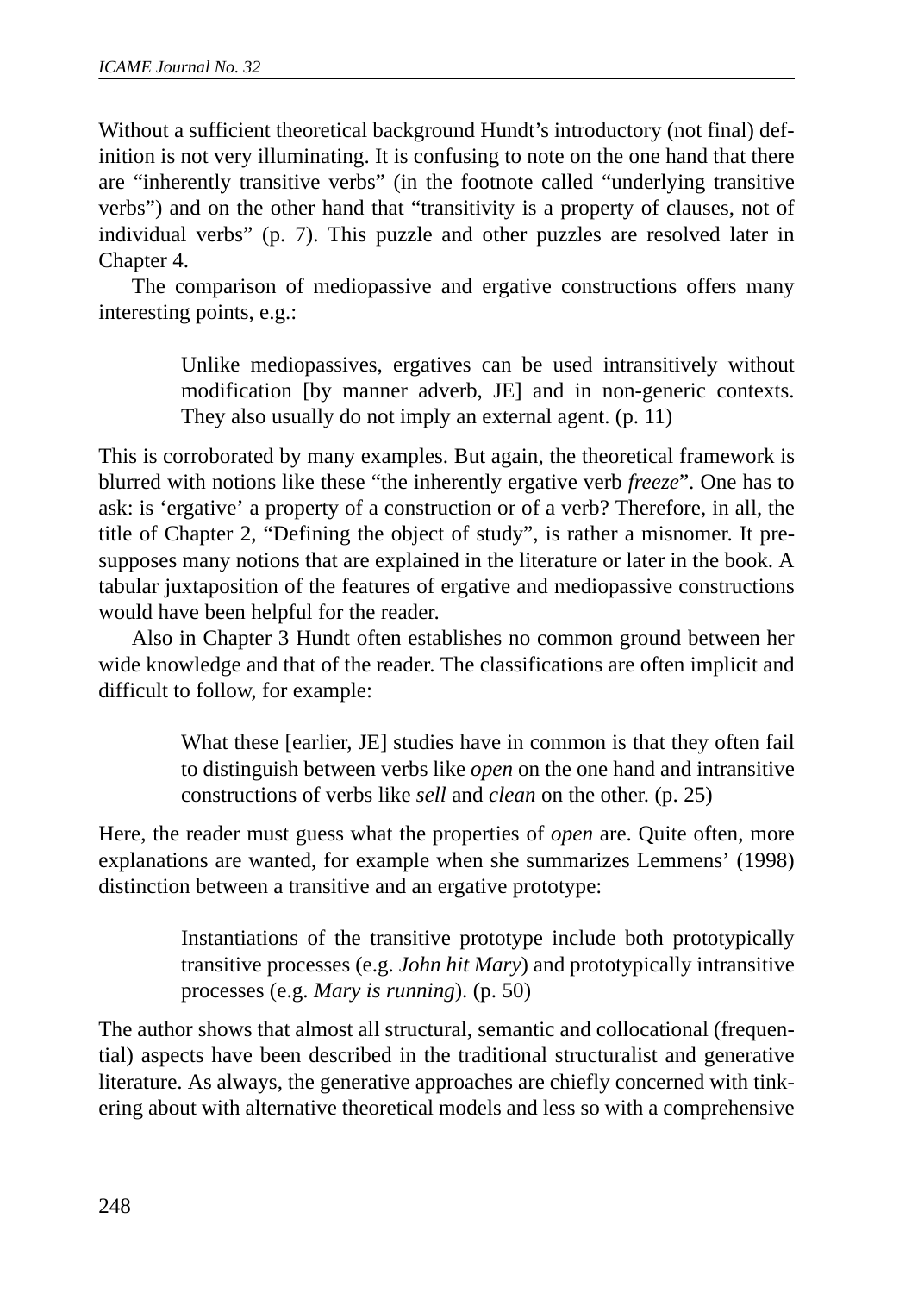explanation of the empirical facts. Nevertheless it is noteworthy that the idea of a prototype solution is also expressed in the generative framework.

Hundt favours an approach to the mediopassive construction in the framework of cognitive grammar. Several aspects of mediopassives have already been described in this framework, especially the relation to transitive and intransitive patterns. But Hundt sets out to develop a more comprehensive and unified model.

One can start reading the book with Chapter 4, "Theoretical background", without much loss of information. The prototype approach adopted in this study does not only refer to the construction itself but also to its characteristic properties, namely transitivity, semantic roles and voice. Following Barlow and Kemmer (1994) and Goldberg (1995) the author distinguishes between the semantic transitivity of a verb, i.e. participant roles that are part of an event schema, and syntactic transitivity, i.e. argument roles that are overtly expressed in a clause schema. With these variables the following expressions can be distinguished:

- (1) he was sleeping
- (2) the glass broke
- (3) the book sells well

The prototypical event schema associated with the process of sleeping requires only one participant, that of breaking two and that of selling three participants. Event schemata are related in language-specific ways to clause schemata. Example (1) with only one participant role is a prototypical instantiation of an intransitive clause schema requiring only one argument role. By contrast, the mediopassive construction in (3) is an non-prototypical instantiation of an intransitive clause schema because there are three participant roles of which only one is overtly expressed by an argument role.

Example (3) can be used to show further prototypical, but not necessary properties of mediopassive constructions: (i) They have affected patient subjects. (ii) The verbal action refers to hypothetical or potential processes, in contrast to the prototypically transitive clause, which is realis. (iii) The patientsubject exerts a responsible or controlling participant role. In the words of Hundt:

> The movement of the patient into subject position in mediopassive constructions results in the transfer of agent-characteristics like control and responsibility onto the patient. (p. 68)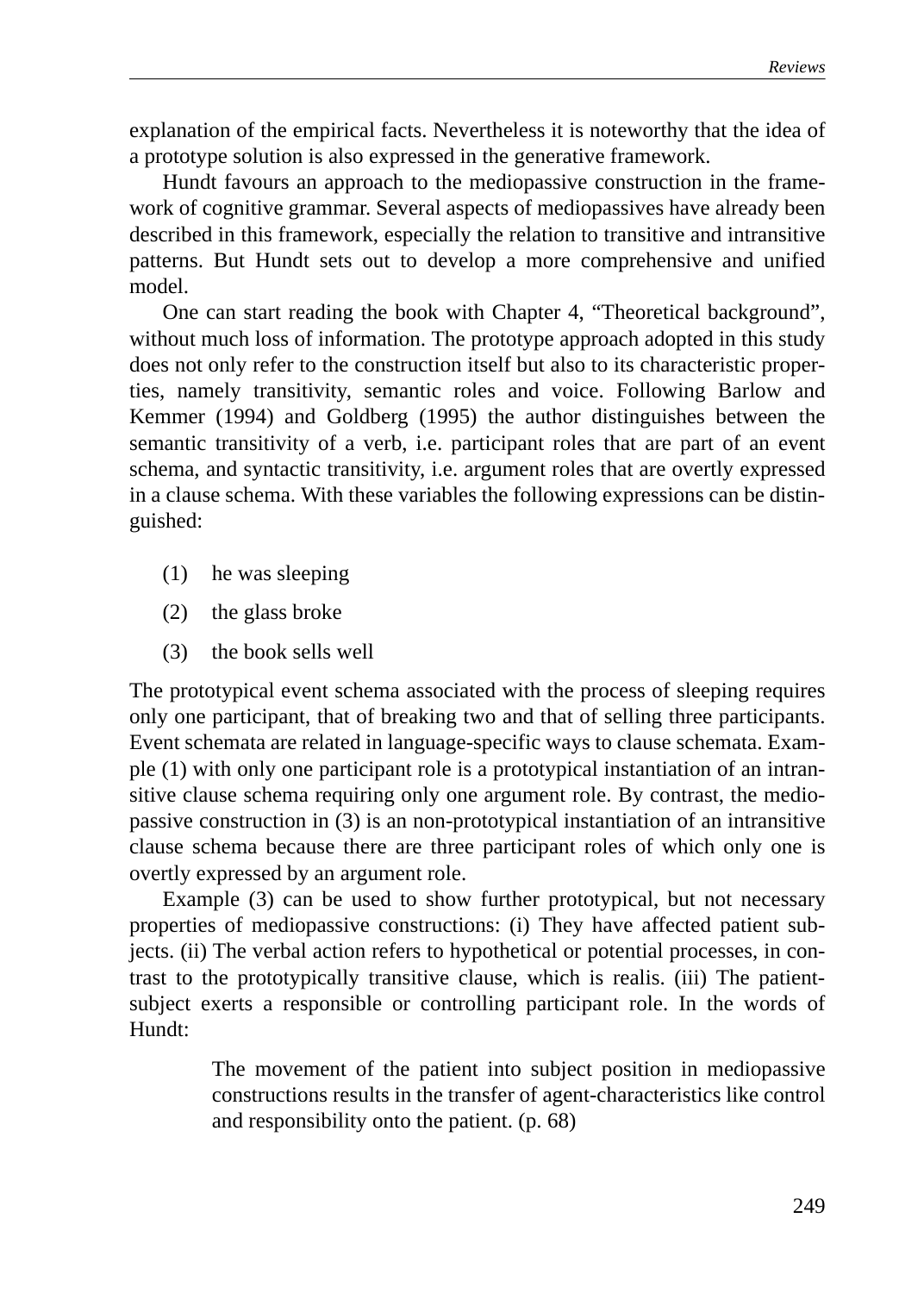And lastly, (iv) mediopassive constructions share with *get*-passives the function that the original agent is taken out of focus.

The author assumes that prototypical mediopassive constructions have a specific pattern meaning which accounts for the productivity of the pattern. The relations to other constructions (transitive, *be-*passive, *get-*passive, reflexive, intransitive construction and ergative) are shown in a network of inheritance links (Figure 4.3, p. 75). Here again, the reader would have benefited from more explanations and illustrative examples.

Chapter 5, "The mediopassive in Present-Day English", describes the corpus linguistic findings of the present study. Starting from thirty verbs that are attested in the literature, the frequencies of these verbs were established in the four standard corpora LOB, FLOB, Brown and Frown. Only five of the thirty occurred with a sufficiently high frequency: *establish*, *read*, *reduce*, *sell* and *wear*. Further empirical sources were American mail-order catalogues, a private collection of example sentences from various sources, and the BNC for specialized searches.

Apparently Hundt works with lemmatized word-forms, that is, for example, *read* in her statistics would also cover word-forms like *reads* and *reading*. She distinguishes between four "transitivity profiles": transitive, intransitive, absolutive and reflexive patterns/uses (p. 88ff.). Apparently the designation 'absolutive' is given to cases of an ellipted object NP (e.g. *John was reading*).

The transitive use of the five verbs is by far the most frequent. Depending on the verb and the corpus, this use is attested in roughly 80 to 95 per cent of the cases, the intransitive use is roughly between one and eight per cent, and the other uses are correspondingly very infrequent. The intransitive cases are the candidates for mediopassive constructions, which instantiate the mediopassive pattern meaning more or less prototypically according to the features (i) to (iv) above.

It should be noted that the statistics about mediopassive constructions depend on the judgement of the analyst. One of the cases that I found difficult to understand concerns the 'bare mediopassive construction'. A clear case is example (4); (5) is excluded because of the following modification. It is, however, unclear to me why (6) should qualify as a bare mediopassive construction although it is modified, cf. pp. 111–113:

- (4) Currently black leather jeans and men's frilly shirts are *selling*.
- (5) Brogan shoes *retailed at prices from \$1.25 to \$2.25*.
- (6) The chair back *adjusts to several reclining positions*.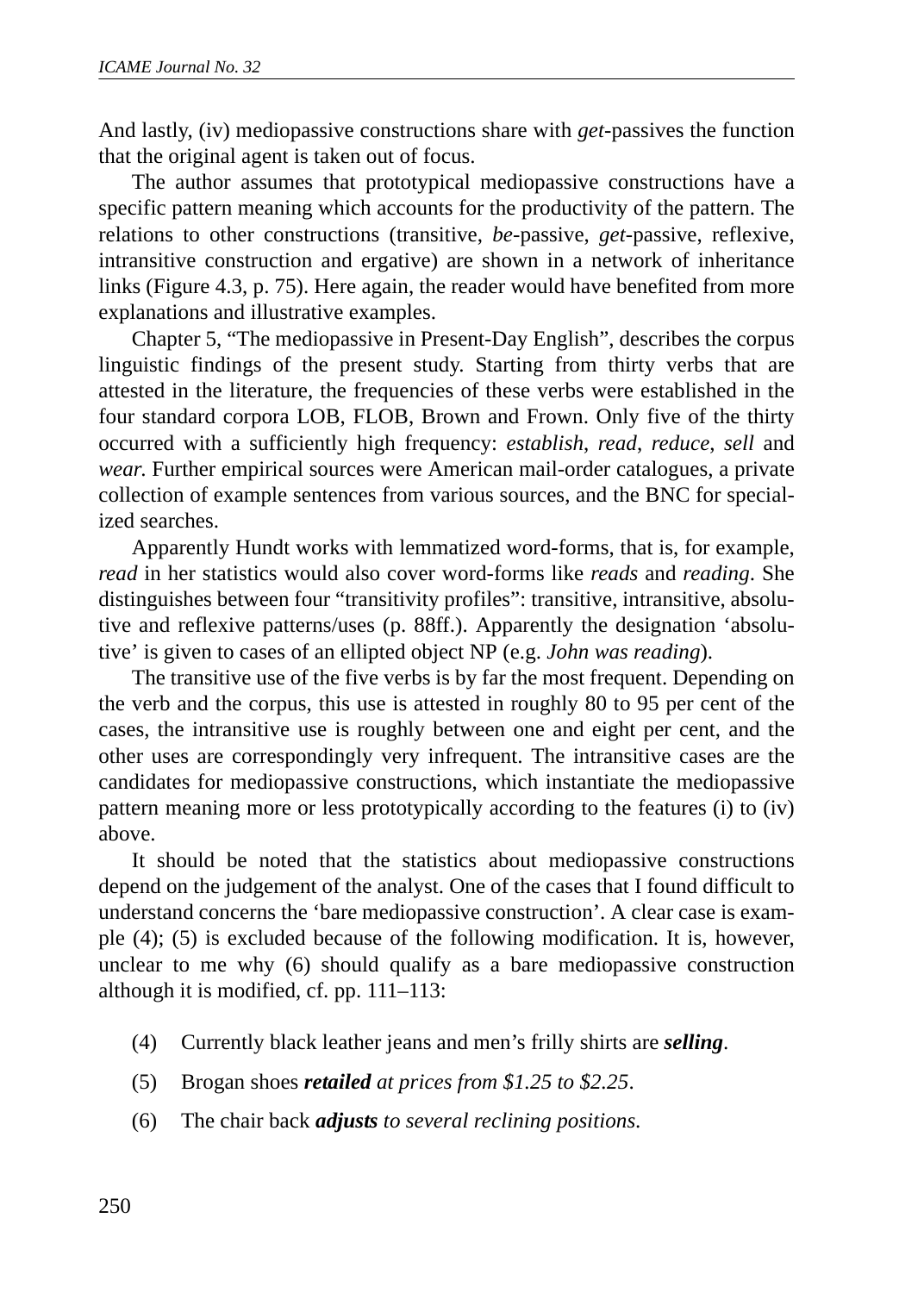Without going into the many interesting statistical details that Hundt has uncovered, perhaps her most important findings are the following:

> The data confirm the hypothesis that prototypical mediopassive constructions are derived from inherently transitive verbs. [...] Intransitive and mediopassive constructions of verbs such as *read*, *sell* and *wear* are clearly derived patterns. [...] The mediopassive is used with a much higher frequency in the language of advertising where it is almost the unmarked pattern for a number of verbs (e.g. *adjust* and *fold*). (p. 126)

The present writer fully supports the cognitive, corpus-based approach adopted by Hundt, but it would have been an improvement to read something about the theoretical status of 'construction', 'inherently', 'underlying', 'derived', 'marked/unmarked' and 'pattern' and how these highly polysemous notions are conceptualised in the cognitive framework. We also miss definitions of 'wordform', 'lemma', 'lexeme' or 'lexical item'. The author offers useful building blocks but there is no integrated model of how contextual features, syntactic structure, lexical item (verb), lexical meaning (homonymy, polysemy) and frequency in the corpus interact.

The terminological imprecision that showed in the preceding chapters cannot be attested in Chapter 6, "The history of mediopassives". Hundt discusses various theories on the origin of the mediopassive and its relation to other constructions, for example, the passival (*the house is building*), reflexive constructions and adjectives in -*able*.

The corpus material consists in the case of mediopassive constructions of four mail-order catalogues from the years 1897, 1927, 1957 and 1986, which were manually searched. Additionally, machine-readable historical corpora (Helsinki, Lampeter, ARCHER and EModE tracts) were used for analyses of reflexive constructions. Furthermore, examples from the linguistic literature and the *OED* were used.

Hundt argues convincingly, mainly on semantic and statistical grounds, that the passival and the mediopassive are not genetically related. Her analysis also suggests:

> [...] that the importance of the discourse frequency of reflexive pronouns for the development of mediopassive constructions has been overrated. (p. 156)

In other words, there seems to be "very little evidence of a systematic variation between mediopassive constructions and reflexive variants." (p. 153) On the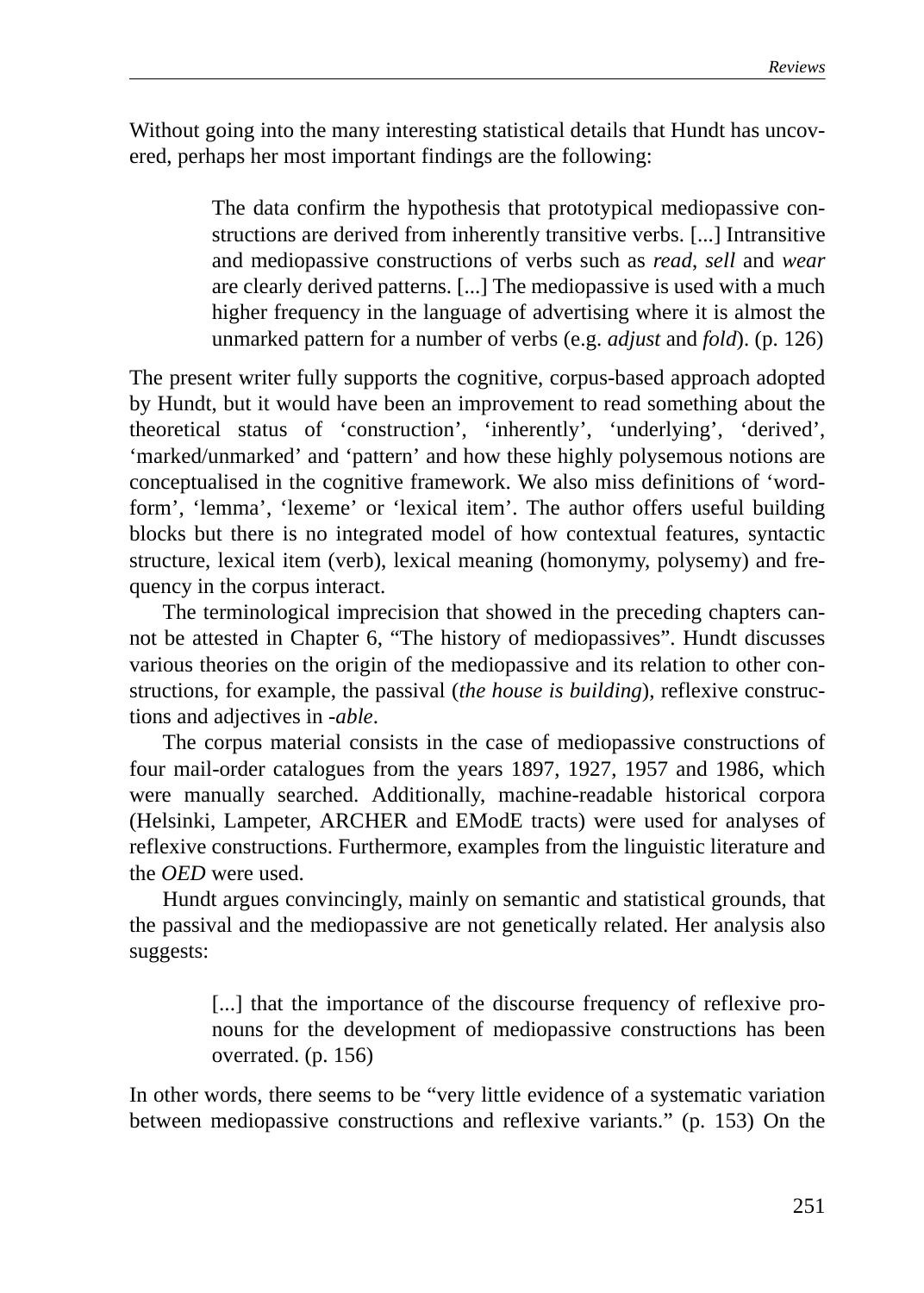basis of the mail-order catalogues Hundt also rejects the hypothesis of a possible diachronic variation between mediopassive constructions and adjectives in – *able*.

As for the productiveness of the mediopassive construction, the author shows impressively how this phenomenon has increased over the last century in the catalogues. That is, the mediopassive construction is very productive in modern advertising, where inherent properties of the goods are explained.

In all, the book is a diligent study which offers many new insights and a wealth of examples which demonstrate the gradient character of grammatical categories. Hundt shows that, even at our advanced stage of computerization, semantic and pragmatic studies in corpus linguistics still need an attentive linguist at the (wo)man-machine interface.

# *References*

- Barlow, Michael and Suzanne Kemmer. 1994. A schema-based approach to grammatical description. In S. Lima, R. Corrigan and G. Iverson (eds.). *The reality of linguistic rules*, 19–42. Amsterdam and Philadelphia: Benjamins.
- Goldberg, Adele. 1995. *Constructions. A construction grammar approach to argument structure*. Chicago: University of Chicago Press.
- Lemmens, Maarten. 1998. *Lexical perspectives on transitivity and ergativity. Causative constructions in English*. Amsterdam and Philadelphia: Benjamins.

**Marianne Hundt, Nadja Nesselhauf** and **Carolin Biewer** (eds.). *Corpus linguistics and the web*. Amsterdam and New York: Rodopi, 2007. 305 pp. ISBN 90-420-2128-4. Reviewed by **Gunnar Bergh**, Mid-Sweden University.

Representing the fourth age of corpus linguistics (cf. Kilgarriff and Tugwell 2002), web linguistics is a discipline which is concerned with empirical research based on different forms of language material collected from the web. As such, it represents a practice which has at its disposal the greatest collection of linguistic data ever compiled, i.e. an unprecedented stock of up-to-date, unfiltered electronic text, freely available and maximally broad in topicality, diversity and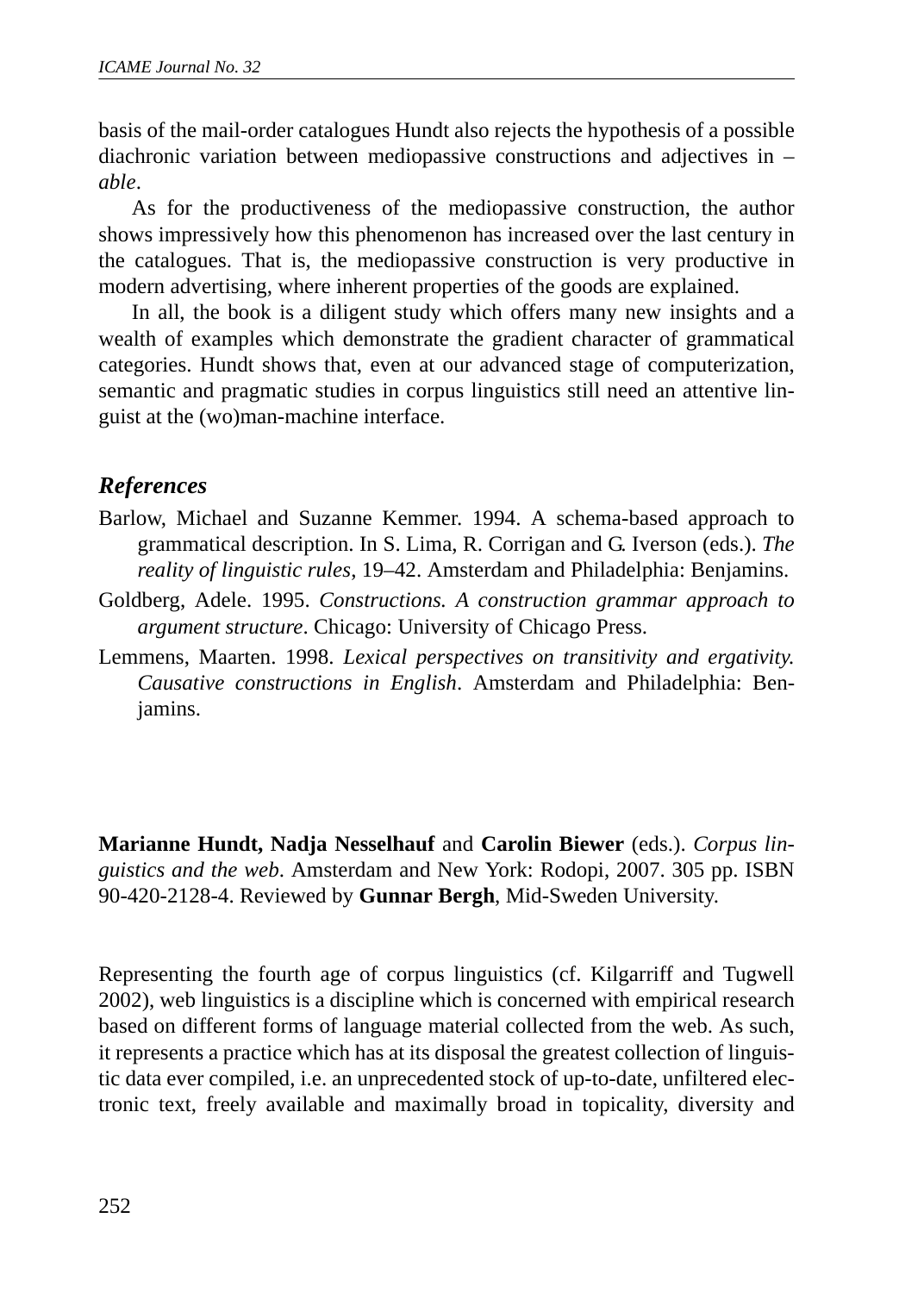domain coverage. Accessed by means of available mining agents, it forms a virtually inexhaustible resource for further advancement in the field of corpus linguistics, presenting as it does an avenue to some of the most central questions about the nature of language use today. Yet, it is also clear that the linguistic usefulness of the web is restrained by its anarchic character, and by the fact that it is constantly changing and growing. Its accidental composition of texts and text fragments thus tends to have a thwarting effect on the systematic exploitation of online data, requiring judicious selection of language material for each individual research initiative (Bergh and Zanchetta forthcoming).

Given the above challenge for corpus linguistics in the twenty-first century – a situation which certainly has attracted both excitement and reluctance among scholars in the field  $-$  it is not surprising to find that there is an increasing flow of publications in the literature relating to various aspects of using the web as a source of linguistic data. One such publication is *Corpus linguistics and the web*, edited by Marianne Hundt, Nadja Nesselhauf and Carolin Biewer. This 305-page volume is based on a selection of papers presented at a symposium on "Future perspectives of corpus linguistics" organized in Heidelberg in 2004, and has later been complemented by further papers solicited from leading scholars with an interest in corpus-based research. Altogether, the book contains 15 separate papers divided into four sections: "Accessing the web as corpus" (pp. 7– 68), "Compiling corpora from the internet" (pp. 69–132), "Critical voices" (133–166) and "Language variation and change" (pp. 167–305).

In their introduction to the volume, the editors capitalize on the dramatic development of corpus linguistics in recent years. In view of the concomitant increase in standard corpus size from one million words to 100 million words, they bring up the crucial question if this size, embodied for example by the BNC, is sufficient for the wide variety of empirical research ideas today, or if the new multi-billion-word horizons of the web have enough linguistic potential for scholars to sacrifice some of the control and representativeness of traditional sources. The answer given is clearly in the affirmative, although a combination of the two approaches is recommended whenever possible. Among the arguments provided in favour of using the web in this context, they mention the following: (i) a greater diversity with regard to regional variation, (ii) a better coverage of new text types, not least those involving e-mails, chat rooms and blogs, (iii) a greater ease of access to machine-readable text in general, and (iv) a more direct channel to ongoing language change through the existence of "weblish". Furthermore, following de Schryver (2002), the editors make a distinction between two ways in which the web is typically used in current corpus linguistics, viz. either as a corpus itself (Web as Corpus, WaC), or as a source for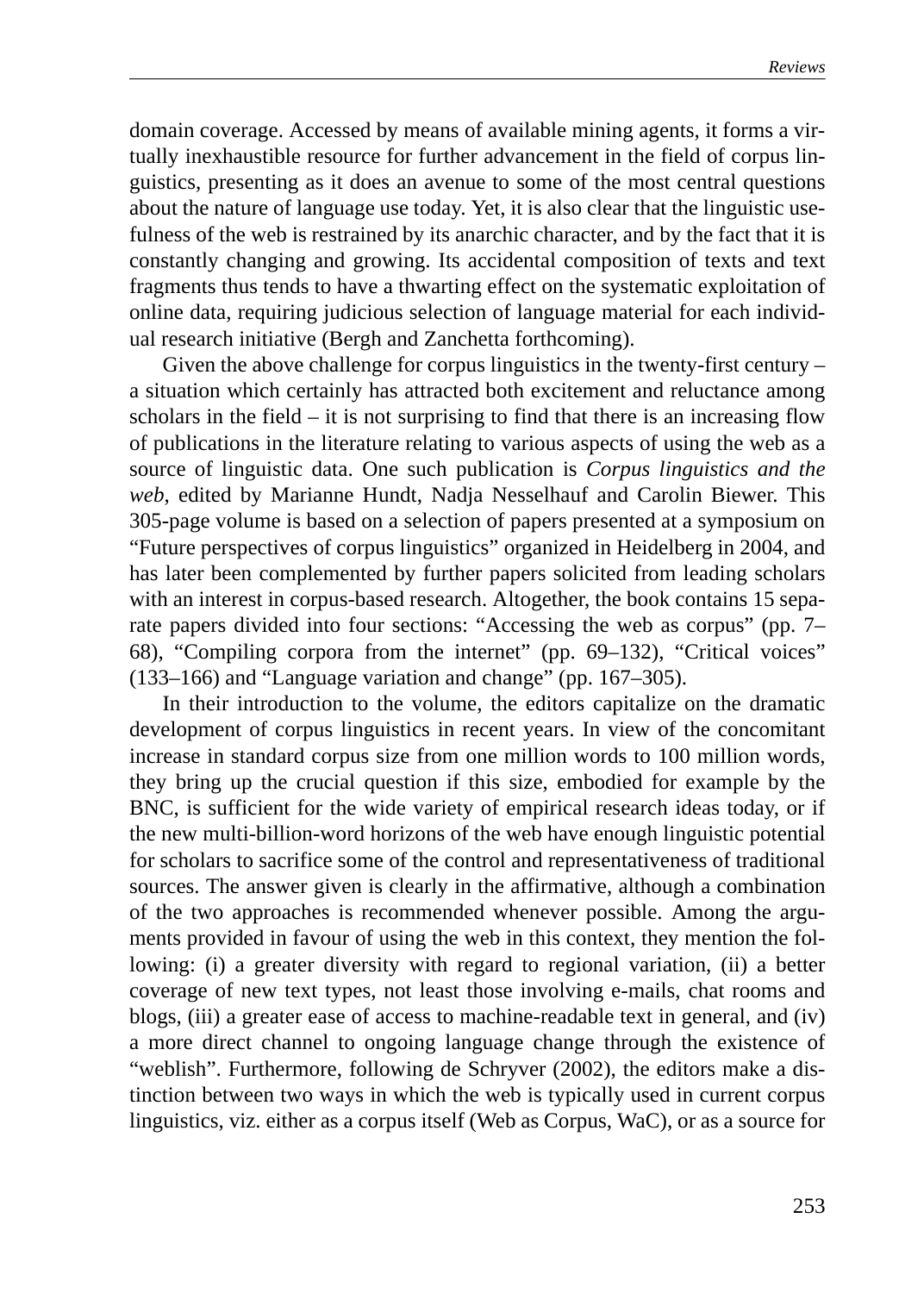compiling a corpus (Web for Corpus, WfC). In their description of these two approaches, they also discuss a number of methodological difficulties caused by the haphazard character of the web, as well as some search problems encountered when using general-purpose search engines in linguistic field work.

The first section of the book, "Accessing the web as corpus", accommodates three papers which are all concerned with practical aspects of performing web linguistics. In their opening paper, Anke Lüdeling, Stefan Evert and Marco Baroni give a survey of the current state of the art of using web data for linguistic purposes. They begin by discussing the pros and cons of various approaches, paying particular attention to the problems of using a commercial search engine as the agent for mining data, and then turn to some of the core issues within this discipline, notably such pertaining to the quality and nature of collected online material in terms of quantity, representativity, variation and stability, among other things. A considerable part of the discussion is devoted to the desideratum of a powerful linguist's search engine, i.e. a web agent that would be able to crawl, post-process, annotate and index a sizeable portion of the web, thereby aiming to provide corpus linguists with better control of collected data.

Continuing the descriptive efforts, William Fletcher delves deeper into the characteristics of the web by considering its size, composition and evolution, as well as its rewards and limitations as a linguistic corpus (WaC) and as a source for one (WfC). He elaborates on the methodological aspects of concordancing the web – its "promise and problems, tools and techniques"  $(p. 25)$  – making particular reference to the development and (dys)functionality of general search engines. As an alternative to these common gateway applications, he introduces his own concordancing software, KWiCFinder, described as an easy-to-use hunting and grazing agent which is able to conduct web searches, retrieve matching documents, and produce interactive concordances of search terms. While still noting the many pitfalls of using such "webidence", he concludes that, as methods improve to ensure the quality of data, the web has good prospects of eventually becoming a fully legitimate source for corpus linguistic research.

Another practical contribution to the methodology of web linguistics is described by Antoinette Renouf, Andrew Kehoe and Jayeeta Banerjee. Recognizing the potential of the web as an inexhaustible source of up-to-date text in various languages, they report on the WebCorp initiative, a long-term development project which has produced a corpus tool able to extract linguistic data from web text, and to present them in a way similar to that of finite corpora. Yet, as the authors acknowledge and discuss, there remain many linguistic and procedural problems with this type of application, caused either by the lack of stan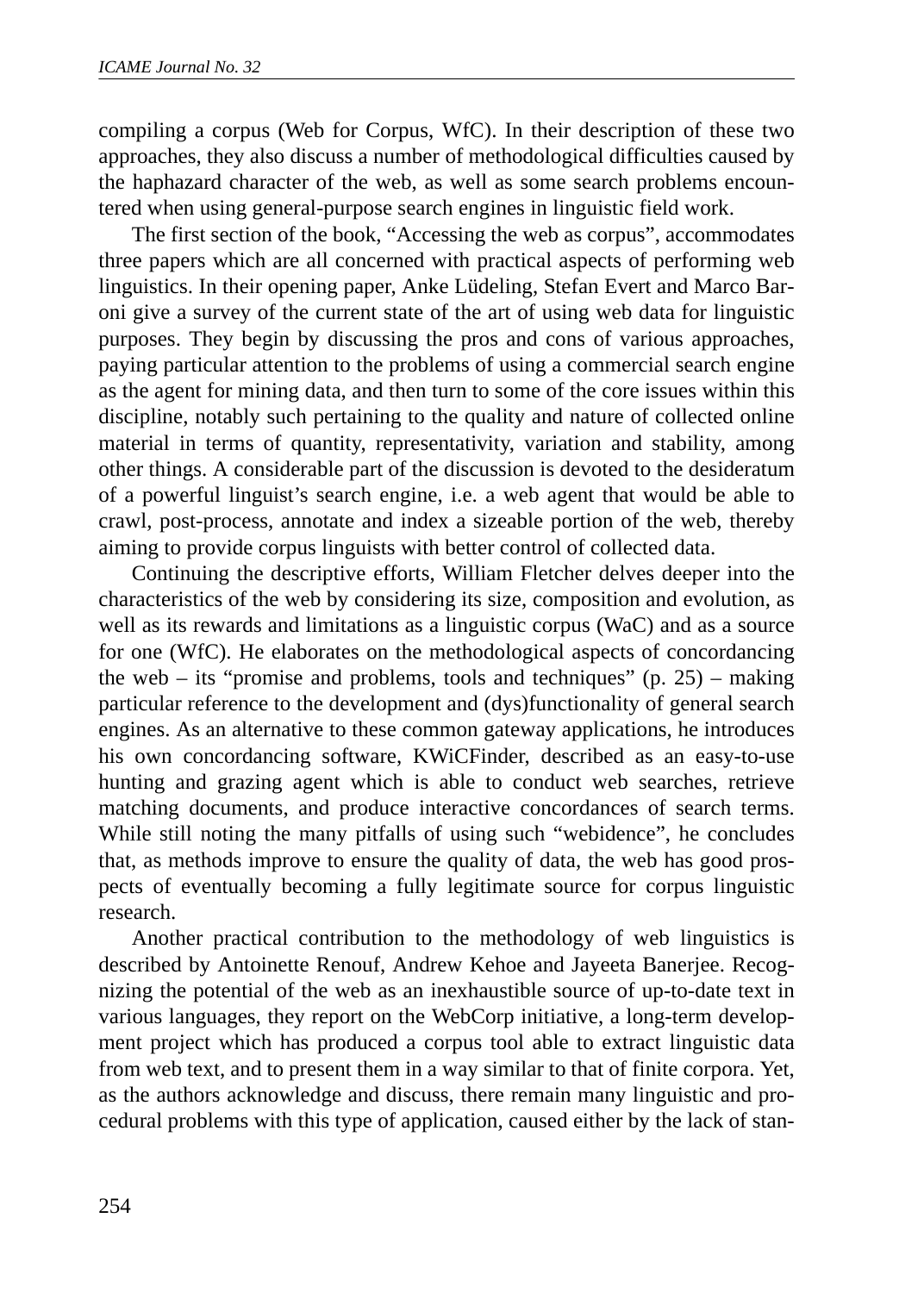dards on the web, or by the constraints and time lags imposed by mediating search engines. As a way to improve performance, the project team has now initiated work to develop a linguistically tailored search engine in which WebCorp will play an even more central role.

The second section of the book, "Compiling corpora from the internet", is concerned with WfC aspects, and contains three papers on the construction and use of specialized corpora compiled from different types of online material. Focusing on the genre of news programme language, Sebastian Hoffmann discusses technical and methodological issues of creating a large corpus of spoken data based on public CNN transcripts collected from the web. He gives an outline of the different steps necessary in converting the contents of such downloaded documents into a format compatible with standard concordancing software, illustrating the potential use of the outcome through a sample analysis of the intensifier *so* in different syntactic environments. The results of his investigation show that, although there are many difficulties with WfC data mining, such customized corpora can indeed be used profitably to complement available corpora in studies of present-day English.

Claudia Claridge pursues a similar perspective by reporting on her project of creating a special corpus of message board (forum) language collected from "electronic agora" on the web, in particular one that takes regional variation into account. Arguing that this type of language makes up a fast-growing genre of its own at the crossroads of speech and writing, she describes the technical aspects of transforming such postings into an annotated corpus, and then goes on to discuss material-specific problems, for example how to account for the sequencing of online messages and for the regional identity of speakers involved. In a pilot study of a set of interaction and attitude markers, among them personal pronouns and related speech act items, which are seen as central features of this text type, she shows the potential of compiled forum language as a means to go beyond traditional corpora in studying recent variety-specific usages in English.

The section is concluded by a multi-dimensional analysis of online text categories carried out by Douglas Biber and Jerry Kurjian. Sparked by the observation that the usefulness of the web as a linguistic source is often limited by difficulties in identifying the text category of downloaded documents, they collected a stratified 3.7-million-word corpus from the web categories "Home" and "Science" to compare the power of two analytical approaches to the problem, one which is based on Google's predefined categories, and another which uses text types proper as defined through selected linguistic criteria. The dimension scores of the study show that the two text categories at hand are not clearly distinguished on linguistic grounds, which is tantamount to saying that they are less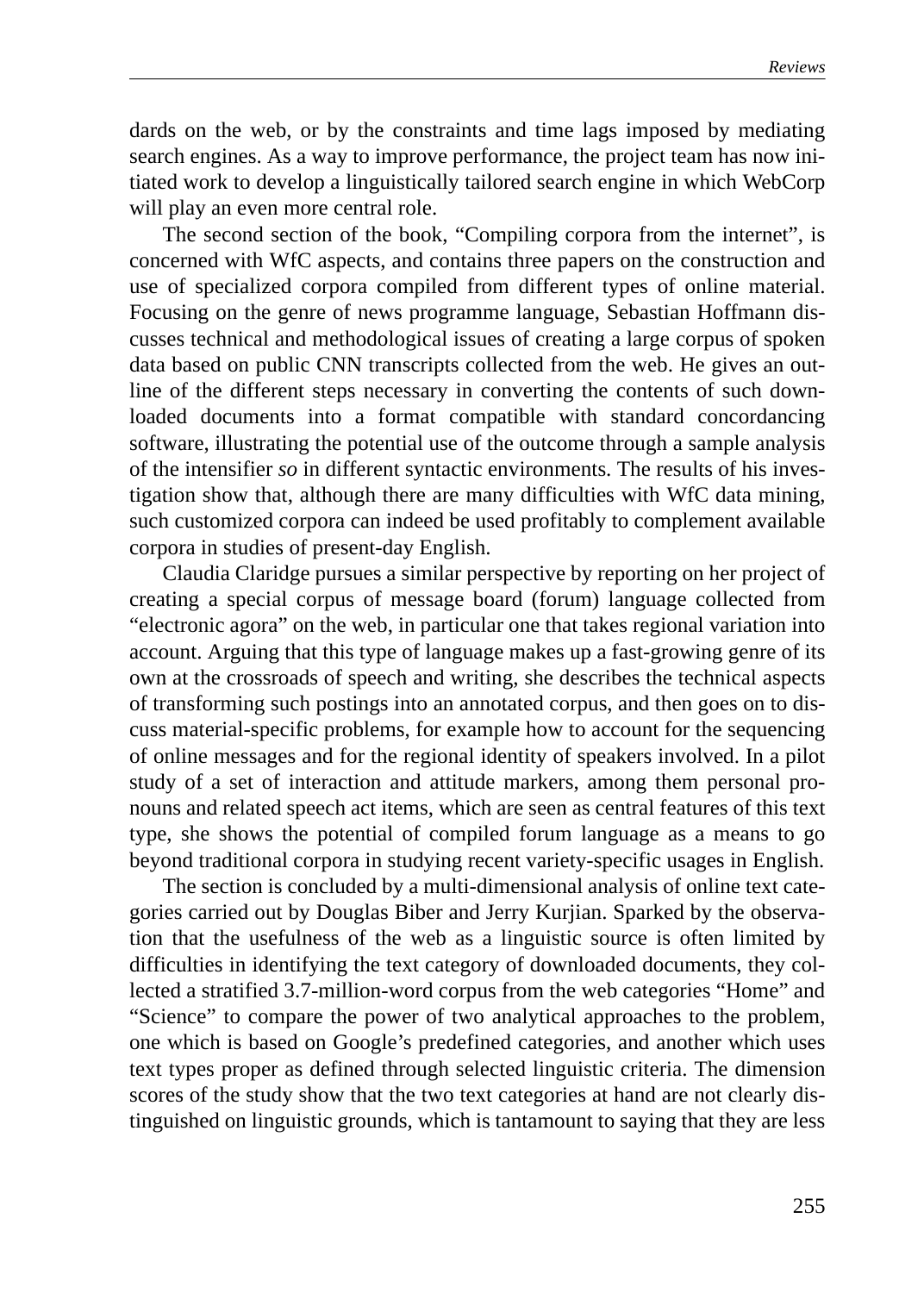useful for corpus linguists. Rather, the scores suggest that the compiled material contains no less than eight different text types, identified and interpreted in terms of their salient linguistic and functional characteristics.

Bearing the title "Critical voices", the third section of the book is couched in a more evaluative vein, featuring two critical appraisals of the current state of corpus linguistics and its inherent possibilities. Geoffrey Leech brings up the relationship between old and new language resources in the light of traditional corpus requirements such as representativeness, balance and comparability, suggesting that many empirical linguists of today seem to have sacrificed these yardstick notions on the altar of practicality, pragmatism and opportunity. The easy and fast access of web-based material is thus said to have had a tendency to limit and skew our research efforts to language data which are readily available by mouse click rather than being theoretically interesting in themselves. While still embracing new developments in this field, recognizing both potential and limitation of the web as an added resource, he stresses the need for us to improve and refine data collections and methods that we already possess, all in order to accentuate the importance of carrying out research on corpora compiled according to design and systematic sampling.

Graeme Kennedy follows suit by claiming that "bigger is not necessarily better" in corpus linguistics (p. 152), and that the web has yet to prove its advantages over large corpora that have been carefully constructed. True to his stance, he brings in the BNC as a case in point, arguing that the richness of this corpus is partially under-exploited for the description of English and for the related processes of language learning/teaching. He bolsters his case by a statistical study of the semantic relations in collocations containing the verbs *find* and *lose* as well as selected amplifiers, showing that such structured data have a bearing not only on the explicit knowledge of language learners, but also on the implicit curriculum that language imposes on them. It is through such exploitation of balanced corpora, the author claims, that we may eventually find a means to tackle the web as a source for building huge monitor corpora.

The final section of the book, "Language variation and change", is also its most comprehensive part, containing seven case studies on such different topics as morphology, syntax and lexis, as well as synchronic and diachronic variation in English. Evidencing both WaC and WfC approaches, these studies typically show that the mass of textual data from the web can provide crucial evidence in many research questions, not least if the results are combined with those from standard corpora.

Anette Rosenbach reports on her study of grammatical variation in presentday English, specifically the interplay between certain *s*-genitives and noun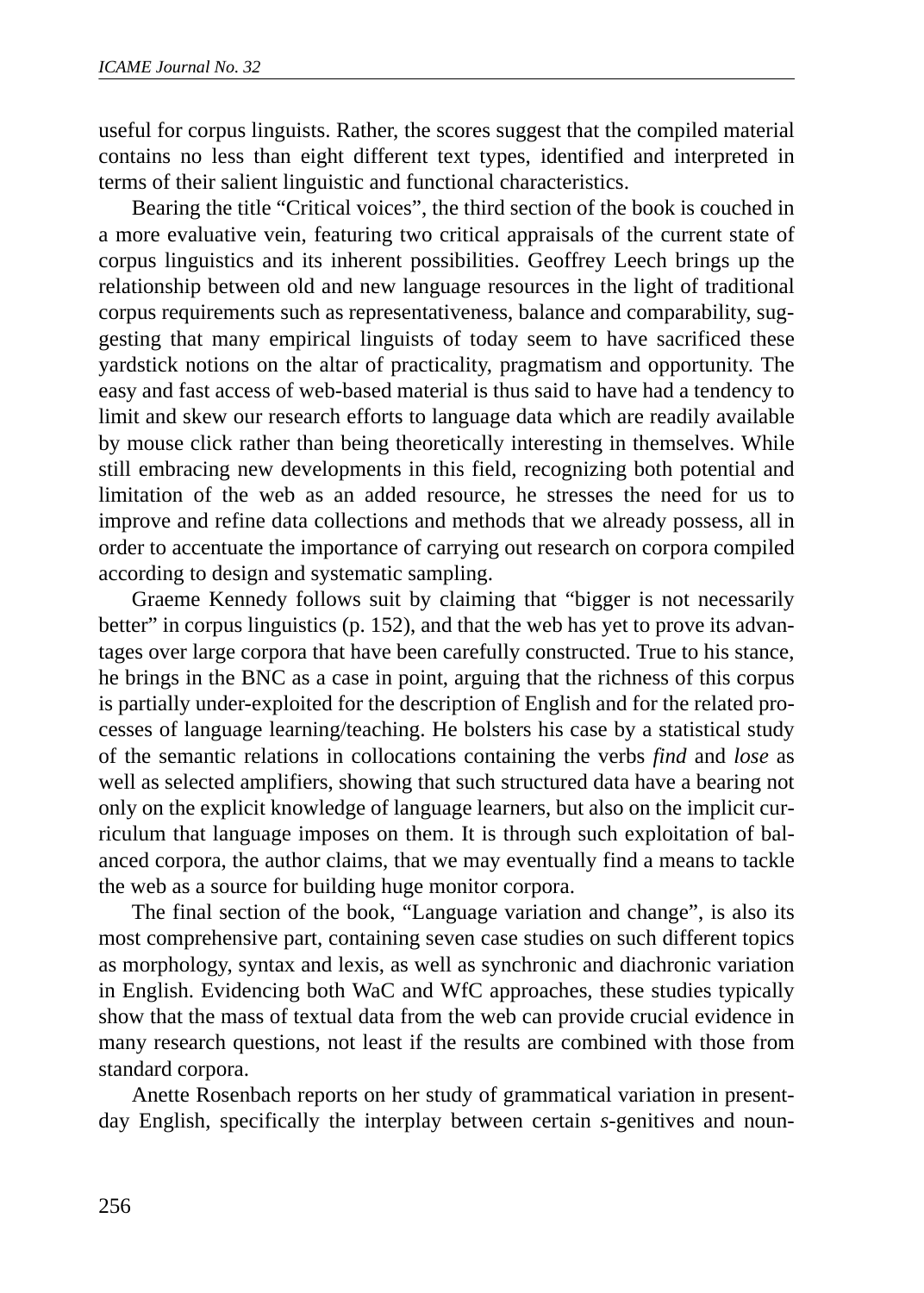noun constructions, e.g. *driver's licence* vs. *driver licence*. As it is difficult to find a sufficient number of relevant data in traditional corpora, she turns her attention to the web through the Google and WebCorp interfaces, showing that there is a clear gradience between the two target variants in the sense that the animacy of the modifier typically determines the choice of construction. More importantly, however, her study highlights the general benefits and problems of mining grammatical data on the web, and demonstrates the specific advantages that a linguistically tailored system such as WebCorp brings in this context.

Günter Rohdenburg sets as his main task to compare the output of two different resources in corpus linguistics, the web data provided by Google and the large newspaper corpora available at Paderborn. The framework of his study consists of four variation principles in English, tested heuristically through the Google agent, namely that (i) explicit options are preferred in cognitively more complex environments, (ii) unmarked infinitives are less prone to allow extraction than marked infinitives, (iii) juxtaposition of formally identical or nearidentical grammatical structures is avoided, and (iv) variants such as *scarved* and *leaved* are more strongly attracted to plural contexts than their rivals *scarfed* and *leafed*. On all four counts, the results confirm the predicted tendencies, indicating that the distributional patterns are determined by functionally motivated, and presumably universal, tendencies. It is also shown that the two sources of data are strikingly parallel in their achievement, making a case for the usefulness of web linguistics in this field, despite the relative "messiness" of data and the lack of sophisticated search tools.

Britta Mondorf takes up the cudgel for the web as a means to study semantic, pragmatic and cognitive factors that are recalcitrant to empirical testing even in conventional mega-corpora. Her main vehicle for doing this is the comparative construction in English, in particular the well-known competition between synthetic and analytic forms, as in *friendlier* vs. *more friendly*. Using a combination of a 600-million-word collection of corpora and the multitude of textual data available on the web, she offers support for the idea that a theory of processing efficiency can best explain the morpho-syntactic variation involved in this context, not least because abstract concepts, which are thought to involve a higher processing load, tend to favour the analytic construction. She also makes reference to the possibilities of using web data as a source for historical analyses, specifically in connection with cases of iconic ordering of coordinated comparatives. Echoing Rohdenburg's conclusion, she notes that there is considerable overlap in the patterns derived from corpora and web data, a finding which suggests that accessing the web provides promising avenues for future linguistic research.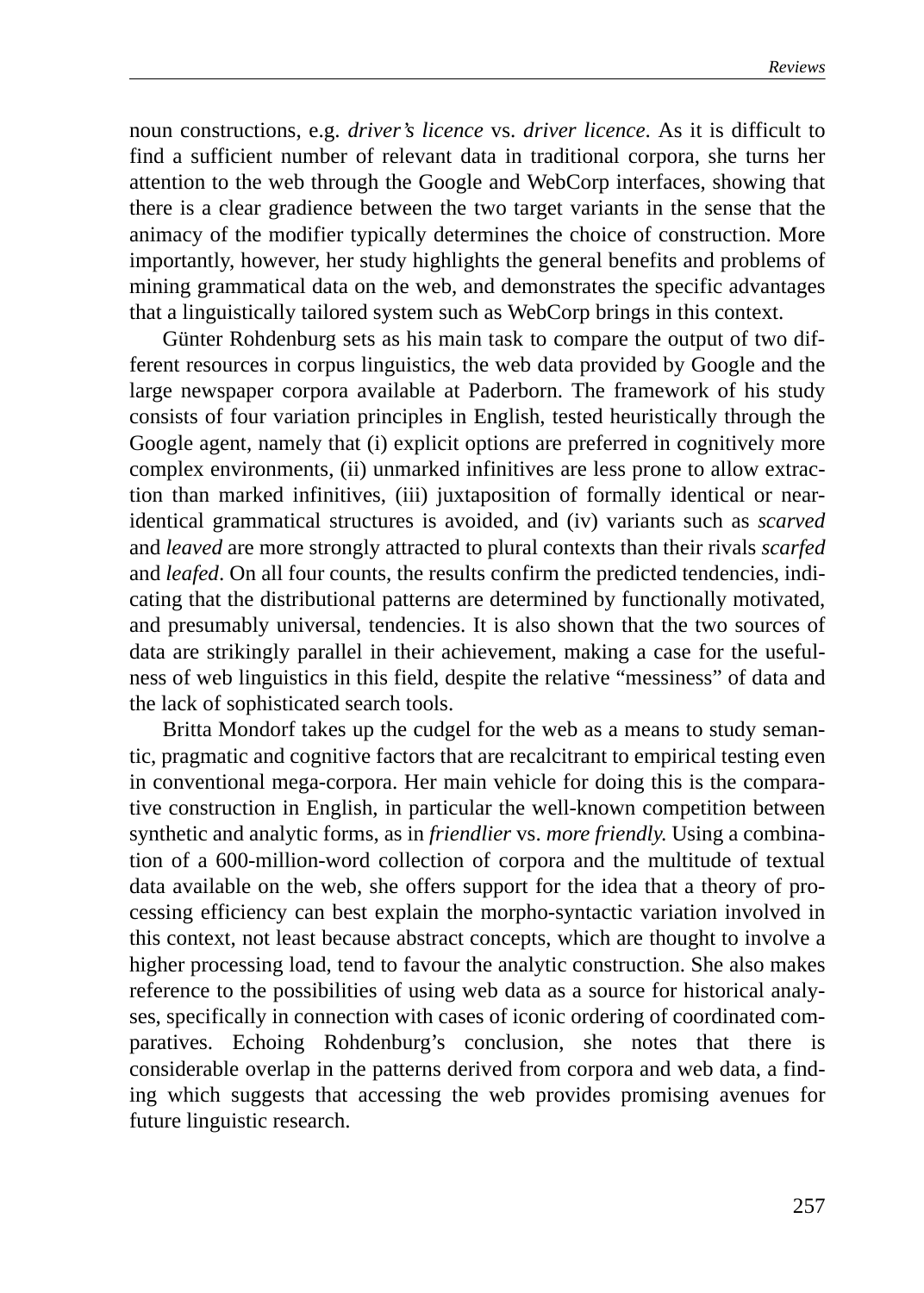Assuming a more general perspective on empirical research methodology, Christian Mair discusses the increasing importance of the web as a source of data for linguistic studies of ongoing change and recent usage. Since closed corpora often paint an incomplete or distorted picture of the current situation, he argues in favour of the web – "the accidental corpus"  $(p. 236)$  – as the natural remedy to such problems, with its virtually unbounded amount of up-to-date textual material from different registers. Concentrating on prepositional usage with the adjective *different* as well as the distribution of the past perfect passive progressive and the *save (from) V-ing* construction in English, he demonstrates, to different extents, that regional variation data from closed corpora can be replicated through domain-specific searches of the web, e.g. such restricted to .uk, .us, .edu or .gov. Hence, while the odds may seem tremendous, his conclusion is still that the rough-and-ready procedures of web-based research can be successful, expressly in the case of variation issues of "low and medium levels of delicacy" (p. 244).

Marianne Hundt and Carolin Biewer, two of the editors of the volume, expand the discussion of regional variation by bringing up the possibilities of using the web when studying varieties in the South Pacific and East Asia. In particular, they set out to investigate whether the development of the (inner circle) varieties of English in Australia and New Zealand shows any noticeable modelling effect on their neighbouring (outer circle) varieties of English, such as those spoken in the Philippines, Singapore and Fiji. To this end, they applied a WfC approach to collect a large number of articles from online newspapers in the latter varieties, thereby forming the so-called South Pacific and East Asian Corpus (SPEAC). With variation between the past tense and the present perfect as the dependent measure of their case study, they found, contrary to expectations, that there was no evidence in favour of a growing influence of the inner circle varieties on the collected corpus material. However, this finding does not necessarily disqualify the methodology as such, but rather suggests that a more thorough lexico-grammatical basis is needed for future study in the field.

Another attempt to employ web data for research on non-standard English is reported by Lieselotte Anderwald. Her investigation concerns non-standard past tense verbs, such as the imperfect forms *rung* and *drunk* (referred to as Bybee verbs, from Bybee 1985), and their possible usage in present-day informal English. Drawing her basic distributional data from the Freiburg English Dialect Corpus (FRED), she relates those primary figures to search results mined from the web domain .uk, first through WebCorp and then (somewhat more successfully) through Google. The results show that these typically dialectal forms are still in frequent use in current non-standard English, a phenomenon which is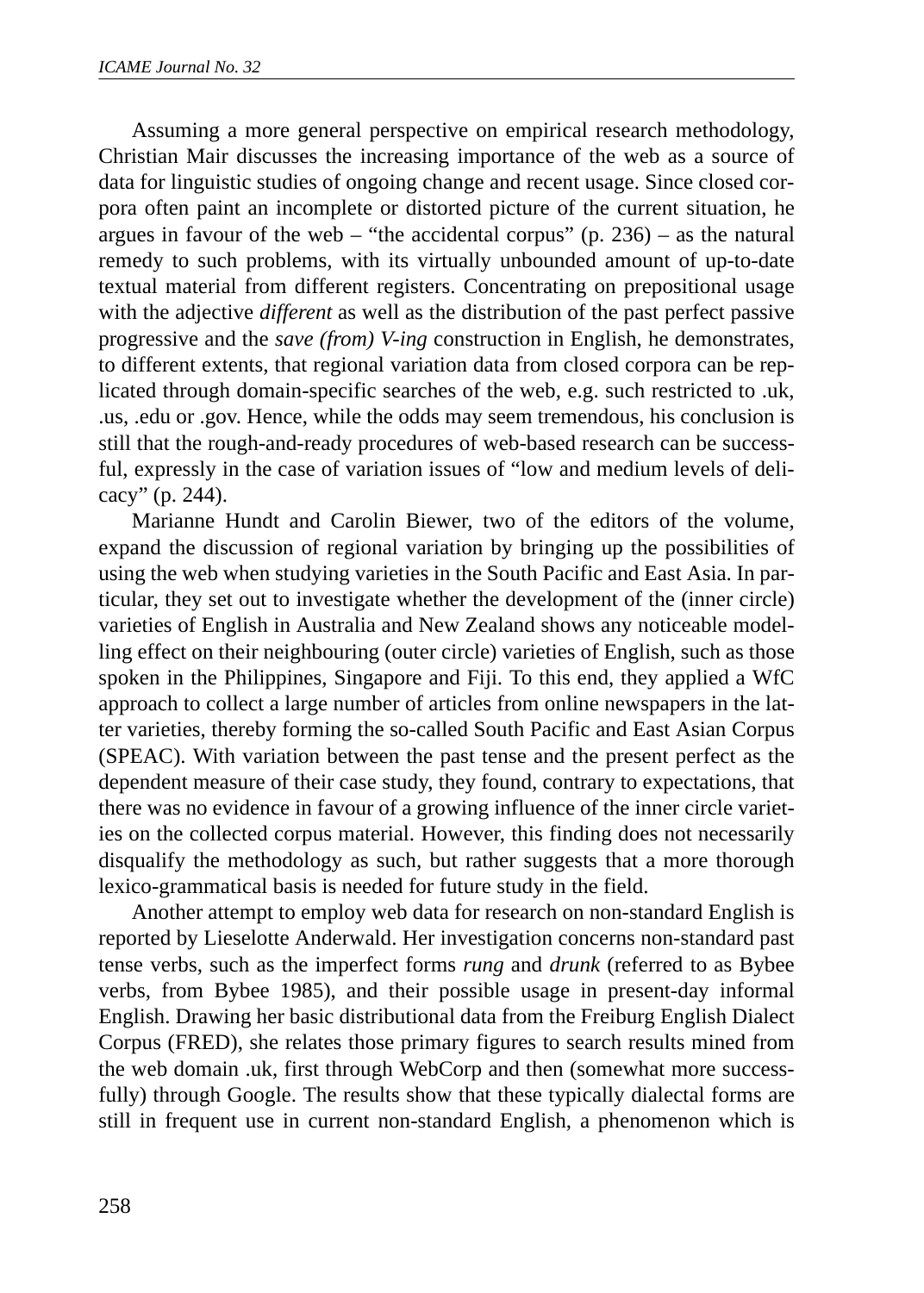said to be attributable to both historical continuity and the principle of functional analogy.

The final contribution to this section comes from Nadja Nesselhauf, the third editor of the volume. With the aim of exploring the possibilities of using web data also for diachronic analysis, she applies a research paradigm involving the future time expressions *will*, *shall* and *'ll* in selected linguistic contexts, which are studied first in the nineteenth-century British English material of the ARCHER corpus, and then in a collection of contemporary fiction texts downloaded from the web, referred to as WebFict. The most noticeable result of the investigation concerns the development of the contracted form *'ll*, which exhibits a decrease in frequency in the nineteenth century as measured by the ARCHER corpus, but an increase as measured by WebFict. This discrepancy is likely to be partially due to intertextual variation in the use of this form, but may also highlight the methodological problems of such comparisons. Yet, the bottom line of the study is that "a quick-and-dirty corpus from the web" (p. 287) can yield good insights also into the realm of diachronic linguistics, although it is advisable to supplement such findings with data from a traditional corpus.

Turning now to some evaluative comment, it is clear that the volume *Corpus linguistics and the web* makes up a valuable contribution to corpus linguistics in the fourth age. With its general approach to both potentials and problems in web linguistics, it fills an important gap in the description of an auspicious research methodology which is zooming rapidly into the twenty-first century with a fair share of growing pains. One virtue of the book, for example, is its balance of contents, viz. the fact that it captures the good prospects of the web as a source for linguistic research, while still keeping a critical perspective on its range of usefulness, thus avoiding the fallacy of undue praise at a novel methodology (or "the-emperor's-new-clothes effect"). Another virtue has to do with its joint treatment of the WaC and WfC approaches, the two main applications of web data, which provides some good spot tests of the different possibilities of using the web as a massive but undressed reference corpus as well as a source for building customized corpora from select online archives. A third virtue is realized through the prudent compromising tone of many of the WaC contributors, emphasizing the need, at least in the present state of the art, to combine results from web-based studies with such from traditional corpora, all to the purpose of creating a more solid empirical basis for making qualitative and quantitative claims of new linguistic discoveries.

However, there is also a down side to the present volume. One such aspect, for example, is the tendency towards overlap between the different papers when describing the web as a linguistics resource and the reasons for using it in this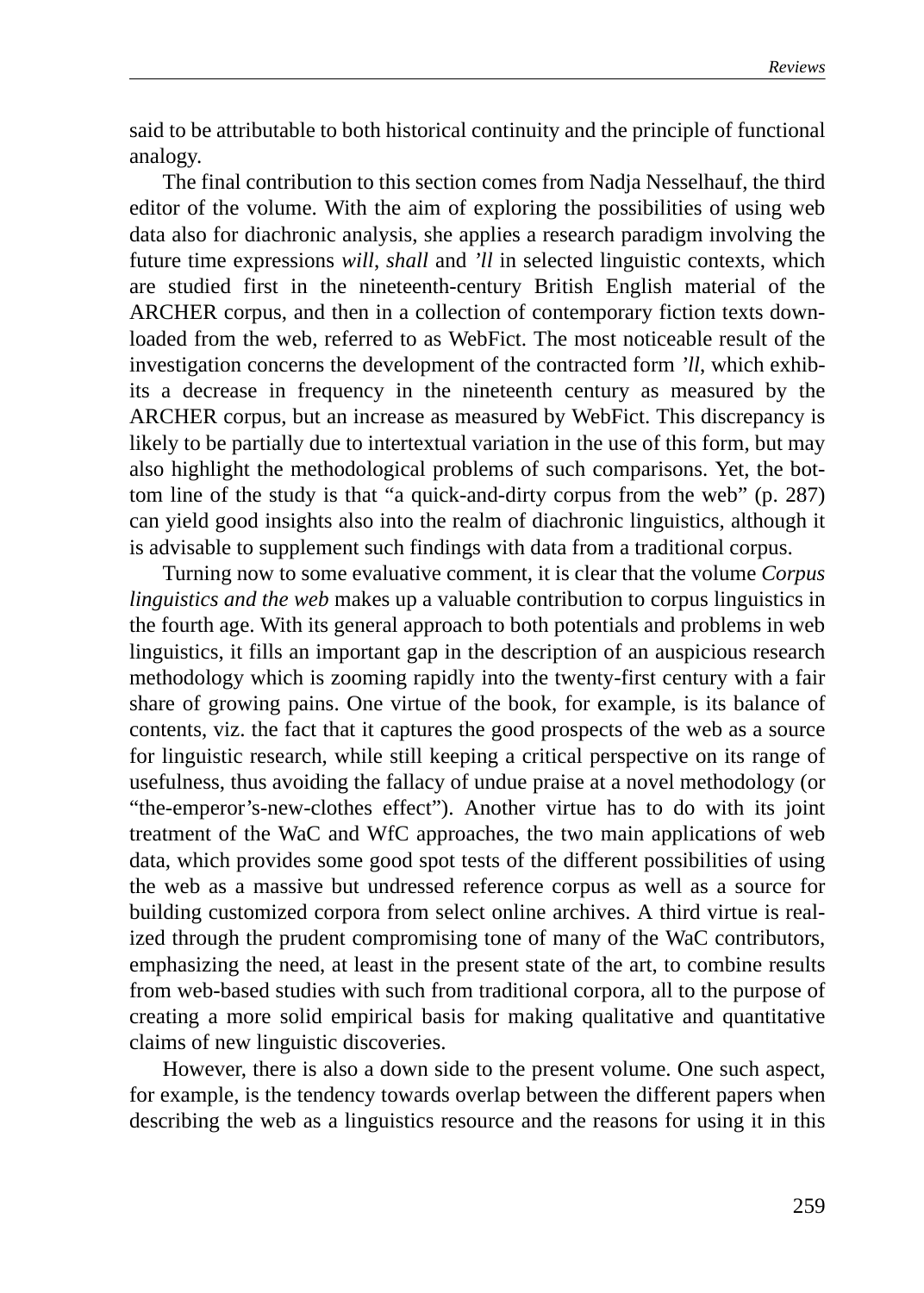capacity. Inevitable though it might be in the context of conference papers using similar methodologies, this repetitiveness is slightly disturbing for the reader in the sense that one and the same message tends to be conveyed several times. Another, more important problem concerns the WfC perspective of the book. While there is a relatively extensive coverage of WaC research and related search tools, the treatment of corresponding WfC aspects is somewhat narrow, *pace* the good efforts of the two initial papers, specifically when it comes to the description of more elaborate crawling and post-processing strategies, the use of the web as a test bed for the training of automatic search tools, and the building of disposable parallel corpora in the context of machine translation. In addition, it is clear that the book would have profited from a more consistent organization. One case in point is its somewhat ad hoc division into sections, which is clearly stated in the introductory part but is nowhere else to be seen among the following 300-odd pages, an organization which also subsumes a sometimes artificial clustering of papers, at least as far as the different topics are concerned.

In the critical aggregate, however, there is no doubt that the positive impression of the book prevails. This is so in particular as it offers a wealth of insight into common approaches to web-based language study, with its strength lying in the manifold treatment of web methodology, often in conjunction with traditional corpus methods, and in its variety of interesting research results, either in a WaC or WfC framework. Thus, despite some noted shortcomings, this publication constitutes another important step in the establishment of web linguistics as the currently most rewarding approach in corpus linguistics.

# *References*

- Bergh, Gunnar and Eros Zanchetta. Forthcoming. Web linguistics. In A. Lüdeling and M. Kytö (eds.). *Corpus linguistics: An international handbook (Handbücher zur Sprach- und Kommunikationswissenschaft [HSK] / Handbooks of Linguistics and Communication Science*). Berlin: Mouton de Gruyter.
- Kilgarriff, Adam and David Tugwell. 2002. Sketching words. In M-H. Corréard (ed.). *Lexicography and natural language processing: A Festschrift in honour of B. T. S. Atkins*, 125–137. Göteborg: EURALEX.
- Schryver, Gilles-Maurice de. 2002. Web for/as corpus: A perspective for the African languages. *Nordic Journal of African Studies* 11: 266–282.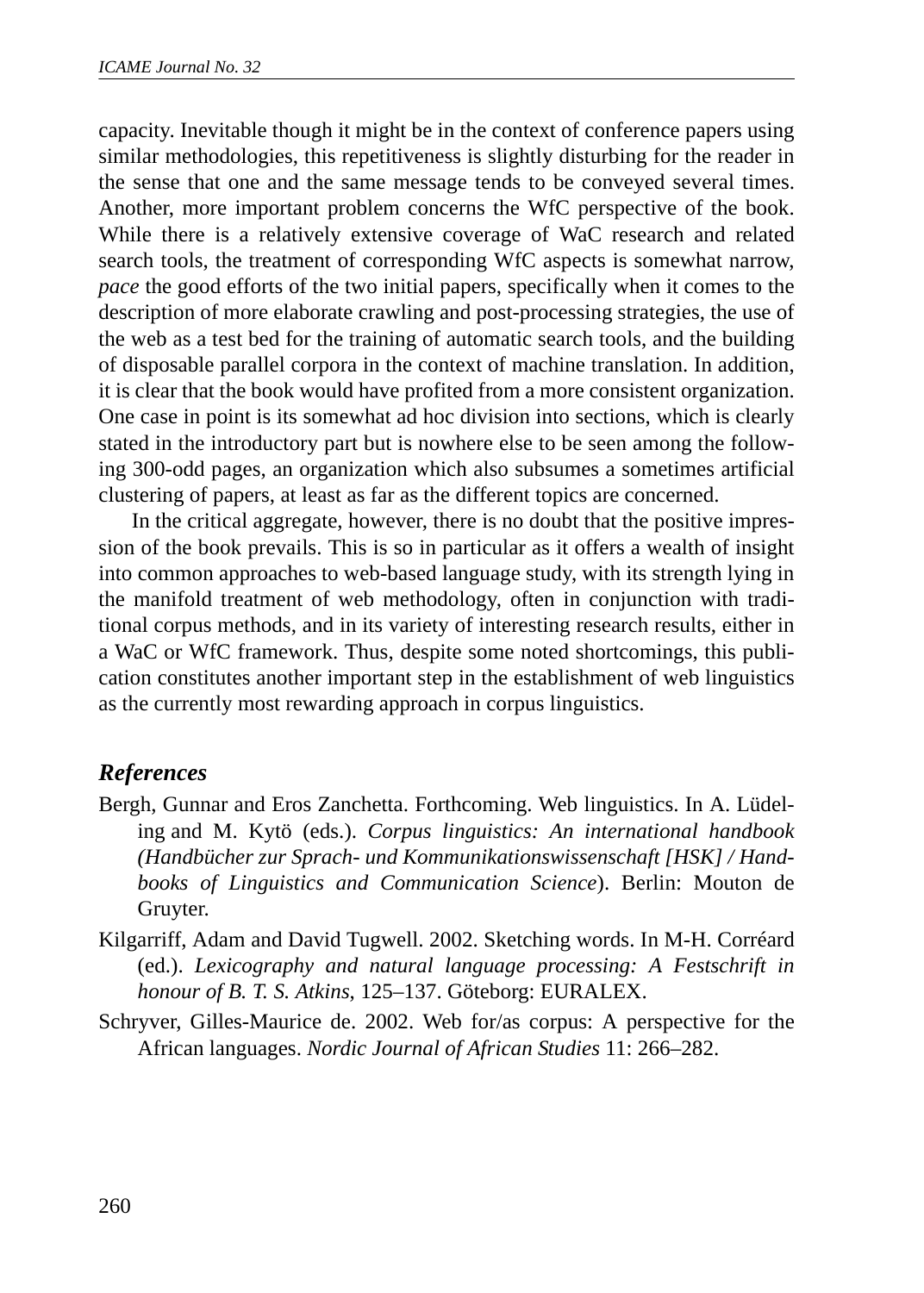**Stig Johansson**. *Seeing through multilingual corpora: On the use of corpora in contrastive studies* (Studies in Corpus Linguistics 26). Amsterdam and Philadelphia: John Benjamins, 2007. xxi + 355 pp. ISBN 978-90-272-2300-5. Reviewed by **Lars Borin**, Göteborg University.

*Seeing through multilingual corpora: On the use of corpora in contrastive studies* is a work which summarizes and extends more than a decade of contrastive corpus linguistics research conducted by Stig Johansson and his group at the University of Oslo, in the English-Norwegian Parallel Corpus (ENPC) and Oslo Multilingual Corpus (OMC) projects. The book is divided into fifteen chapters, four of which contain material of a more general theoretical and methodological nature. Here Johansson motivates the use of corpora in contrastive studies (Chapter 1), describes how the three multilingual corpora used for the studies reported in the book (the ESPC, the OMC and a small multiple translation corpus) were constructed (Chapter 2), discusses in more detail what sorts of research questions in contrastive analysis and translation studies can profitably be addressed with the help of multilingual corpora and what kinds of tools are needed for conducting this research (Chapter 3), and, finally, gives a picture of the state of the art of multilingual corpus research and its prospects for the future (Chapter 15).

These four chapters form a kind of theoretical and methodological frame for the remaining eleven chapters (Chapters 4–14) which contain detailed investigations of various contrastive linguistic problems. This division of the book into a theoretical framework part and concrete empirical linguistic investigations coincides with another division of the material in the book into a largely newly written part (Chapters 1–3 and 15) and another part consisting of (revised versions of) previously published texts (Chapters 4–14), thirteen journal articles and book chapters originally published between 1997 and 2006.

The investigations are of three kinds, going from the particular to the general (the following classification is mine, not Johansson's):

(1) Several studies concern the behaviour of (open-class) lexical items in a contrastive perspective. Classified by part of speech in the source language, there are studies of nouns: words for times of the day in English, Norwegian, German and French; English *mind*, *thing* and *fact*; Norwegian *menneske* ('human being, person') (Chapter 4) – and verbs: *hate* and *love* (Chapter 5), *spend* [time] (Chapter 6) and *seem* (Chapter 7). These lexical topics take up about 40 per cent of the part of the book devoted to individual linguistic studies (98 out of 258 pages). Nouns and verbs receive about equal attention, thus coun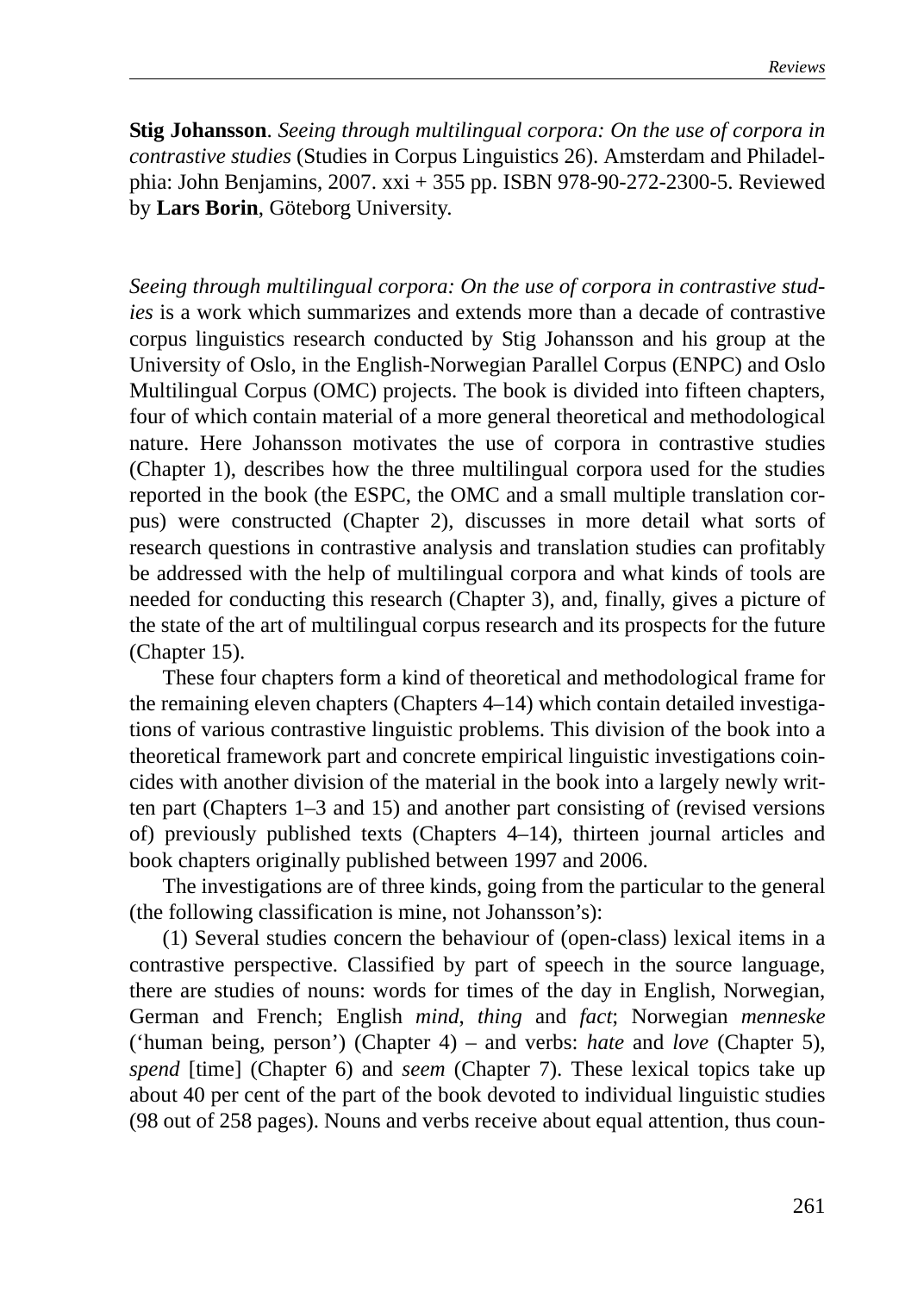teracting a prevailing inordinate fondness for verbs in contrastive corpus studies (p. 35f.).

(2) About thirty per cent (77 out of 258 pages) is devoted to studies of grammar and discourse as reflected in the behaviour of individual text words and text word combinations (typically closed-class items and function items): what Johansson refers to as 'usuality'<sup>1</sup> (Chapter 8), Norwegian *man* vs. Eng. *one* (generic person pronoun) (Chapter 10), Norwegian *likevel* 'still, anyway, after all' (Chapter 13; co-authored with Thorstein Fretheim) and *well* (Chapter 14).

(3) Finally, in the remaining thirty per cent (83 out of 258 pages), we find studies on grammar and discourse where the point of entry is through a grammatical category or grammatical pattern more directly: (clausal) negation (Chapter 9), subject choice in translations (Chapter 11) and sentence openings in translations (Chapter 12).

All the studies involve comparisons between Norwegian and English. In addition, French, German and Swedish data are used in several studies. In the studies investigating subject choice and sentence openings in translations, a multiple-translation corpus is used, where several professional translators have independently translated the same two English texts into Norwegian. As befits a work in corpus linguistics, all studies are amply illustrated with examples taken from the corpora described in Chapter 2. Many of the studies are explicitly exploratory and the results indicative rather than definitive, pointing out directions for further research.

Thus, concrete research problems in contrastive analysis and translation studies are the focus of Johansson's book, and students of these fields will find a wealth of invaluable data and interesting results in it. Some general conclusions about languages in contrast which receive repeated confirmation throughout the book are the following.

Translation effects are real. Time and again, Johansson finds evidence that translated texts deviate systematically from comparable original texts in the target language, in ways which reflect linguistic characteristics of the source language.

The major genres fiction and non-fiction are clearly distinguished linguistically both in original texts and translations.

Lexical items are much more complex than even the best dictionaries would have us believe. In his book *Language*, Sapir (1921: 39) stated that "all grammars leak". Now corpus studies empirically confirm the long-held belief by some linguists and lexicographers (perhaps most vociferously by the Moscow school of lexical semantics and lexicography, as represented by e.g. Mel'uk and Žolkovskij (1984) or Apresjan (2000)) that all dictionaries deceive. From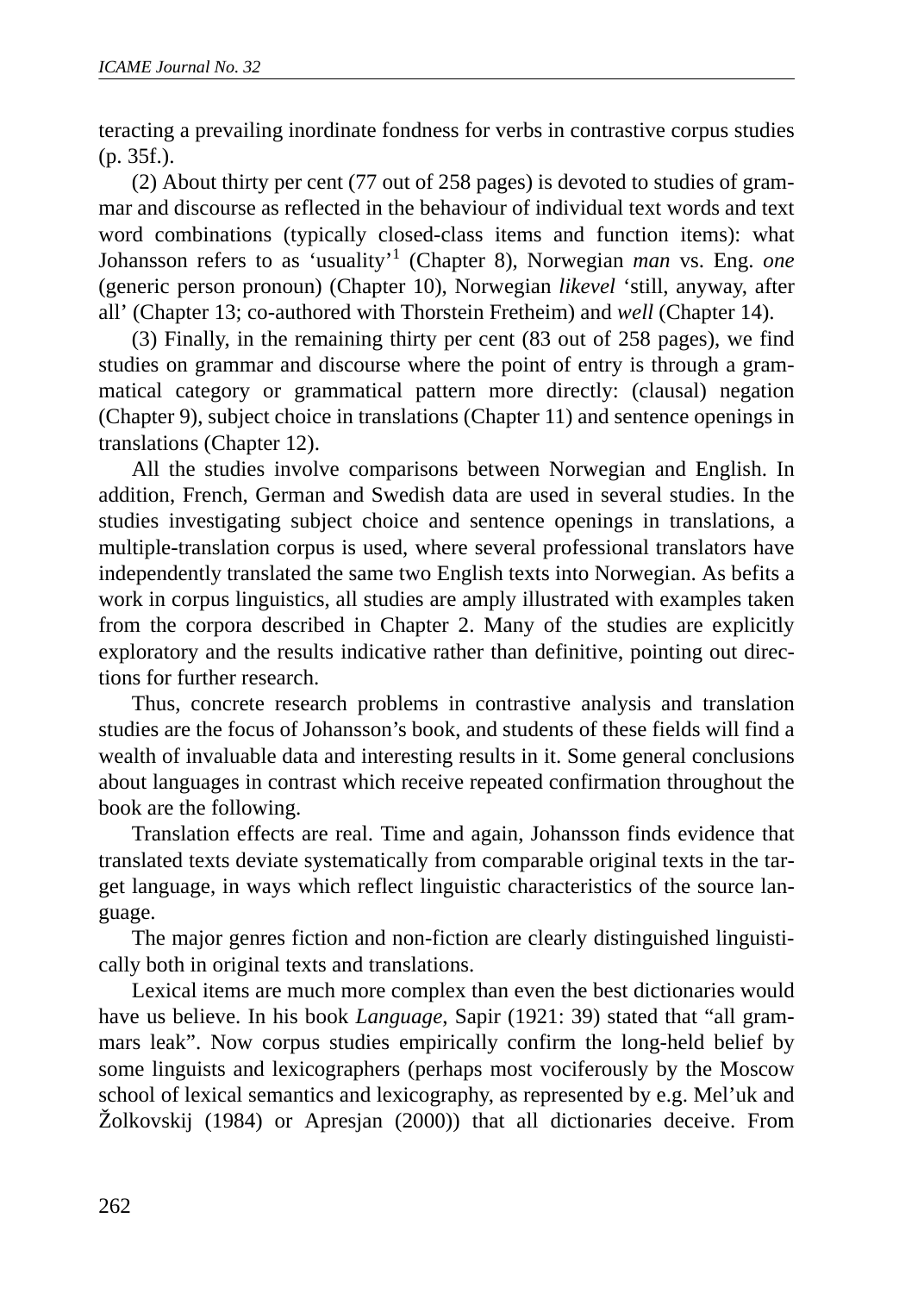Johansson's studies we learn that bilingual dictionaries deceive doubly (Section 15.5.1), with potential consequences for lexicographic practice and translator training (Chapter 15).

Source-language grammatical words tend to show a wider range of correspondences in translation into another language than lexical words, but this is a cline, rather than a clear-cut dichotomy, since the boundary between lexis and grammar is anything but sharp. Thus, I could well have drawn the dividing line differently between the studies in (1) and (2) above, with at least the studies involving *fact*, *thing* and *seem* classified under (2) instead of (1), since these studies actually focus on function-word like uses of these items (e.g., *fact* in the expressions *the fact that* and *in fact*).

The volume is something in between a monograph and a thematic collection of articles. There is a strong thematic strand running through it: the previously published studies have obviously been edited for greater overall coherence, all references have been collected at the end of the book, an author index and a subject index have been added, etc., but the general impression on the reader is still one of a collection of loosely connected articles rather than a unified booklength whole. For example, there are few cross-references between the individual linguistic studies in Chapters 4–14, and it is evident that the corpora and corpus tools used have developed considerably over the ten-year period covered by the studies.

On this note, one could also have wished for a deeper discussion of theoretical and methodological issues to balance out the rich empirical material. While there are such discussions sprinkled throughout the individual studies, in addition to the newly written introductory and concluding chapters devoted to theory and method, the book would have benefitted from an even more unified treatment of these issues, for instance in a more substantial introductory or concluding part.

Although the book raises a number of theoretical and methodological questions all worth a deeper discussion, for reasons of space I will here focus on a set of issues which have direct bearing on contrastive analysis as "the systematic comparison of two or more languages, with the aim of describing their similarities and differences" (p. 1), and where I think there is significant and so far largely untapped potential for synergy between two separate linguistic traditions.

In Borin (2002) (quoted on p. 305), I note the fairly clear division of linguistic work with corpora into two distinct traditions, one using corpora for timehonoured traditional linguistic research and the other using them in developing natural language processing applications (although the former also generates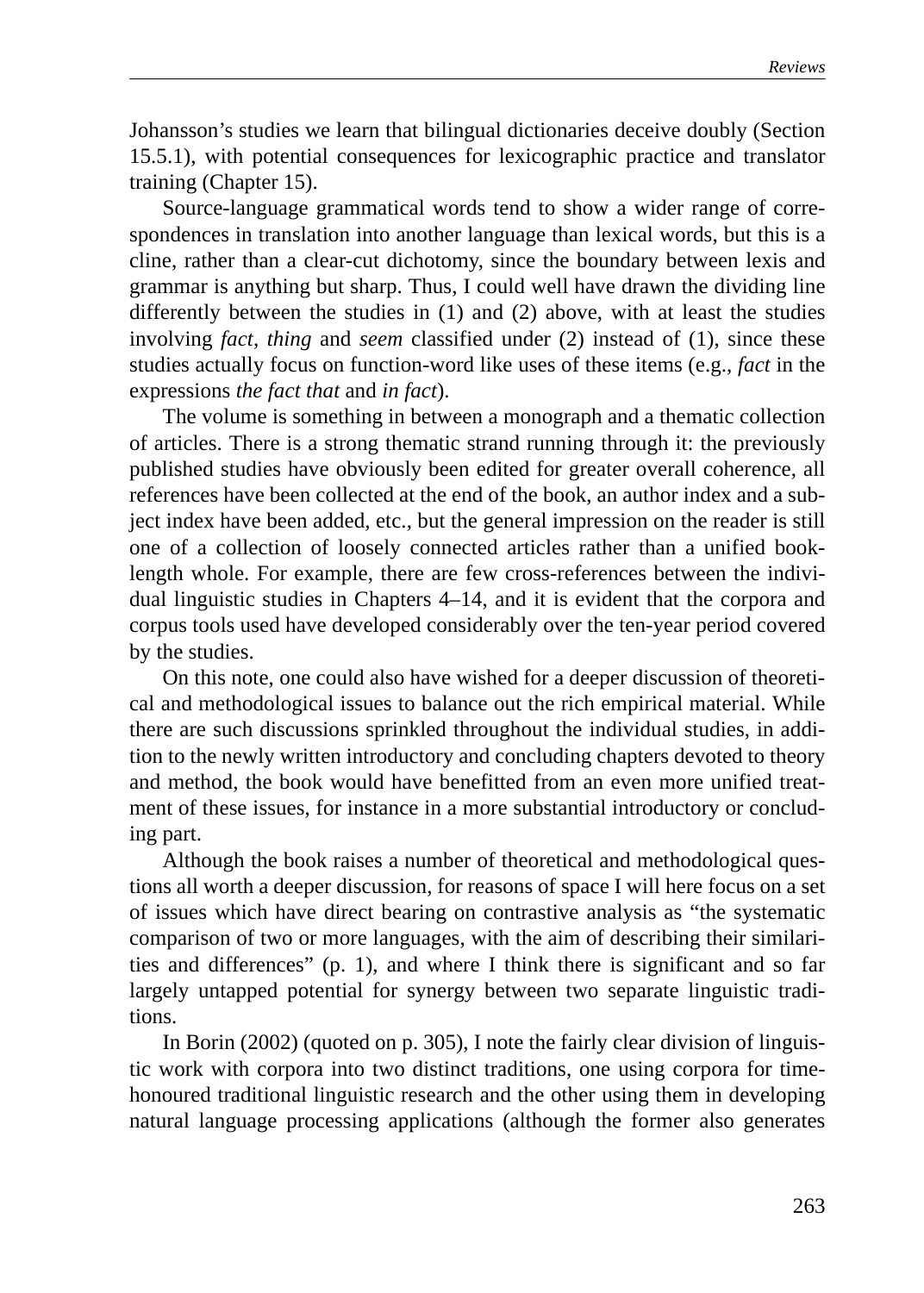practical applications – Johansson mentions several in Chapter 15 – and the latter also involves a good deal of quite theoretical work). In the same way, it seems to me that scholars interested in comparing languages also belong to two distinct traditions. One is represented by the work under review; both contrastive analysis and translation studies as defined by Johansson belong here. Work in the other tradition is conducted under labels such as *language typology* (or *linguistic typology*), *areal linguistics*, *contact linguistics* and *grammaticalization*, all of which in practice have turned out to be strongly interconnected areas of research. It is even arguable that contrastive analysis constitutes a special case of language typology and that translation studies make up a sub-branch of contact linguistics. Just like the two corpus linguistics traditions that I discuss in Borin (2002), these two traditions could also interact more, a case in point being that even though there is mention of typology (p. 36) and grammaticalization (Chapter 7) in the work under review, its subject index does in fact not list either.

A contrastive linguistic analysis aspiring to some degree of universality could do worse than look to language typology, contact linguistics and related disciplines for theoretical insights of a more general nature, since these areas have developed at a furious pace in all respects in the half-century that they have existed as modern linguistic disciplines (reckoning from the publication of Weinreich (1953) and Greenberg (1963), respectively). In particular, *lexical typology* is emerging as an increasingly active sub-field of language typology (e.g. Koptjevskaja-Tamm forthcoming), with obvious relevance for several of Johansson's studies, while his studies, on the other hand, can provide detailed data for lexical typological studies, something that there can never be too much of. Language typologists investigate how cross-linguistic variation correlates with particular linguistic phenomena, a paradigm case being pronouns, especially indefinite pronouns, which turn out to show great variation even among closely related languages (Saxena 2006), and thus *a priori* would be expected to show little cross-linguistic correspondence in a study of Norwegian pronouns contrasted with English ones, as in Johansson's study of clausal negation which involves some negative pronouns (Chapter 9).

One issue which bears directly on Johansson's studies, and which has occupied the minds of typologically oriented linguists for a long time, is the teasing out of how general linguistic mechanisms, intrinsic to languages, and language contact interact. To put the matter differently: in a contrastive study using Norwegian texts translated from English, what putative translation effects are translation effects in a narrower sense, and not due to, e.g., genetic closeness, areal effects or language contact in a sociolinguistic setting where a considerable share of all written texts are translations from English and where English is rapidly acquiring the status of a second language rather than a foreign language?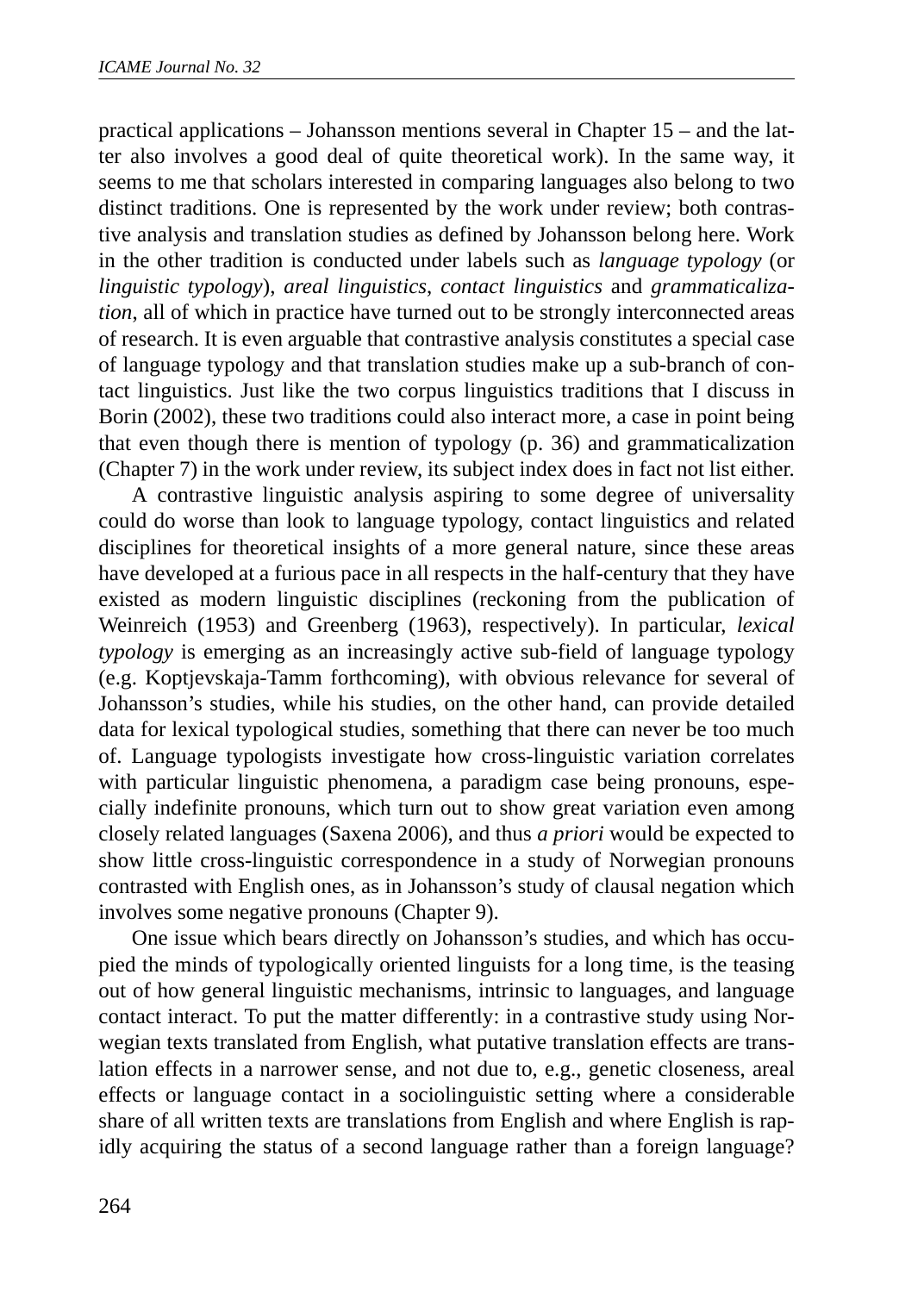What translation effects will we find in translations from, say, Arabic, Chinese or Malayalam into Norwegian, and why?

Language typologists are showing a fledgling interest in multilingual corpora (e.g. the MPI Leipzig meeting in 2005 on *Parallel Texts: Using Translational Equivalents in Linguistic Typology,*) 2 but so far with a marked lack of input from modern corpus linguistics, which could lead to a great deal of unnecessary reinventing of methodological wheels.

Language typology has sometimes been criticized for relying excessively on second-hand data, in the form of often quite shallow, summary and sometimes unreliable grammatical descriptions of languages. A closer interaction with corpus linguistics could go some ways toward remedying this deficiency. So I would suggest that language typology be added to the disciplines listed as needing closer interaction in the section on future directions (Section 15.6). I predict that this would benefit both fields greatly.

There is a marked difference in emphasis between language typology and corpus linguistics, which would need to be addressed first, however: while students of linguistic typology focus mainly on grammatical phenomena, corpus linguists thus far have tended to work in the area of lexis. Arguably, what makes corpus linguistics something more than  $-$  or at least distinct from  $-$  other forms of empirical linguistic inquiry, are the computational tools wielded by corpus linguists of all persuasions, which allow them to "organize huge masses of data", giving access to "facts about language use which no amount of introspection or manual analysis could discover" (Stubbs 2002: 221, cited on p. 1). Johansson depicts the use of a corpus in linguistic investigations as "a kind of dialogue between the researcher and his/her material" (p. 38). The tools provide the language in which this dialogue is conducted. Adding a Whorfian twist, we could say that the tools also bear strongly on what kinds of research questions can be asked, and consequently, in Johansson's own words: "lexical patterns are relatively easy to identify in corpora" (p. 35); and: "we can observe the behaviour of word forms and word sequences" (p. 306). The most grammatically oriented of Johansson's studies were conducted either by searching automatically for a small set of text words which were thought to identify interesting grammatical phenomena, often with a good deal of manual post-processing, or by completely manual inspection of (the sentence units in) small text materials.

There is actually a conspicuous lack of studies, for any language, where grammatical phenomena are addressed directly on the large scale that we have come to expect from corpus studies. To see better why this would be so, let us perform the *Gedankenexperiment* of trying to conduct corpus studies on English text where all sentence-internal spaces have been removed. ("Don'tyouknow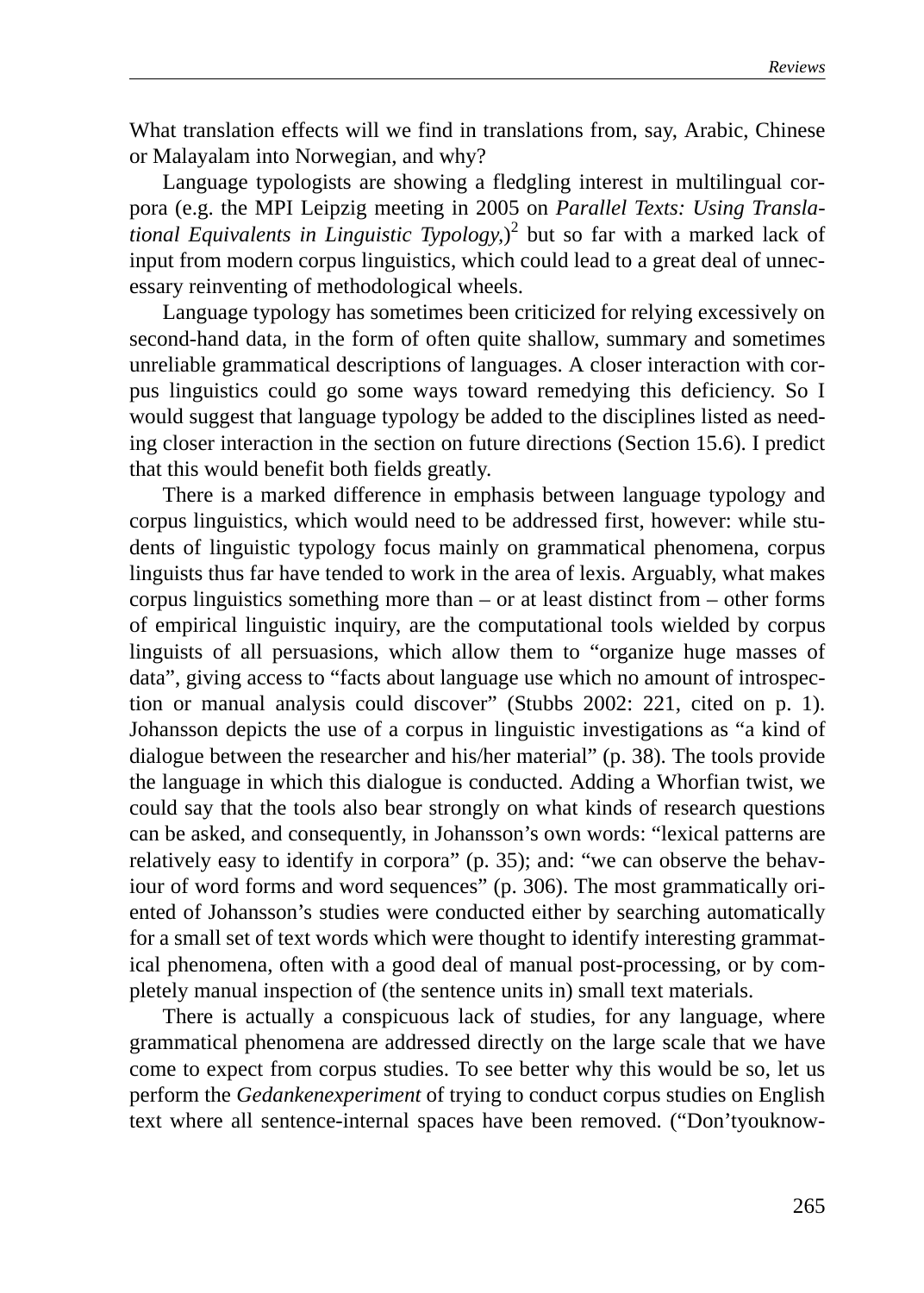whatthatis? It'sspringfever.Thatiswhatthenameofitis."). Many lexical studies would probably still be feasible, whereas studies of grammar through function words would become very cumbersome, at least using KWIC string searches. But this is the normal situation with many languages, where grammar is encoded as bound morphology, i.e. (often short) pieces of (graphic) words. Usuality (often referred to as the *habitual*), clausal negation, generic or impersonal agents, and evidentiality (one function of *seem*) – i.e. some of the grammatical phenomena investigated by Johansson – are all commonly expressed in this fashion in the languages of the world. Of course, one should not look a gift horse in the mouth; naturally one should take advantage of the corpus-linguistics friendly nature of the linguistic structure and orthography of English and other similar languages, but if we want to extend the use of multilingual corpora in contrastive studies, we will need tools that allow us to access grammatical features of a language directly and wholesale, which will present a real challenge. Johansson is well aware of this (p. 306). He emphasizes *equivalence* and the concomitant *comparability* as crucial issues for future corpus-based cross-linguistic research, especially if we wish to move into the realm of grammar and discourse. Notwithstanding occasional pessimistic statements to the contrary (e.g. Haspelmath 2007), linguistics itself is in fact predicated on the possibility of comparing units and categories across languages, so as linguists we have to believe that this will be possible.

However the future turns out with respect to closer collaboration among some or all of linguistic typologists, contrastive linguists, students of translation and corpus linguists, Stig Johansson has done all these fields a great service in giving us this volume.

#### *Notes*

- 1. 'Usuality' is linguistically marked by the Norwegian expression *det hender*, lit. 'it happens'.
- 2. http://email.eva.mpg.de/~cysouw/meetings/paralleltexts.html.

# *References*

Apresjan, Jurij. 2000. *Systematic lexicography*. Oxford: Oxford University Press.

Borin, Lars. 2002. ... and never the twain shall meet? In L. Borin (ed.). *Parallel corpora, parallel worlds*, 1–43. Amsterdam and New York: Rodopi.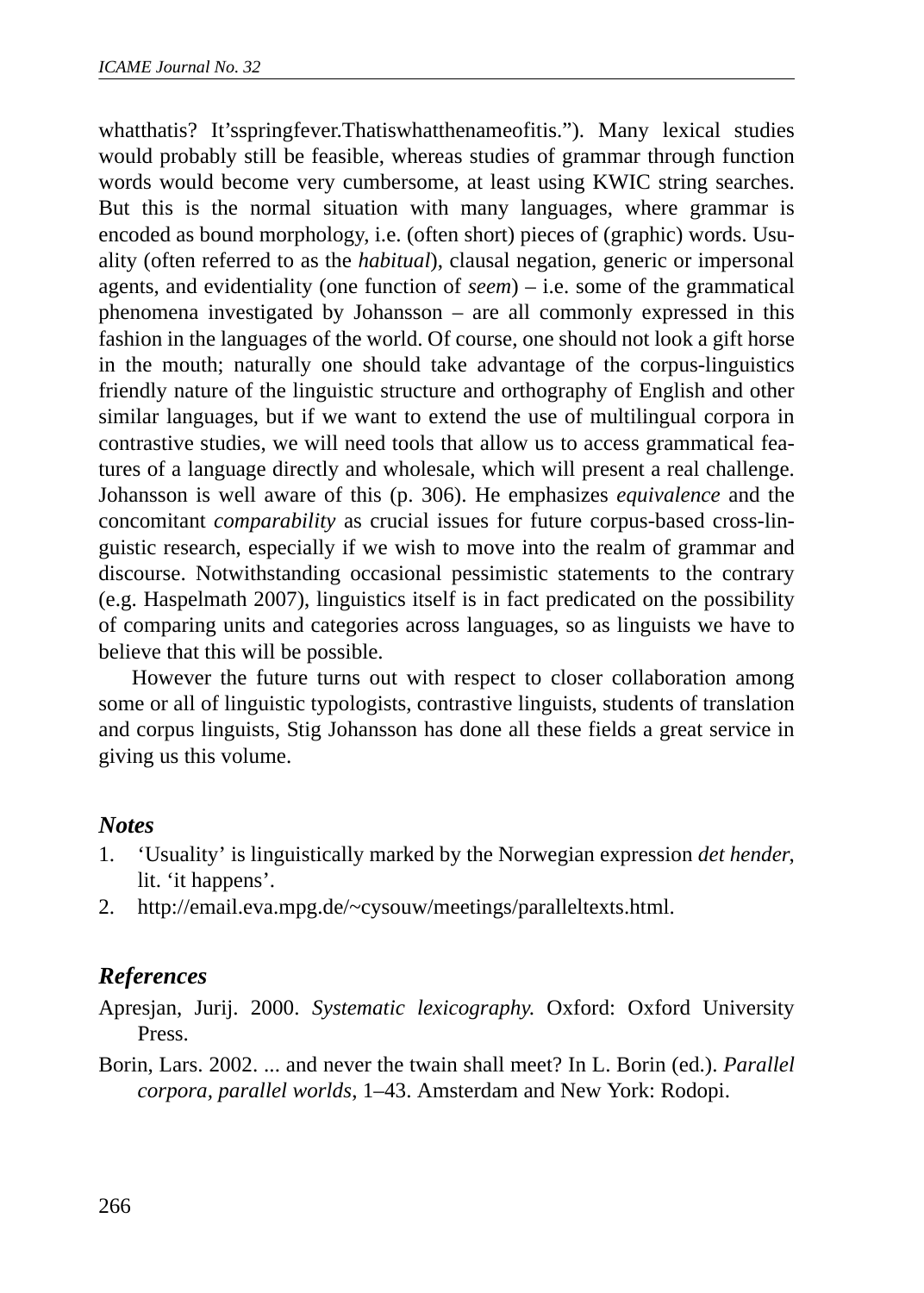- Greenberg, Joseph (ed.). 1963. *Universals of language*. Cambridge, Mass.: MIT Press.
- Haspelmath, Martin. 2007. Pre-established categories don't exist: Consequences for language description and typology. *Linguistic Typology* 11(1): 119–132.
- Koptjevskaja-Tamm, Maria. Forthcoming. Approaching lexical typology. In M. Vanhove (ed.). *From polysemy to semantic change: A typology of lexical semantic associations*. Submitted to Benjamins.
- Mel'uk, Igor and Aleksandr Žolkovskij. 1984. *Tolkovo-kombinatornyj slovar' sovremennogo russkoga jazyka: Opyty semantiko-sintaksiceskogo opisanija russkoj leksiki [Explanatory combinatorial dictionary of modern Russian: Semantico-syntactic studies of Russian vocabulary]*. Wien: Wiener slawistischer Almanach.
- Sapir, Edward. 1921. *Language: An introduction to the study of speech.* New York: Harcourt, Brace and Company.
- Saxena, Anju. 2006. Pronouns. In Keith Brown (ed.). *Encyclopedia of languages and linguistics*, 2nd edition, 131–133. Oxford: Elsevier.
- Stubbs, Michael. 2002. *Words and phrases. Corpus studies of lexical semantics*. Oxford: Blackwell.
- Weinreich, Uriel. 1953. *Languages in contact. Findings and problems*. The Hague: Mouton.

**Merja Kytö, Mats Rydén** and **Erik Smitterberg** (eds.). *Nineteenth-century English: Stability and change.* Cambridge and New York: Cambridge University Press, 2006. xix + 295 pp. ISBN 978-0-521-86106-9, 0-521-86106-3. Reviewed by **Andrea Sand**, University of Trier.

The volume *Nineteenth-century English: Stability and change* is yet another indication of the growing interest in the recent history of the English language, as expressed by publications such as Bauer (1994), Beal (2004) or Mair (2006). Because of its perceived modernity, nineteenth-century English has long been neglected in terms of linguistic inquiry, as the editors of the present volume point out in their "Introduction" (pp. 1–16). Their collection of papers aims at (and succeeds in) filling some of the gaps which still exist despite the publica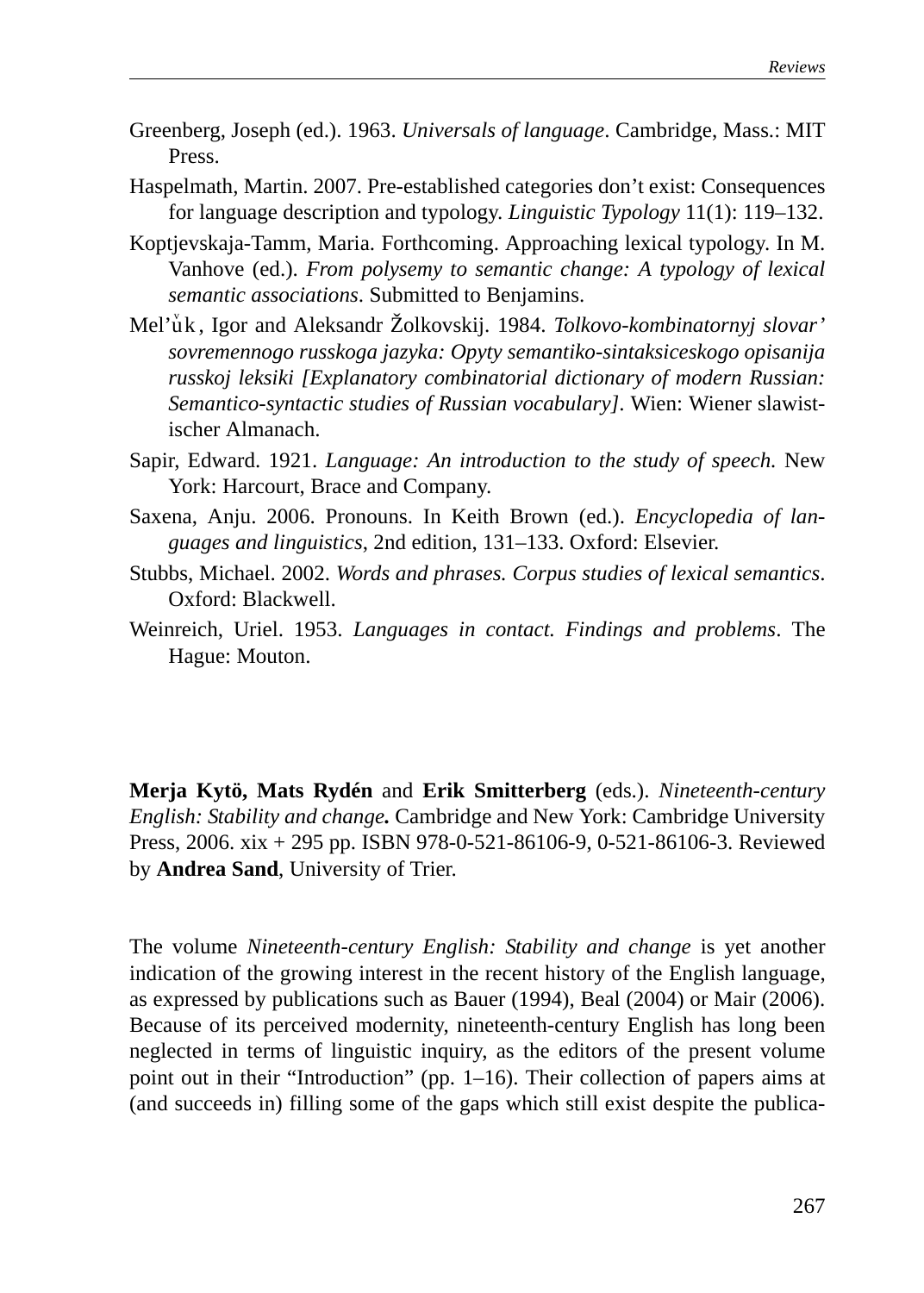tion of overviews of nineteenth-century English such as Bailey (1996) or Görlach (1999), or in-depth studies of particular grammatical features, such as Smitterberg (2005) on the progressive. Understanding the most recent past helps to explain the present situation, in terms of long-term stability or accelerated change.

All contributions to the volume share a corpus-based methodology. As nineteenth-century corpora are scarce, they mainly rely on the Corpus of Nineteenthcentury English (CONCE), a 1-million-word corpus of nineteenth-century English compiled at the Universities of Uppsala and Tampere. The CONCE corpus is subdivided into three periods (1800–1830, 1850–1870 and 1870–1900) and contains several text-types, with drama, debate and trials representing the more oral genres, and fiction, letters, historical and scientific monographs the written genres, both private and public.<sup>1</sup> This allows for text-type specific analysis, albeit based on a relatively narrow database. Because of these restrictions with regard to size and genres, the contributions by Christian Mair and Tony Fairman include additional data, drawn from the *OED* on CD-ROM quotation base (Mair) and from a corpus of mainly letters and bills from English Record Offices (Fairman).

The editors group the contributions to the volume according to their focus on stability or language change with regard to the features under analysis. In my discussion of the individual papers, I will thus follow their grouping based on content instead of the alphabetical order of appearance in the book.

Five of the ten contributions chart language change in progress. The first of these is Ingegerd Bäcklund's study of "Modifiers describing women and men in nineteenth-century English" (pp. 17–55) on the basis of three text-types from CONCE, namely drama, fiction and letters. To determine whether the choice of premodifying adjective phrases, e.g. *good-natured*, or postmodifying *of-*phrases, e.g. *of fortune*, reflect changing gender roles in the nineteenth century, Bäcklund used qualitative analysis, i.e. semantic categorization, and quantitative analysis, i.e. comparison of frequencies, with regard to reference to males or females across the three periods represented in CONCE, in comparison to a study of eighteenth-century usage. Bäcklund's analysis shows that there are indeed differences in the description of men and women, and that there are changes throughout the nineteenth century with regard to the description of women, for example with regard to their intellectual powers. There are also differences in the use of modifiers by male and female writers, reflecting their status and roles in society.

Peter Grund and Terry Walker examine "The subjunctive in adverbial clauses in nineteenth-century English" (pp. 89–109) based on CONCE data, by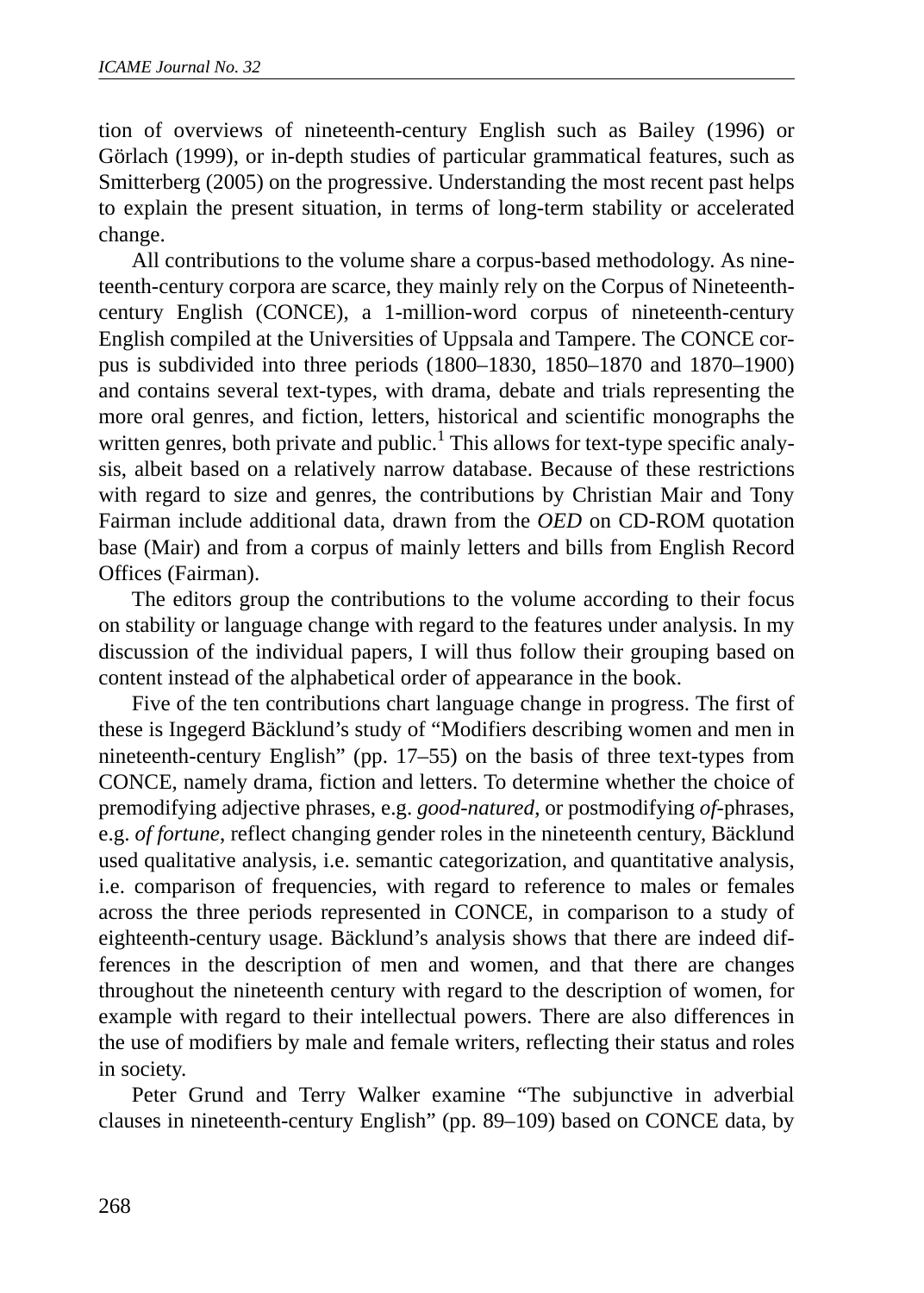comparing clearly identifiable subjunctive forms with indicative and modal constructions across genres, periods, gender of the author and according to specific conjunctions and verbs. They found that the use of the subjunctive decreased considerably throughout the nineteenth century, especially with verbs other than BE and in the less formal genres of trials, letters and drama. The results thus provide "the missing link" between the research on Early Modern English (EME), when subjunctives were still used rather freely, and the rather restricted Present-Day English (PDE) uses of the subjunctive.

Along similar lines, Merja Kytö and Suzanne Romaine analyze "Adjective comparison in nineteenth-century English" (pp. 194–214). Their study reveals a steady increase of the inflected forms (e.g. *happier*) at the expense of periphrastic forms (e.g. *more happy*) in the nineteenth century. The results are less conclusive with regard to register variation due to the internal heterogeneity of the different genres. However, inflectional superlatives are especially common in private letters, due to the stylistic requirements of opening and closing formulae (e.g. *My dearest Mrs. Martin*). With regard to their syntactic position and function, the use of comparative forms comes close to PDE usage by the end of the nineteenth century. As was the case with the subjunctive, the nineteenth century bridges the gap between EME and PDE usage.

The two remaining papers in this first category focusing on language change are concerned with more narrowly defined features of English morphosyntax. Christian Mair looks at "Nonfinite complement clauses in the nineteenth century: The case of *remember*" (pp. 215–228) comparing gerundial and infinitival complements on the basis of the *OED* on CD-ROM quotation database, as both CONCE and ARCHER did not yield enough conclusive evidence for the constructions under analysis. Mair convincingly argues that yet again the foundations of PDE usage were laid in the nineteenth century, when the formerly common constructions with retrospective infinitives were phased out and gerundial constructions gained more ground.

Finally, Juhani Rudanko reports on "The *in –ing* construction in British English, 1800–2000" (pp. 229–241), e.g. *The titans delight in upsetting the odds*, on the basis of CONCE, LOB and two British subcorpora from the Bank of English Corpus. Comparing the matrix verbs used in this construction, Rudanko shows that a shift has taken place from the nineteenth century preference for matrix verbs with a meaning of 'engaging in an activity' to a number of additional semantic groups in the twentieth century. Differences can also be found with regard to the implied subject of the nonfinite clause which was invariably coreferential with the subject of the matrix clause in the nineteenth century data.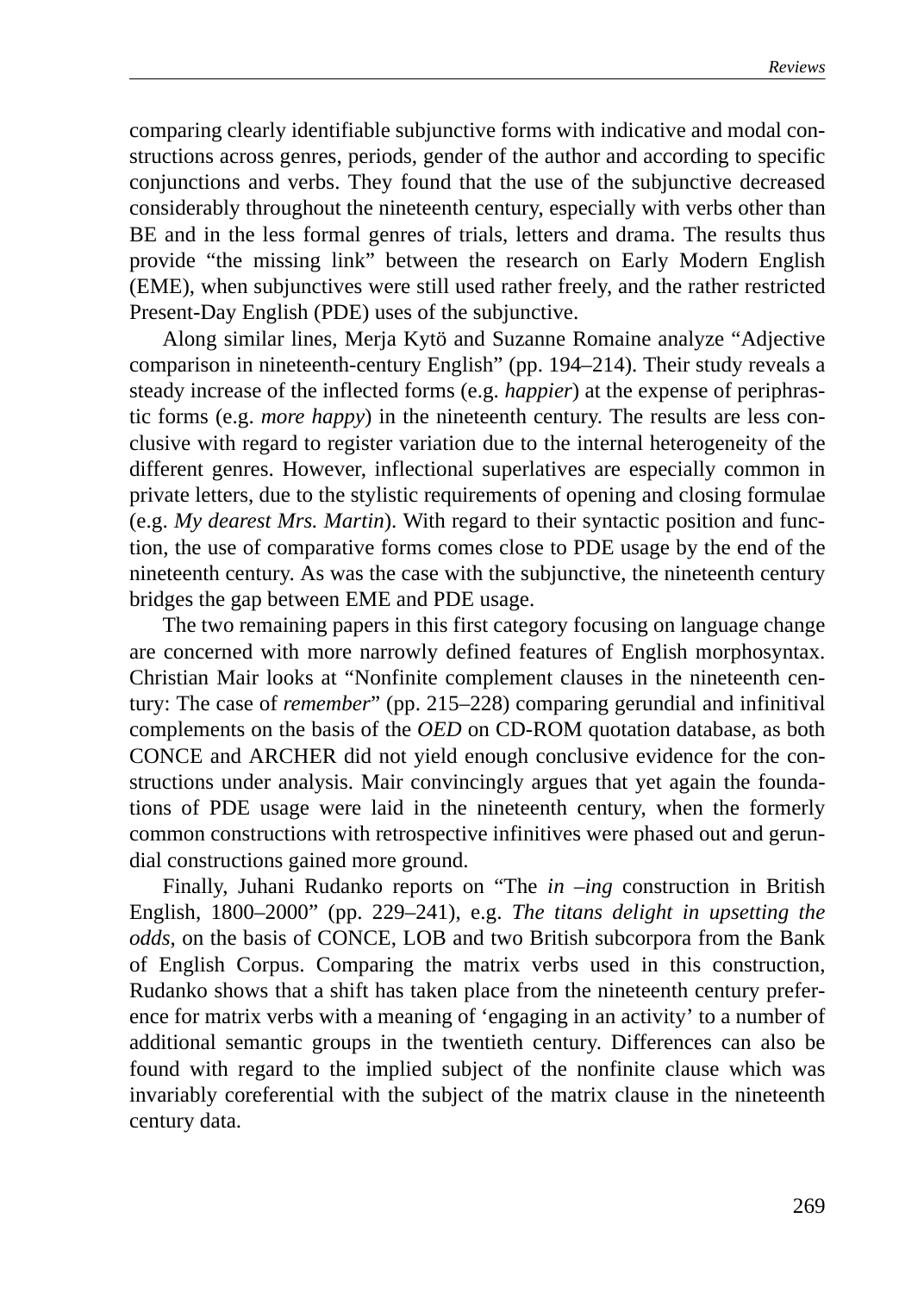Three contributions focus on stability rather than change, among them Larisa Oldireva Gustafsson's study of "The passive in nineteenth-century scientific writing" (pp. 110–135) which reveals that the shift to a de-personalized style in scientific writing characterized by a high frequency of passive constructions must have taken place much earlier than in the nineteenth century, despite previous claims to the contrary. While the individual authors sampled in the science genres of CONCE display considerable variation with regard to the use of passive constructions, the overall frequency and preferred verbs remain stable and very similar to PDE usage.

Christine Johansson examines "Relativizers in nineteenth-century English" (pp. 136–182) based on the categories science, trials and letters from the first and the third time period represented in CONCE, with regard to the distribution of *wh-*forms and *that* according to text type, restrictive vs. non-restrictive relative clauses or antecedent type and form, among other things. Surprisingly, the *wh*-forms predominate in all text types and environments, but especially in the scientific texts, with a frequency of roughly 90 per cent. The PDE development towards a predominant use of *that* had not yet set in, as nineteenth-century writers appear to greatly prefer the more explicit *wh*-forms.

The third paper with a focus on stability is Mark Kaunisto's study of "Anaphoric reference in the nineteenth century: *that/those + of* constructions" (pp. 183–193), e.g. *Lawrence's situation was almost as difficult as that of his brother*. Such constructions are today felt to be very formal. Kaunisto found the construction to be well-established in the CONCE data, but considerably more frequent in the texts from the science and debate categories. He also suggests a correlation between the use of anaphoric *that/those + of* and the number of words intervening between the pronoun and its referent. The construction appears more often in texts with a higher degree of anaphoric distance, which is also linked to formal writing.

The two remaining contributions cannot be classified according to the categories 'stability' and 'change'. Erik Smitterberg's in-depth analysis of partitives (partitive noun +  $of$  + prepositional complement) (pp. 242–273) shows that there is little diachronic change with regard to this construction, but instead a high degree of variation according to text type, with the highest frequencies in informative writing. Verb concord with partitive constructions also varies considerably, in terms of various semantic and syntactic factors.

Finally, Tony Fairman's contribution on "Words in English Record Office documents of the early 1800s" (pp. 56–88) stands out as it is not concerned with the morphosyntax of nineteenth century English, but rather with literacy, spelling and the teaching of spelling, especially with regard to the so-called 'lower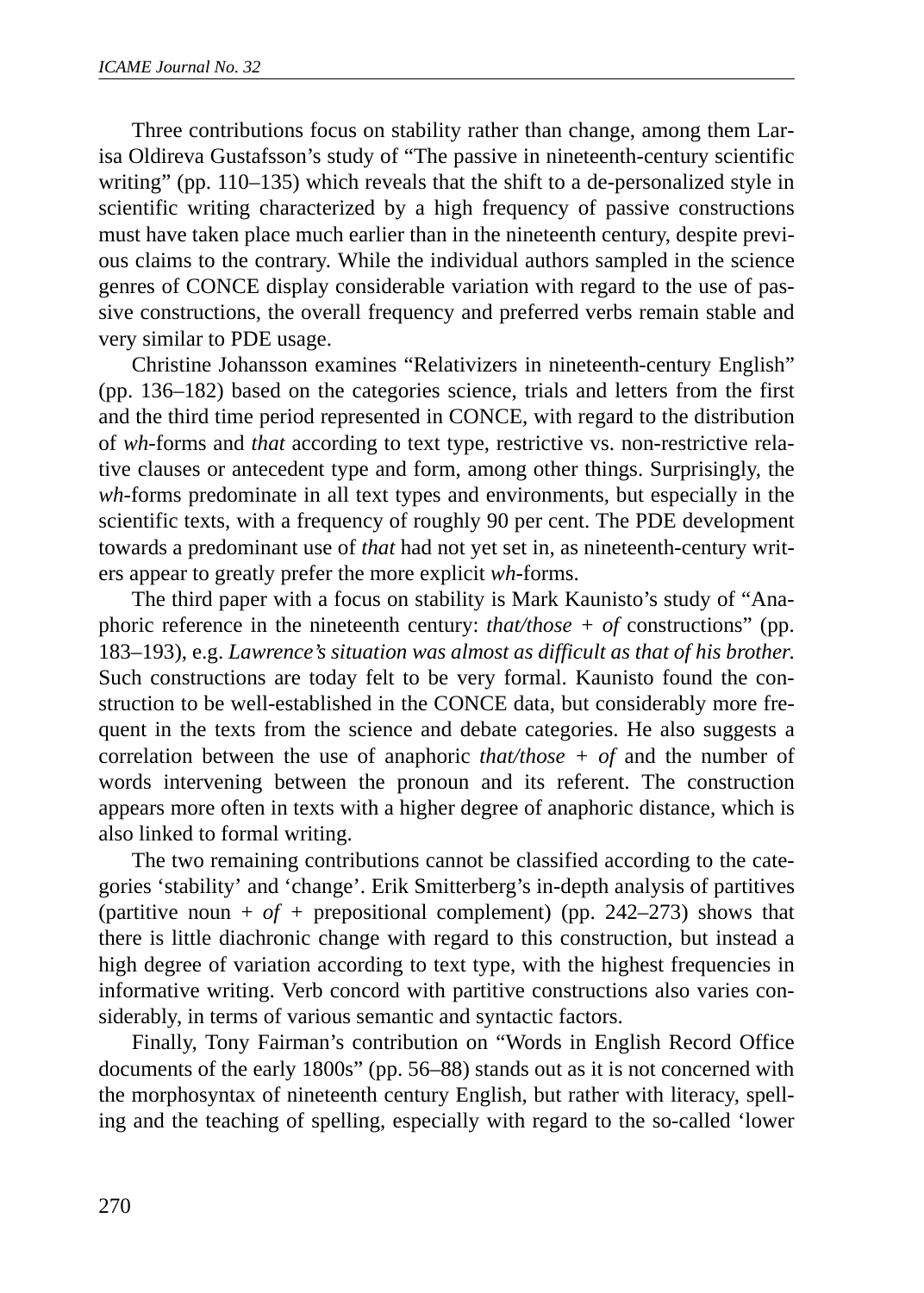orders', i.e. artisans, shopkeepers and household servants, among others. Fairman analyses a corpus of Record Office documents, such as bills, pauper letters, baptism and marriage certificates, indicating differences in writing strategies due to different degrees of schooling. In comparing letters by less educated writers with those of well-educated writers, Fairman points out that only the latter group uses words of Latinate origin regularly and accurately. The analysis suggests that a great deal of research is still needed with regard to regional and social variation in nineteenth-century English. However, unlike the other contributors to this volume, Fairman did not rely on a representative corpus, but rather on a set of data compiled with the aim of collecting unusual or non-standard writing – which means a greater degree of bias in his data.

While some of the constructions under analysis are rather marginal, the contributions of this volume nevertheless offer tantalizing glimpses of nineteenthcentury English. It is to be hoped that they inspire further corpus-based research on this period, perhaps even the compilation of additional corpora. It should have become clear from the studies in the present collection that the nineteenth century merits scholarly attention as it often provides the link between EME and PDE. Desiderata for further research include – as the editors of the present volume already point out in their introduction – regional and social variation in nineteenth-century English, as well as the development of the budding overseas varieties in New Zealand or Australia.

#### *Note*

1. A full list of texts for CONCE is given in the Appendix, pp. 272–277.

### *References*

- Bailey, Richard W. 1996. *Nineteenth-century English.* Ann Arbor: University of Michigan Press.
- Bauer, Laurie. 1994. *Watching English change. An introduction to the study of linguistic change in Standard English in the twentieth century.* Edinburgh: University of Edinburgh Press.
- Beal, Joan C. 2004. *English in modern times*: *1700–1945.* London: Arnold.
- Görlach, Manfred. 1999. *English in nineteenth-century England: An introduction.* Cambridge: Cambridge University Press.
- Mair, Christian. 2006. *Twentieth-century English.* Cambridge: Cambridge University Press.
- Smitterberg, Erik. 2005. *The progressive in 19th-century English: A process of integration.* Amsterdam and New York: Rodopi.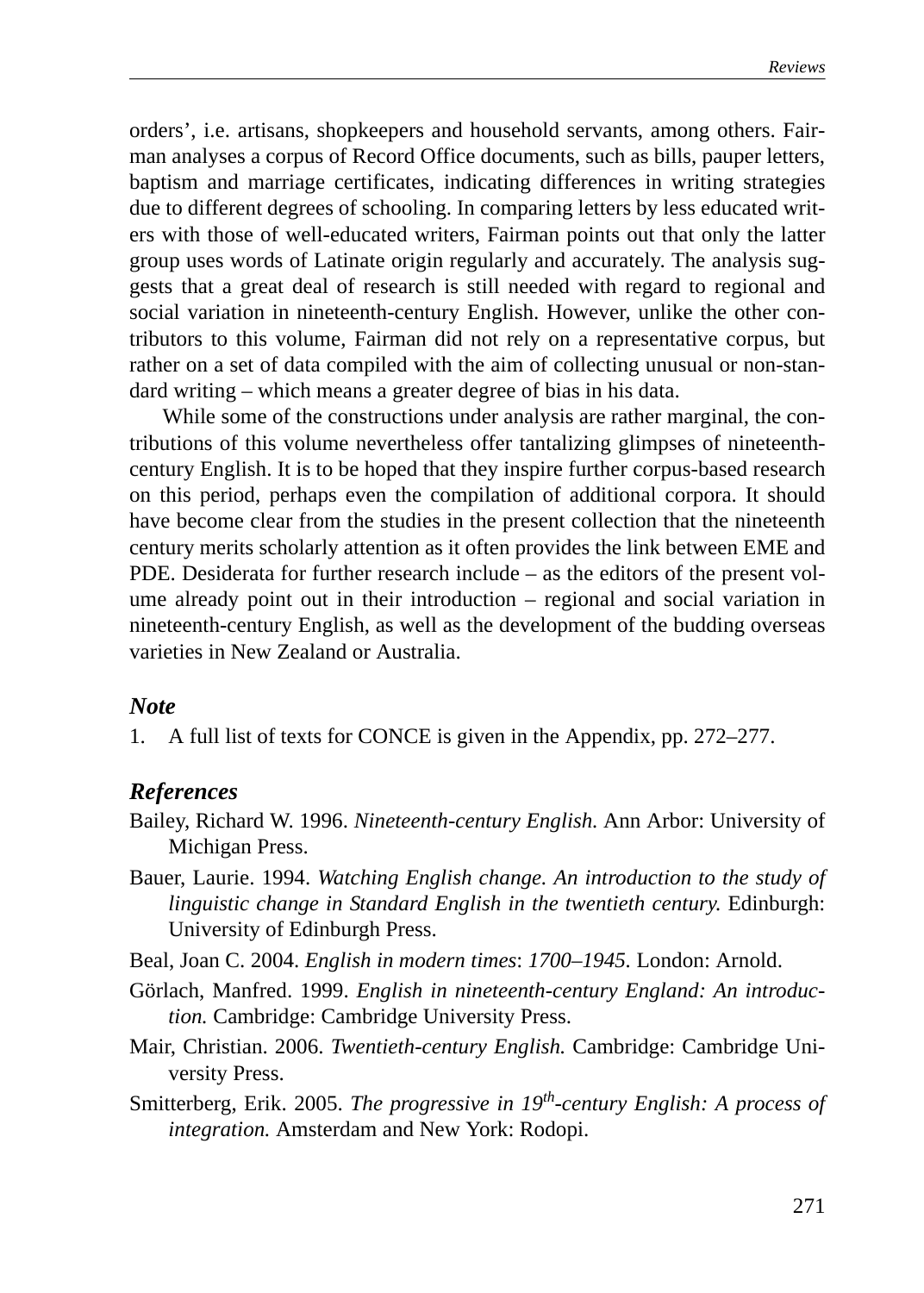**Tony McEnery, Richard Xiao** and **Yukio Tono**. *Corpus-based language studies: An advanced resource book.* London and New York: Routledge, 2006. 408 pp. ISBN: 978-0-415-28623-7. Reviewed by **Bernard De Clerck**, University of Ghent.

Provided it works and provided you are not an Eskimo, a refrigerator is a great invention. The logic behind this simple (or simplistic) observation might also be applied when reviewing a book: first of all does it prove to be useful for the target audience and secondly, does it 'work'? This review will revolve around answering these basic questions.

The book itself is part of the Routledge Applied Linguistics Series, whose target audience the series editors identify as "upper undergraduates and postgraduates on language, applied linguistics and communication studies programmes as well as teachers and researchers in professional development and distance-learning programmes" (p. xvi). The actual aim of the book is "to bring readers up to date with the latest developments in corpus-based language studies" by addressing both "how to" and "why" questions. The template that is used to realise this purpose is one that recurs throughout the series as a whole: an introductory part which explains key terms and concepts, an extension part which digs deeper by assessing and commenting on excerpts from selected key articles, and an exploratory section which puts theory into practice in studentoriented case studies and suggestions for further research. In the following paragraphs, I will first of all provide a concise summary of the material that is covered in each of the three parts. Secondly, and perhaps more importantly, I will provide personal comments on the content itself, the way it is conceptualised and its effectiveness in terms of the goals it wants to achieve.

In the first chapter of the introductory section the bare basics of corpus linguistics are covered by answering essential questions such as "what is a corpus?", "why use a corpus to study language?" and whether corpus linguistics is actually a theory or a methodology. The answers to these questions are both concise and insightful. They also nicely sketch a range of debates that has taken place against the background of these central issues. The authors diplomatically take a stand as well (by favouring corpus-based approaches and treating corpus linguistics as a methodology) though not without pointing out overlap between and justification for both approaches. Next, a number of important key concepts are introduced and discussed in a pedagogically justified order which is very similar to the stages one goes through when building and/or using a corpus and the questions and issues that are raised during the process. First of all, the impor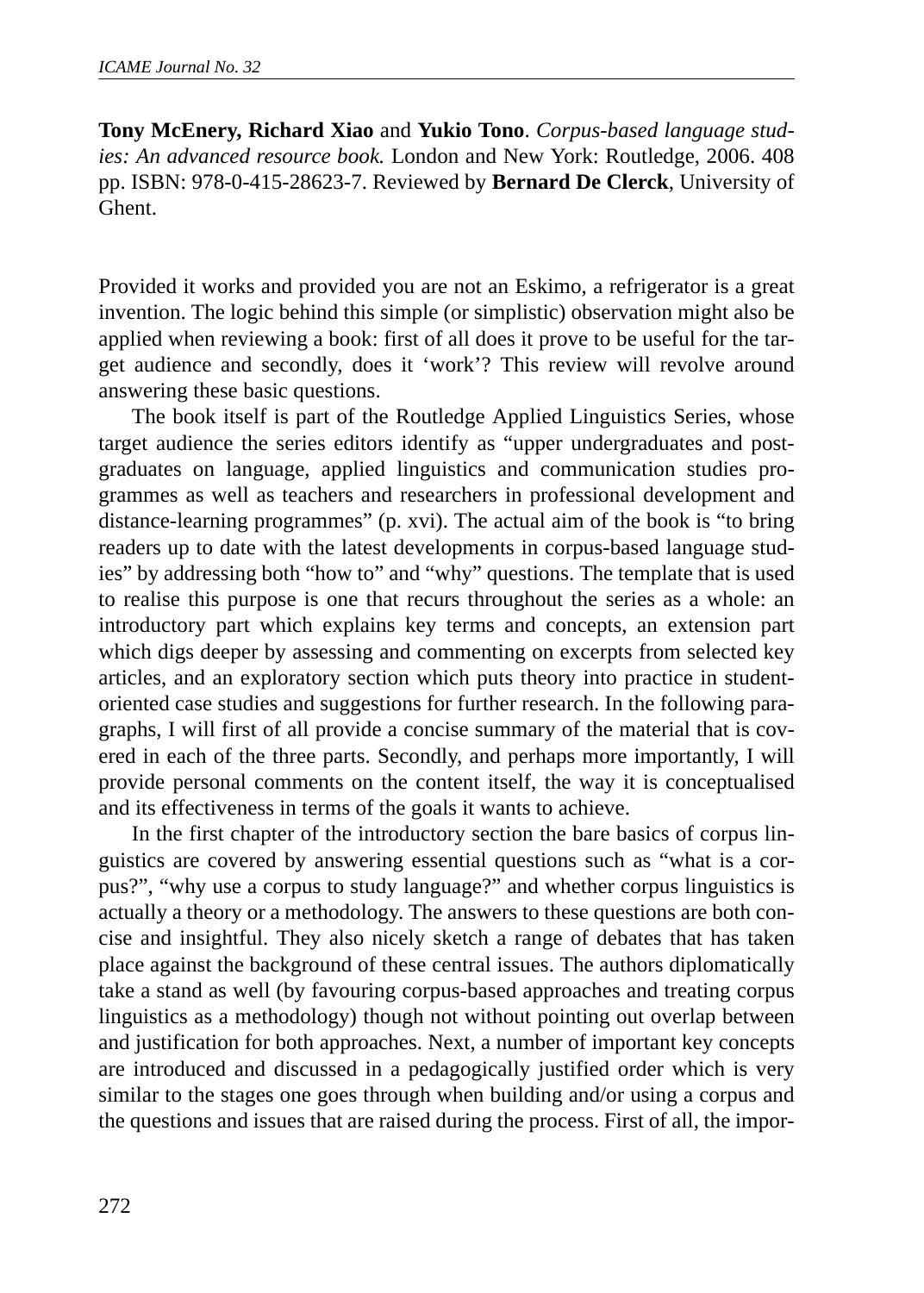tance of crucial concepts such as representativeness, sampling and balance are given centre stage and practical instructions are given on how these can be achieved (as far as a corpus can of course be truly representative). Unit A3 provides an overview of kinds of information that can be added to the raw text material, such as mark-up, POS-tagging, pragmatic and stylistic annotation, actual parsing and alignment in the case of multilingual corpora. Students and teachers will definitely welcome the distinctions that are made between these different kinds of annotation and their relative importance in terms of the research questions one is asking. It will help them (and researchers in general) to make the right choices in selecting existing corpora or accurately tagging one's own collected text material. Furthermore, attention is paid to the importance of statistics in corpus linguistics and to the different kinds of possible corpora that can be used. The recurrent pedagogical concern about terminological confusion is also very much reflected in the book's active concern (one that is much appreciated) with defining and differentiating the different kinds of labels, terms and kinds of corpora from one another (e.g. the distinction that is made between parallel corpora, comparable and comparative corpora, development corpora and learner corpora, etc.). Unit A7 provides an overview of some of the major publicly available "off the peg" – mostly English – corpora. Reference is not only made to widely known available corpora such as the BNC and the diachronic Helsinki corpus, but also to little gems such as the SED (Survey of English dialects). While of course not all corpora could be covered, reference is made (on a number of occasions) to the authors' companion website for a more comprehensive survey of well-known and influential corpora for English and other languages. Units A8 and A9 are particularly interesting for people who want to build their own corpus. Advice is given on how to extract usable data from the Web with the right corpus-processing tools (e.g. Grab-a-site, HTTrack, WebGetter, MLCT) together with warnings about copyright issues and how to clear them. In Unit 10, the concluding section to the introductory part and in my view one of the most stimulating chapters of the book, we are presented with an overview of corpus linguistics being used – more or less convincingly – in a number of areas of linguistics, including obvious domains such as lexicographic and lexical studies (with the invaluable import of corpus data in the study of collocations, semantic prosody and preference), grammatical studies, studies on register variation and genre analysis, contrastive, translation and diachronic studies, and studies on language learning and teaching. In addition, reference is made to work being done in the field of semantics, pragmatics, sociolinguistics, discourse analysis and forensic linguistics (with the intriguing case of Derek Bentley found innocent on the basis of linguistic evidence after being wrongfully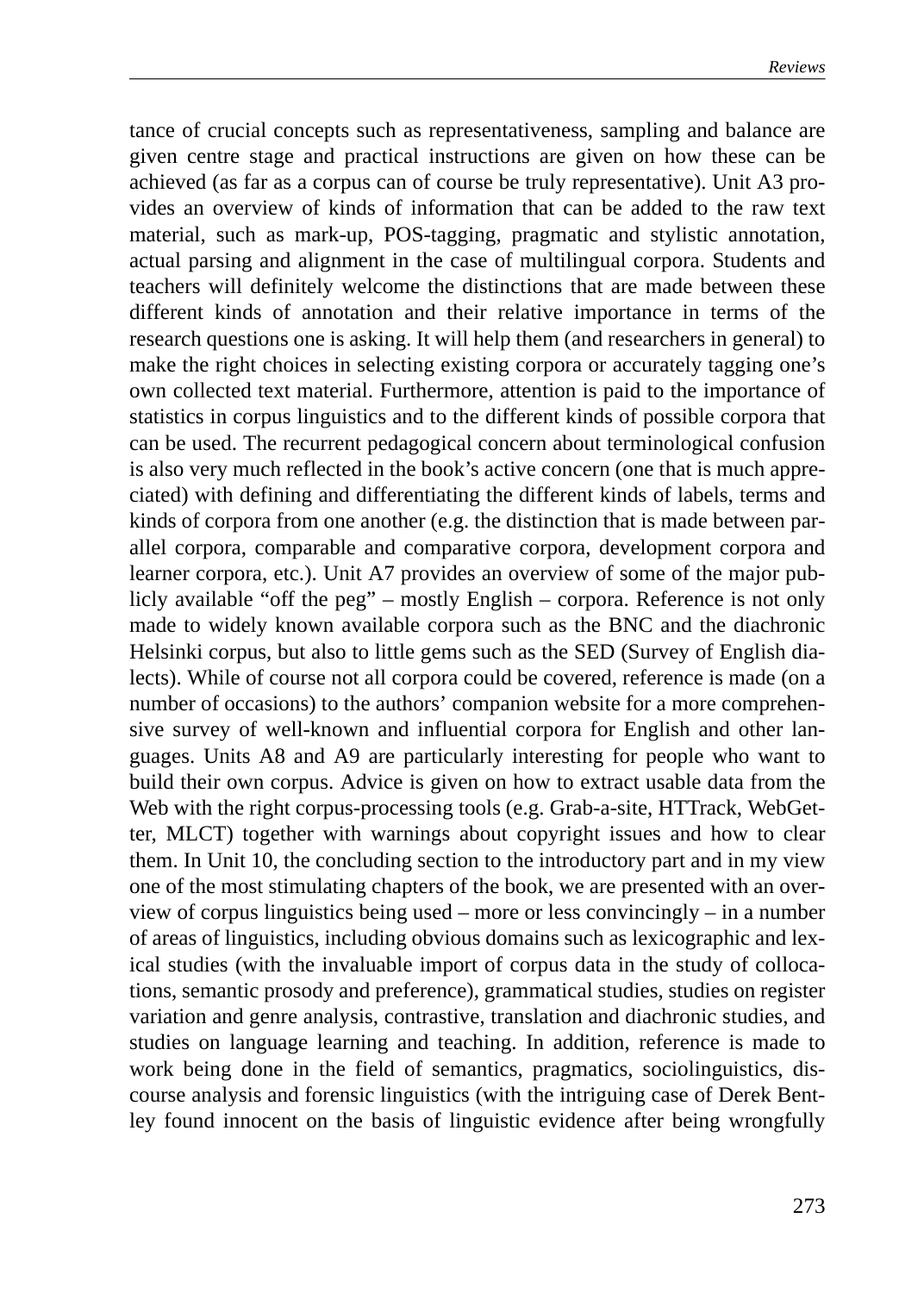hanged in 1953). It is also worth mentioning that at the end of this chapter the authors do not shy away from pointing out the limitations in the use of corpora as well.

Section B, as noted above, is basically composed of excerpts from published material, which elaborate on and provide further background to the key concepts provided in Section A and related points of debate. Part 1 "Important and controversial issues" gives further support to the claim earlier made that external (or situational, social or extra-linguistic) criteria rather than internal (or linguistic) criteria should be used in initial corpus design by drawing upon two highly relevant works, namely Biber's (1993) "Representativeness in corpus design" and Atkins *et al*. (1992) "Corpus design criteria". These articles also foreground the related importance of stratified sampling both in terms of language production and perception. In addition, the reader can enjoy part of a very lively debate on the controversial issue regarding the role of corpora in linguistic analysis, language teaching and learning in excerpts taken from Henry Widdowson, Michael Stubbs and John Sinclair. As the excerpts point out, their viewpoints were or are in fact not that diametrically opposed as one (especially the authors themselves) expected or suspected them to be.

Units B3 to B6 present and illustrate some of the studies in the different fields of linguistics that have been introduced and illustrated in A10. More specifically, the use of corpora and corpus analysis is illustrated in lexical studies on the basis of excerpts taken from Krishnamurthy and Partington on collocation and semantic prosody respectively, which provide background knowledge for Case Study 1 in Section C. Grammatical studies such as Carter and McCarthy's account of the English *get*-passives in spoken discourse and Kreyer's study of genitive and *of*-construction in written English pave the way for Case Study 2 on the syntactic conditions which influence the choice between a *to*-infinitive and a bare infinitive following *help*. On the topic of language variation, studies are presented by Hyland and Kachru, who focus on metadiscourse in different scientific disciplines and definite reference in world Englishes respectively, and by Lehmann, who presents an analysis of subject relatives with a zero relativiser in American and British English. A more challenging and fairly complex study on register and genre variation is presented in Biber's multifeature/multidimensional (MF/MD) analysis, which is taken up again in the Exploration section as one of the most labour-intensive corpus-based studies. Contrastive and diachronic studies are represented by McEnery, Xiao and Mo's cross-linguistic study of aspect markers and by Kilpiö who traces the developments in the functions of the verb *be* from Old English to Early Modern English. Mair, Hundt, Leech and Smith in their turn report on shifts in part-of-speech based on the frequencies in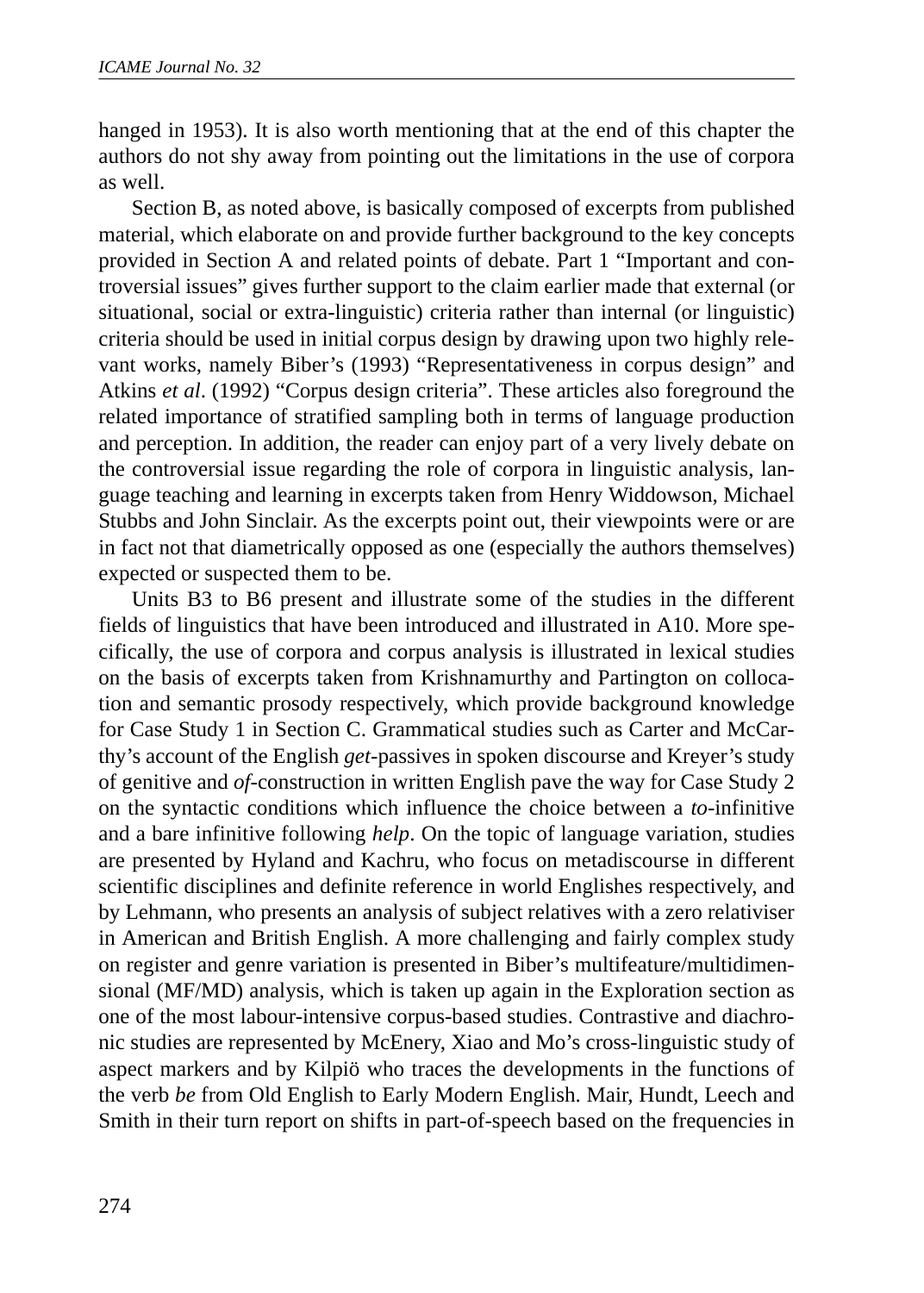the matching LOB and FLOB-reference corpora. Contributions of corpus-based language studies to the field of language learning and teaching are presented in extracts from Gavioli & Aston,Thurstun & Candlin, and Conrad. These studies show the possibilities and limitations of real language data for language learning purposes and make clear that while corpora do not automatically guide us in deciding what should be taught, they can help us to make better-informed decisions and oblige us to motivate those decisions more carefully.

In the last section of the book, Section C "Exploration", McEnery *et al*. offer the reader the chance to carry out corpus-based analysis in case studies which are thematically linked to the A and B sections of the book. Not only do the authors present a step-by-step manual on how to carry out the searches themselves in view of the particular research questions, they also nicely foreground possible pitfalls in analysing results and doing statistics. In this way, the reader is taught the basic steps in operating the Concord and Keyword functions of the corpus-processing tool WordSmith, practical uses of the BNCWeb, as well as MonoConc Pro and ParaConc and the commonly used statistics package SPSS. At the end of each case study, readers are given further tasks to gain first-hand experience in using the tools and techniques just learned to solve language problems.

I greatly appreciated the book's fusion of theory, practice, technical knowledge and background reading. These, to me, are the most important ingredients for stimulating corpus linguistics research and having it carried out in a correct way by the target audience. Even if some of the key issues covered in the book may be common knowledge to the die-hard corpus linguist (who may perhaps be regarded as the Eskimo assessing the qualities of a fridge), they are nevertheless brought to the actual intended audience of the book, in a very "refreshing" manner, introducing them to or reminding them of lively debates which are stimulating both for laymen and experts. In addition, I particularly welcomed the many references for further reading which, at the time of publication, covered many of the most recently available studies and developments in tagging and data gathering.

In this way, this book not only puts corpus linguistics in the limelight as a very interesting way of carrying out linguistically relevant research, it also foregrounds the various disciplines in which it is used and stimulates the reader to think about related issues and to formulate other interesting research questions in the field of lexical studies, grammar, sociolinguistics etc.

On a more general level, the introduction-extension-exploration template is obviously a very practical and fruitful way of introducing and teaching corpus linguistics in the classroom. The introduction can pave the way to the students'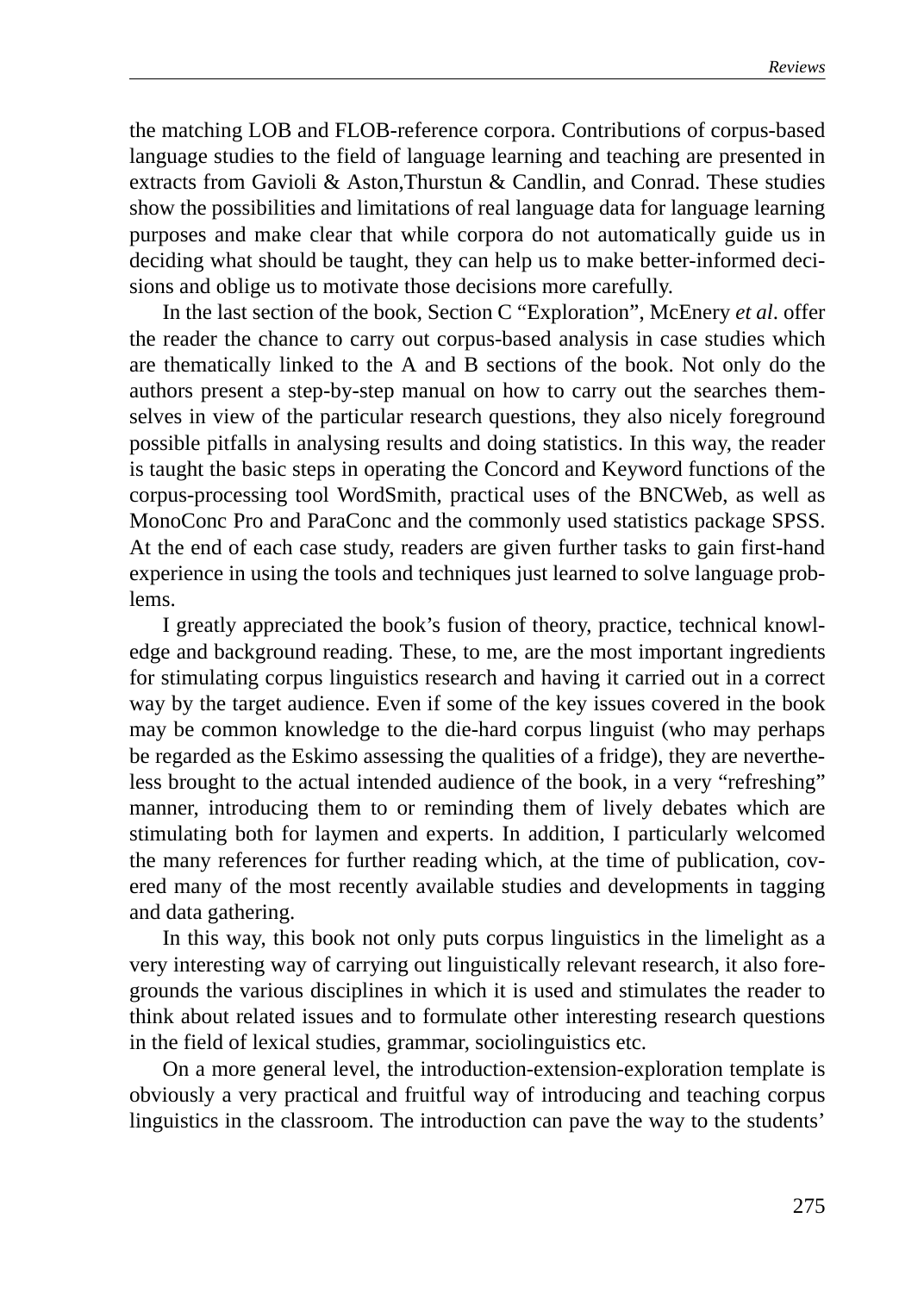own reading and critical evaluation of the – preferably entire – articles in the extension section, whereas the exploratory section allows practical application and provides a stimulus for further experimentation and practice.

I will now address some minor points of criticism. First of all, while the authors stress the importance of representativeness, balance and sampling, it is only at a later stage that they acknowledge that attaining representativeness is not always feasible in practice. Not only do issues of copyright – which are in fact very briefly discussed – limit the possibilities or goals one has in mind, the very nature of the data itself seriously affects the size and diversity of the data one can process. One only needs to imagine the vast amount of spoken data that is produced at this very instance by native and non-native speakers of English to realise how underrepresented spoken data is in actual corpora. While the BNC is presented as a balanced corpus in Unit A2 (p. 17), the authors do not, at that point, address the imbalance between spoken (10%) and written data (90%). It is not until the section on DIY that the authors acknowledge that "[i]t is also important to note that the lower proportion of spoken data in corpora such as the BNC does not mean that spoken language is less important or less widespread than written language. This is simply so because spoken data are more difficult and expensive to capture than written data. Corpus building is of necessity a marriage of perfection and pragmatism" (p. 73). To be honest, pragmatism often gets the upper hand out of sheer necessity, a point which the authors could have made earlier.

Secondly, although of course not all recent developments or recently built corpora can be mentioned – as the authors themselves are the first to admit – I miss references to important projects which are aimed at taming the Web (GlossaNet and WebCorp, for instance) alongside the tools that are mentioned to retrieve web data in the overview section in Unit A7. In addition, while tools are presented to retrieve Web-based data, the authors themselves do not stress the inherent danger in using web data for linguistic purposes, which in view of the target audience might have been a useful reminder. Apart from obvious advantages of web data (its being freely available and constantly updated and fed with new material – not subject to the same delays in the creation of designed corpora), there are obvious disadvantages as well, such as the abundance of errors, made by both native and non-native speakers and the fact that the source of the data cannot always be traced. Additionally, using frequency data from a search engine is much more problematic than corpus-based frequencies, which seriously affects the validity of quantitative statements, the application of statistics and reliability in terms of representativeness and balance. See for example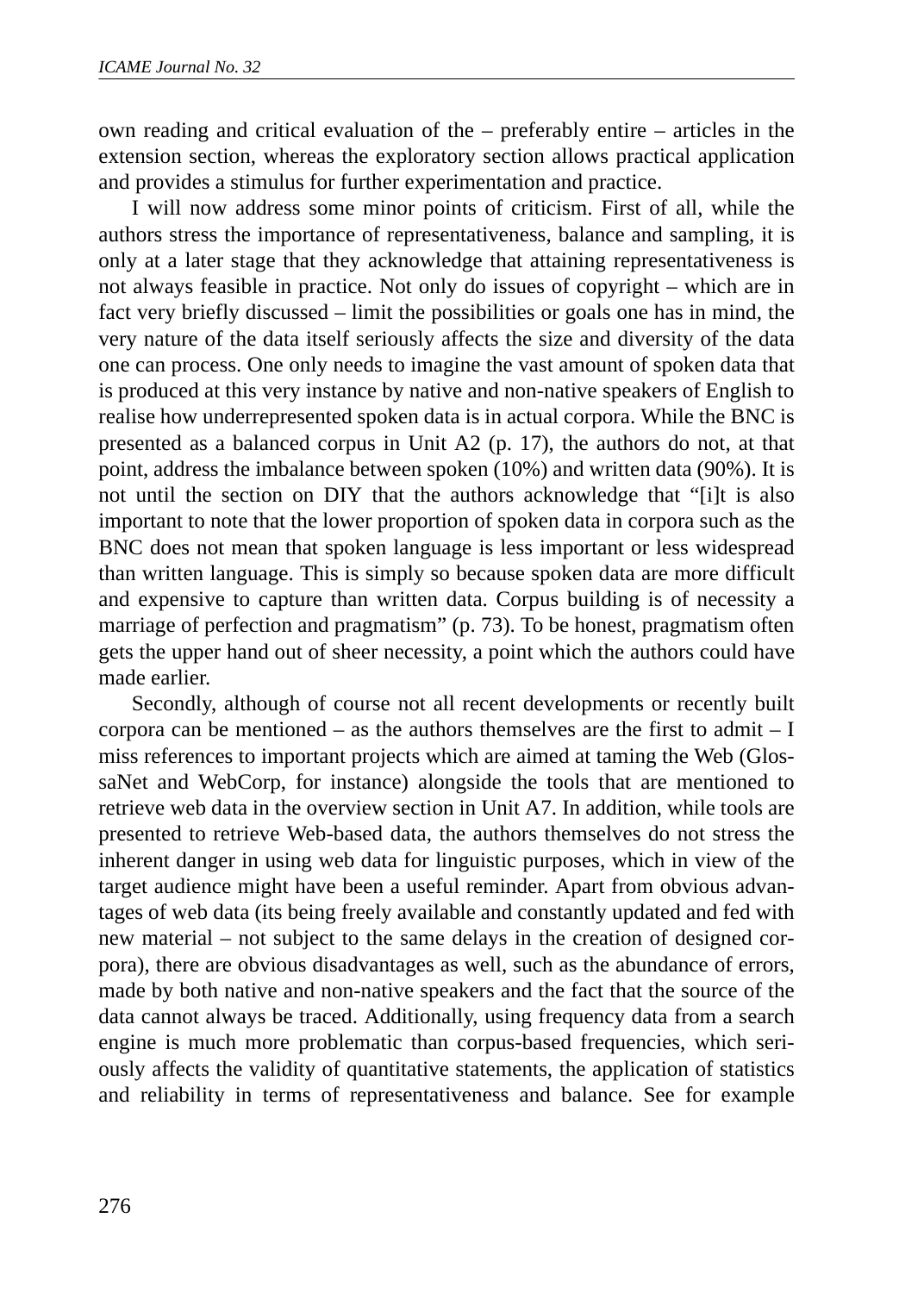Brekke (2000), Lawrence and Giles (1998), Meyer *et al.* (2003) and Renouf (2003) for more pros and cons of internet data.

Finally, a brief comment with respect to the case study on swearwords. The aim of this case study is to demonstrate the use of corpora in sociolinguistic studies and language variation by exploring differences in spoken and written registers based on sociolinguistic variables such as gender, age and social class. While the study itself shows a statistically significant difference in the use of swearwords (i.e. their frequency) for many of these parameters, it runs the risk of oversimplification. First of all, the output of an informant/informants is clearly not determined by one sociolinguistic variable at the time, but by the combination of these variables: they are of a certain age, belong to a certain social class, have followed a particular kind of education and are either male or female. In my view therefore, observations about language with respect to one variable can only be made if the others are kept constant. Now, even though the authors do combine some of the parameters, the data is not extensive enough to combine all and achieve statistical significance at the same time. Secondly, one's linguistic output is not only determined by one's own specific sociolinguistic parameters, but it is also influenced by those of the interlocutors. In fact, the analysis of the parameter 'intended audience' in written language showed significant quantificational differences between the use of swearwords for an all male intended audience and the use of swearwords for an all female intended audience (p. 282). The authors, however, do not transpose this finding to the results of the spoken data in which such a parameter is clearly operative as well. Whom one is talking to – male, female, young, old, education level and social class and the presence or absence of social distance – is at least as important as one's own sociolinguistic features, especially when it comes to using swearwords. This is one area where the results gained by corpus-based analysis should be positioned, interpreted and put into the perspective of a wider sociological context if one does not want to underemphasize the importance and complexity of the social dimension.

None of these minor flaws, however, diminishes the intrinsic value of this book in any serious way. It is a very fruitful marriage of theory, practice and upto-date technical knowledge and a very useful course book which I would definitely consider using in teaching corpus linguistics. While the material covered may not shake the world of experienced corpus linguists (for whom it is not primarily intended in any case), this book is indeed a working refrigerator for anyone who wants to start teaching or doing corpus linguistics.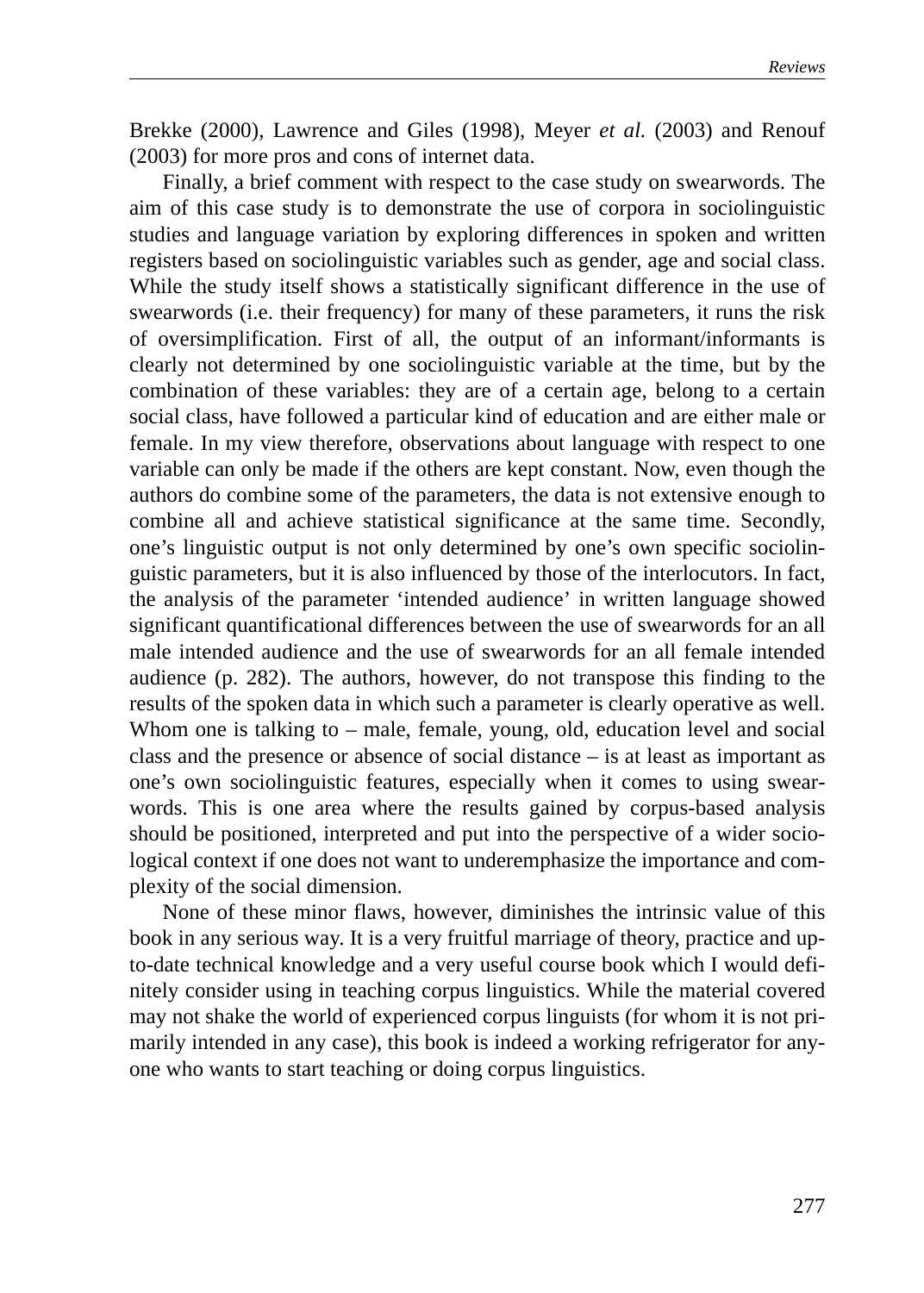# *References*

- Atkins, Sue, Jeremy Clear and Nicholas Ostler. 1992. Corpus design criteria. *Literary and Linguistic Computing* 7: 1–16.
- Biber, Douglas. 1993. Representativeness in corpus design. *Literary and Linguistic Computing* 8: 243–257.
- Brekke, Magnar. 2000. From the BNC toward the Cybercorpus: A quantum leap into chaos? In J.M. Kirk (ed.). *Corpora Galore: Analyses and techniques in describing English. Papers from the Nineteenth International Conference on English Language Research on Computerised Corpora* (Language and Computers 30), 227–247. Amsterdam and Atlanta: Rodopi.
- Lawrence, Steve and C. Lee Giles. 1998. Searching the World Wide Web. *Science* 280: 98–100.
- Meyer, Charles, Roger Grabowski, Hung-Yul Han, Konstantin Mantzouranis and Stephanie Moses. 2003. The World Wide Web as linguistic corpus. In P. Leistyna and C.F. Meyer (eds.). *Corpus analysis. Language structure and language use* (Language and Computers 46)*,* 241–254. Amsterdam and New York: Rodopi.
- Renouf, Antoinette. 2003. WebCorp: Providing a renewable data source for corpus linguists. In S. Granger and S. Petch-Tyson (eds.). *Extending the scope of corpus-based research. New applications, new challenges* (Language and Computers 48), 39–58. Amsterdam and New York: Rodopi.

**Wolfgang Teubert** (ed.). *Text corpora and multilingual lexicography* (Benjamins Current Topics 8). Amsterdam and Philadelphia: Benjamins, 2007. ix + 159 pp. ISBN 978-90-272-2238-1. Reviewed by **Christer Geisler**, Uppsala University.

Parallel corpora such as the English-Norwegian parallel corpus are by now wellestablished, but surprisingly few such corpora have actually been exploited as a source of information in the compilation of bilingual dictionaries. The present book brings together research from one much needed area: the use of corpus linguistic methods in bilingual and multilingual lexicography. It comprises a short preface, twelve articles, and an index. All contributors to the volume partici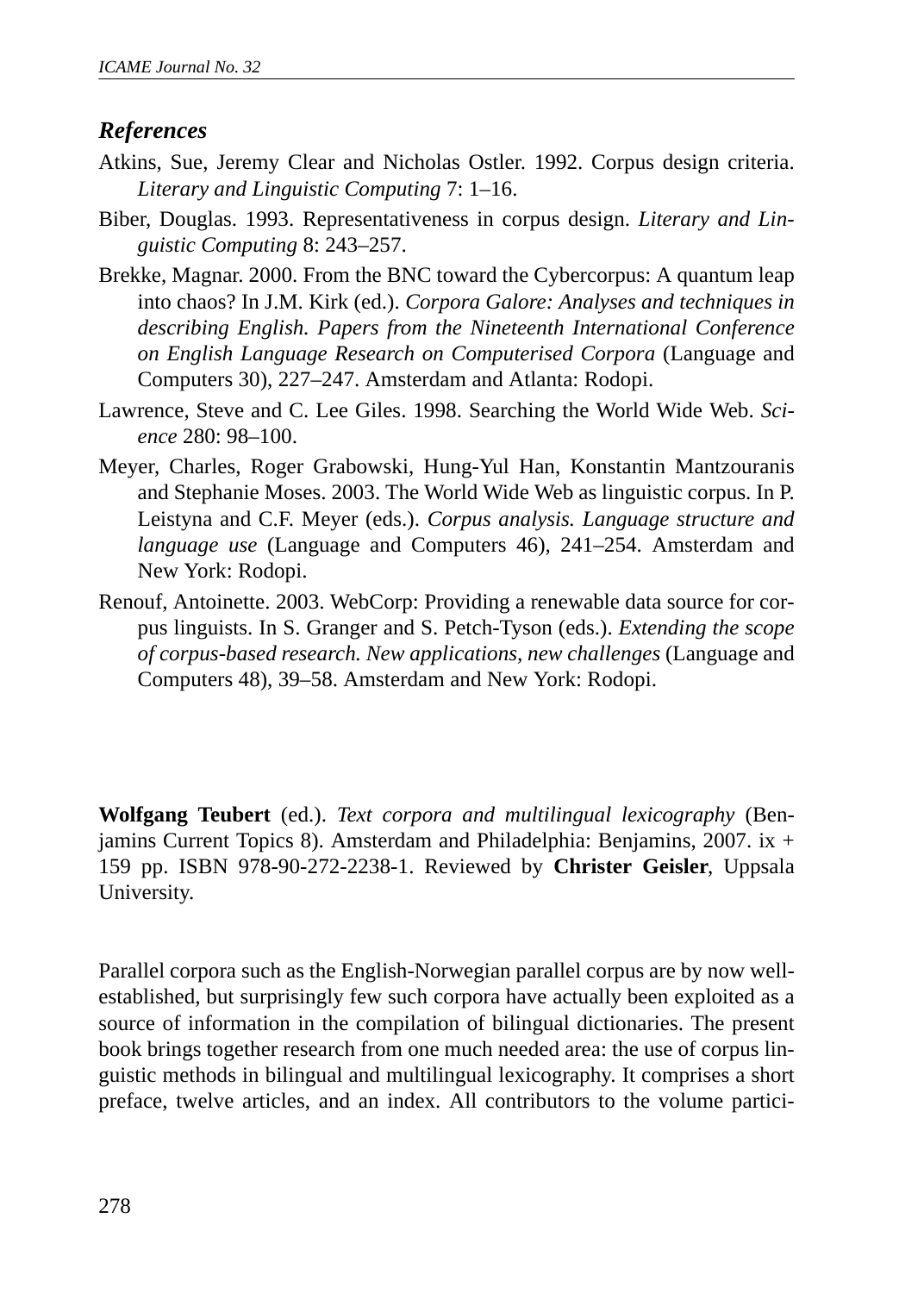pated in the EU-funded TELRI project (*Trans-European Language Resources Infrastructure*). One outcome of the project was a multilingual parallel corpus with some dozen translations of Plato's *Republic*, many of which were aligned at the sentence level. The volume is a re-publication of a special issue of the *International Journal of Corpus Linguistics 6* (2001).

As is customary in edited volumes, the articles appear in alphabetical order according to the last names of the author. However, the work would have benefited greatly from a slightly different arrangement of the contributions. Wolfgang Teubert's article is the natural introduction to the field, and should have been the first article in the book, followed by John M. Sinclair's article on the COBUILD series of dictionaries and the concept of 'bridge dictionaries' (see below). Ruta Marcinkevičiene<sup>1</sup> discusses a number of crucial concepts, and this article should have been the third in the book. With these three articles the reader would have had a much better grasp of the field. As the use of corpus data in the field of bilingual and multilingual lexicography is still in its infancy, it would have been important to provide readers with some sort of road map.

Most of the articles report on research on parallel corpora and their use in lexicography/lexicology. R. Rossini Favretti, F. Tamburini, and E. Martelli investigate English and Italian legal terminology in the Bononia Legal Corpus (BOLC). In one case study of theirs, the Italian word *contratto* is compared to the English word *contract*. The authors argue that the collocations associated with various legal terms play a central role in the definition of their meaning, mirroring one of Wolfgang Teubert's arguments that the context of a word determines its meaning. Martin Cmejrek and Jan Curn analyse the results of automatic paragraph and sentence alignment as well as automatic extraction of a translation lexicon in an English-Czech parallel corpus. They report that, in a sub-corpus of messages from a computer operating system, the success rate is high, as opposed to a sub-corpus of texts from *Reader's Digest*. Hana Skoumalová reports on so-called bridge dictionaries, in this case, a partial translation of the English COBUILD dictionaries into Czech and Lithuanian. Since the electronic versions of such bridge dictionaries could be searched in any one direction, very special challenges face lexicographers. The compilation of the Croatian-English parallel corpus is treated by Marko Tadic' and the compilation of the Russian-Finnish parallel corpus is dealt with by Mihail Mihailov and Hannu Tommola. The Croatian-English parallel corpus is based on newspaper texts, and the Russian-Finnish parallel corpus uses Russian classical fiction texts as source texts. Both studies discuss the problem of representativeness in using only a narrow range of registers in a parallel corpus. This is also mentioned by Martin Čmejrek and Jan Curín . L2 error analysis of corpus data is described in